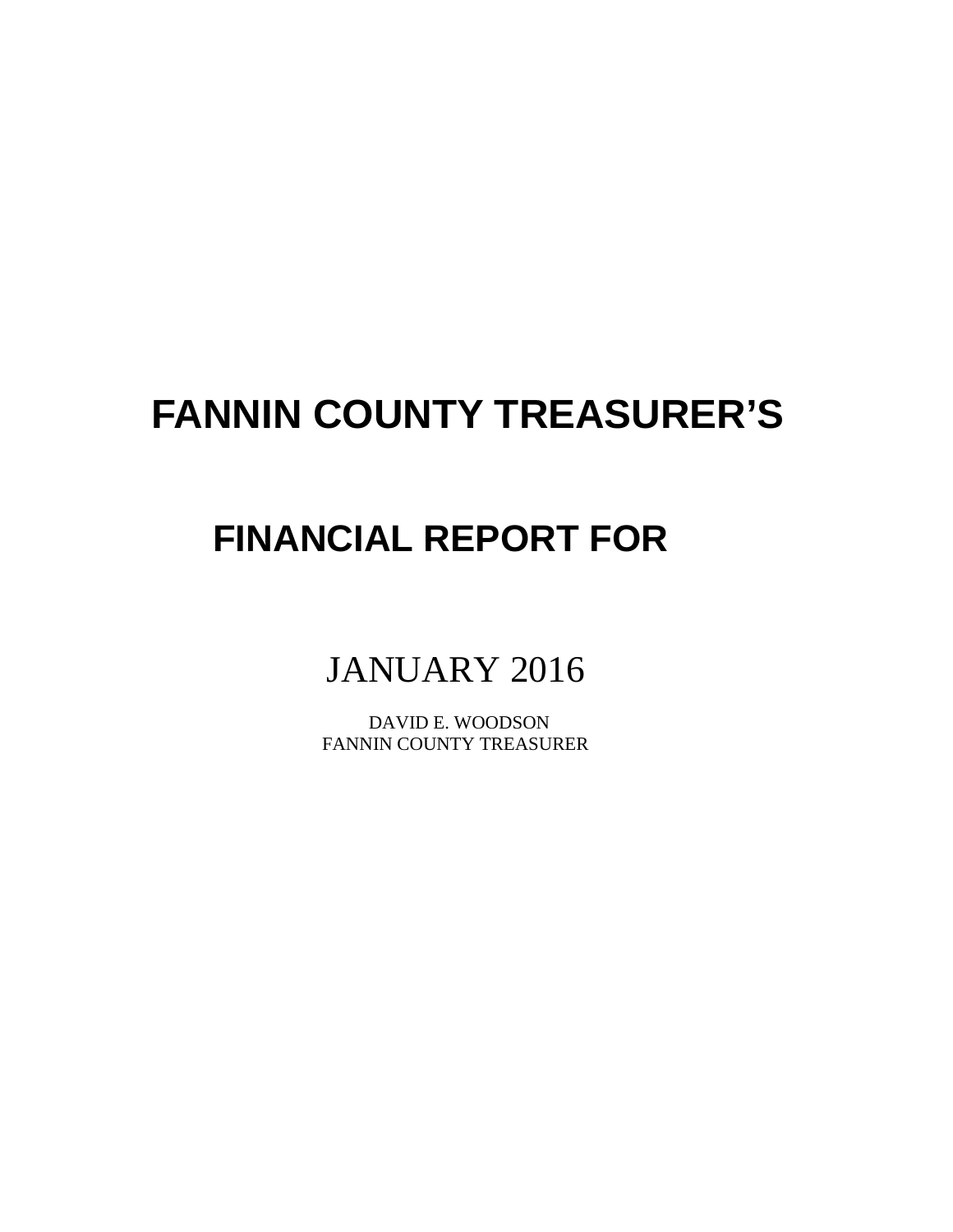#### 02/01/2016 PAGE 1 PAGE 1

| RECEIPT | RECEIVED | DATE            | DATE    | DESCRIPTION          | <b>BANK</b> | <b>TNCOME</b> | REPORT | AMOUNT |
|---------|----------|-----------------|---------|----------------------|-------------|---------------|--------|--------|
| NUMBER  | FROM     | <b>RECEIVED</b> | DEPOSIT | RECEIVED<br>OF MONEY | ACCOUNT     | ACCOUNT       | CODES  | I VED  |
|         |          |                 |         |                      |             |               |        |        |

GENERAL FUND

=================================== 0000160266-01 TEXPOOL 01-02-2016 01-02-2016 DEC. 2015 INTEREST 10-103-175 10-360-100 557.00 0000160268-01 CRIMINAL DA TRUST FUND 01-04-2016 01-04-2016 ADMIN. FEES 10-103-100 10-340-475 15.00 0000160268-02 CRIMINAL DA TRUST FUND 01-04-2016 01-04-2016 CERTIFIED MAIL 10-103-100 10-475-311 13.46 0000160274-01 APPRAISAL DISTRICT 01-08-2016 01-08-2016 TAXES 10-103-100 10-310-110 818,245.94 0000160274-06 APPRAISAL DISTRICT 01-08-2016 01-08-2016 TAXES 10-103-100 10-310-120 14,792.11 0000160275-01 VISION MEDIA GROUP, INC. 01-08-2016 01-08-2016 JAN. 2016 - TOWER R 10-103-100 10-370-100 200.00 0000160276-01 CONSTABLE PCT. # 3 01-08-2016 01-08-2016 SERVE PAPERS 10-103-100 10-340-550 70.00 0000160277-02 FCIMCT 01-08-2016 01-08-2016 PHYSICAL YEAR ENDIN 10-103-100 10-370-120 3,206.00 0000160278-01 JP # 3 01-08-2016 01-08-2016 OCT. 2015 10-103-100 10-318-130 1,749.34 0000160278-02 JP # 3 01-08-2016 01-08-2016 OCT. 2015 10-103-100 10-340-560 11.54 0000160278-03 JP # 3 01-08-2016 01-08-2016 0CT. 2015 10-103-100 10-350-457 207.00 0000160278-04 JP # 3 01-08-2016 01-08-2016 OCT. 2015 10-103-100 10-370-163 14.19 0000160278-05 JP # 3 01-08-2016 01-08-2016 OCT. 2015 10-103-100 10-370-164 56.77 0000160278-06 JP # 3 01-08-2016 01-08-2016 OCT. 2015 10-103-100 10-370-166 11.93 0000160278-07 JP # 3 01-08-2016 01-08-2016 OCT. 2015 10-103-100 10-370-167 78.96 0000160278-08 JP # 3 01-08-2016 01-08-2016 OCT. 2015 10-103-100 10-340-457 554.07 0000160278-09 JP # 3 01-08-2016 01-08-2016 OCT. 2015 10-103-100 10-340-550 290.00 0000160279-01 JP # 3 01-08-2016 01-08-2016 NOV. 2015 10-103-100 10-318-130 2,323.34 0000160279-02 JP # 3 01-08-2016 01-08-2016 NOV. 2015 10-103-100 10-340-560 13.80 0000160279-03 JP # 3 01-08-2016 01-08-2016 NOV. 2015 10-103-100 10-350-457 147.45 0000160279-04 JP # 3 01-08-2016 01-08-2016 NOV. 2015 10-103-100 10-370-163 10.03 0000160279-05 JP # 3 01-08-2016 01-08-2016 NOV. 2015 10-103-100 10-370-164 40.11 0000160279-06 JP # 3 01-08-2016 01-08-2016 NOV. 2015 10-103-100 10-370-166 17.07 0000160279-07 JP # 3 01-08-2016 01-08-2016 NOV. 2015 10-103-100 10-370-167 113.80 0000160279-08 JP # 3 01-08-2016 01-08-2016 NOV. 2015 10-103-100 10-340-457 1,163.13 0000160279-09 JP # 3 01-08-2016 01-08-2016 NOV. 2015 10-103-100 10-340-550 245.86 0000160280-01 JP # 3 01-08-2016 01-08-2016 DEC. 2015 10-103-100 10-318-130 1,453.45 0000160280-02 JP # 3 01-08-2016 01-08-2016 DEC. 2015 10-103-100 10-340-560 15.78 0000160280-03 JP # 3 01-08-2016 01-08-2016 DEC. 2015 10-103-100 10-350-457 25.00 0000160280-04 JP # 3 01-08-2016 01-08-2016 DEC. 2015 10-103-100 10-370-163 5.71 0000160280-05 JP # 3 01-08-2016 01-08-2016 DEC. 2015 10-103-100 10-370-164 22.82 0000160280-06 JP # 3 01-08-2016 01-08-2016 DEC. 2015 10-103-100 10-370-166 9.92 0000160280-07 JP # 3 01-08-2016 01-08-2016 DEC. 2015 10-103-100 10-370-167 65.94 0000160280-08 JP # 3 01-08-2016 01-08-2016 DEC. 2015 10-103-100 10-340-457 503.07 0000160281-01 TIER ONE PARTNERS ALLIANC 01-08-2016 01-08-2016 REFUND 10-103-100 10-370-130 483.99 0000160282-01 COMPTROLLER - STATE FISCA 01-08-2016 01-08-2016 NOV. 2015 LOCAL SAL 10-103-100 10-318-160 54,279.45 0000160283-01 TAX A/C 01-08-2016 01-08-2016 WEEK OF 12/18/15 10-103-100 10-321-200 1.90 0000160284-01 TAX A/C 01-08-2016 01-08-2016 WEEK OF 12/25/15 10-103-100 10-321-200 848.38 0000160285-01 TAX A/C 01-08-2016 01-08-2016 TABC-OCT. 2015 10-103-100 10-320-200 175.00 0000160286-01 TAX A/C 01-08-2016 01-08-2016 WEEK 12/25/15 88 TI 10-103-100 10-321-250 440.00 0000160287-01 TAX A/C 01-08-2016 01-08-2016 WEEK OF  $1/1/16$  10-103-100 10-321-200 1,312.85 0000160288-01 BOND SUPERVISION 01-08-2016 01-08-2016 WEEK OF 1/04/16 THR 10-103-100 10-340-573 1,600.00 0000160289-01 LEGEND BANK 01-08-2016 01-08-2016 DEC. 2015 INTEREST 10-103-100 10-360-100 135.79 0000160289-27 LEGEND BANK 01-08-2016 01-08-2016 DEC. 2015 INTEREST 10-100-100 10-360-100 1.42 0000160290-01 COUNTY CLERK 01-11-2016 01-11-2016 SEPT. 2015 10-103-100 10-318-130 5,224.49 0000160290-02 COUNTY CLERK 01-11-2016 01-11-2016 SEPT. 2015 10-103-100 10-340-560 2,204.35 0000160290-03 COUNTY CLERK 01-11-2016 01-11-2016 SEPT. 2015 10-103-100 10-340-403 17,535.94 0000160290-04 COUNTY CLERK 01-11-2016 01-11-2016 SEPT. 2015 10-103-100 10-370-162 270.66 0000160290-05 COUNTY CLERK 01-11-2016 01-11-2016 SEPT. 2015 10-103-100 10-370-163 36.11 0000160290-06 COUNTY CLERK 01-11-2016 01-11-2016 SEPT. 2015 10-103-100 10-370-164 144.43 0000160290-07 COUNTY CLERK 01-11-2016 01-11-2016 SEPT. 2015 010-103-100 10-370-166 13.66 0000160290-08 COUNTY CLERK 01-11-2016 01-11-2016 SEPT. 2015 10-103-100 10-370-167 91.60 0000160290-09 COUNTY CLERK 01-11-2016 01-11-2016 SEPT. 2015 10-103-100 10-340-400 18.00 0000160290-10 COUNTY CLERK 01-11-2016 01-11-2016 SEPT. 2015 10-103-100 10-340-475 573.53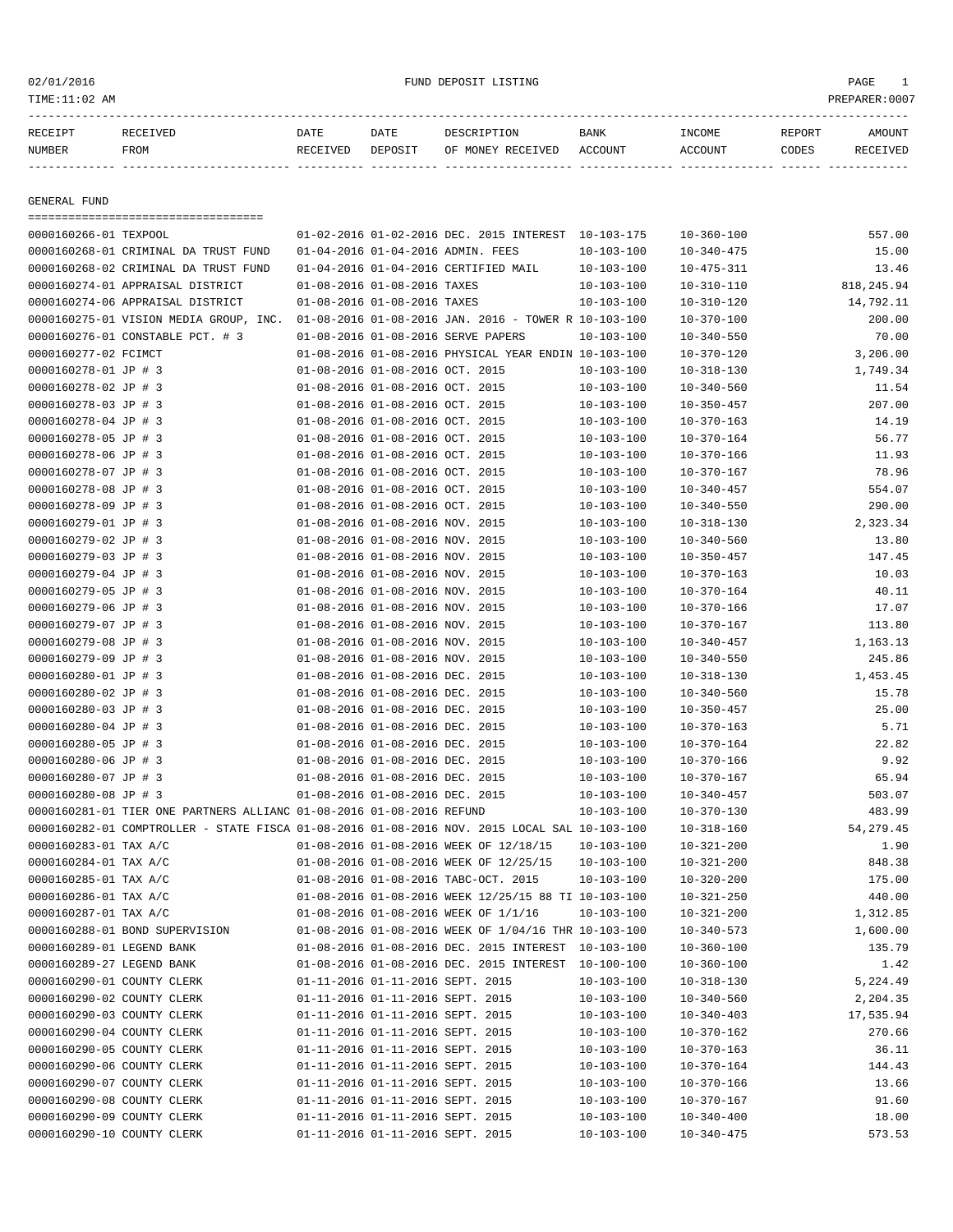#### 02/01/2016 FUND DEPOSIT LISTING PAGE 2

| RECEIPT                                                  | RECEIVED                              | DATE     | DATE                       | DESCRIPTION                                  | <b>BANK</b>      | INCOME           | REPORT | AMOUNT   |
|----------------------------------------------------------|---------------------------------------|----------|----------------------------|----------------------------------------------|------------------|------------------|--------|----------|
| NUMBER                                                   | FROM                                  | RECEIVED | DEPOSIT                    | OF MONEY RECEIVED                            | ACCOUNT          | ACCOUNT          | CODES  | RECEIVED |
|                                                          |                                       |          |                            |                                              |                  |                  |        |          |
|                                                          |                                       |          |                            |                                              |                  |                  |        |          |
| GENERAL FUND                                             |                                       |          |                            |                                              |                  |                  |        |          |
|                                                          | ,,,,,,,,,,,,,,,,,,,,,,,,,,,,,,,,,,,,, |          |                            |                                              |                  |                  |        |          |
| 0000160290-11 COUNTY CLERK                               |                                       |          |                            | $01 - 11 - 2016$ $01 - 11 - 2016$ SEPT, 2015 | $10 - 103 - 100$ | $10 - 340 - 550$ |        | 30.04    |
| 0000160290-12 COUNTY CLERK                               |                                       |          |                            | 01-11-2016 01-11-2016 SEPT. 2015             | $10 - 103 - 100$ | $10 - 340 - 601$ |        | 90.21    |
| $0.000160200$ 12 $0.01$ $\mu$ m $\sigma$ $\tau$ $\sigma$ |                                       |          | 01 11 2016 01 11 2016 CEDT | 201E                                         | 10 102 100       | 10 210 122       |        | 1 221 01 |

| OOODTOOSAO-TS COOMIX CHEKK                                                                   |                                 | 01-11-3010 01-11-3010 SEPI. 3013                     | TO-TOS-TOO       | 10-340-001       | <b>90.ZI</b> |
|----------------------------------------------------------------------------------------------|---------------------------------|------------------------------------------------------|------------------|------------------|--------------|
| 0000160290-13 COUNTY CLERK                                                                   |                                 | 01-11-2016 01-11-2016 SEPT. 2015                     | $10 - 103 - 100$ | $10 - 318 - 132$ | 1,321.91     |
| 0000160290-14 COUNTY CLERK                                                                   |                                 | 01-11-2016 01-11-2016 SEPT. 2015                     | $10 - 103 - 100$ | $10 - 360 - 100$ | 1.56         |
| 0000160290-15 COUNTY CLERK                                                                   |                                 | 01-11-2016 01-11-2016 SEPT. 2015                     | $10 - 103 - 100$ | $10 - 410 - 425$ | 8.53         |
| 0000160291-01 TAX A/C                                                                        |                                 | 01-11-2016 01-11-2016 WEEK OF 1/01/16 96 10-103-100  |                  | $10 - 321 - 250$ | 480.00       |
| 0000160295-01 CONSTABLE PCT. # 1                                                             |                                 | 01-11-2016 01-11-2016 SERVE PAPERS                   | $10 - 103 - 100$ | $10 - 340 - 550$ | 70.00        |
| 0000160296-01 FANNIN COUNTY HEALTH                                                           |                                 | 01-12-2016 01-12-2016 DEC. 2015 PERMITS & 10-103-100 |                  | $10 - 320 - 300$ | 5,250.03     |
| 0000160297-01 APPRAISAL DISTRICT                                                             | 01-13-2016 01-13-2016 TAXES     |                                                      | $10 - 103 - 100$ | $10 - 310 - 110$ | 544,204.70   |
| 0000160297-02 APPRAISAL DISTRICT                                                             | 01-13-2016 01-13-2016 TAXES     |                                                      | $10 - 103 - 100$ | $10 - 321 - 901$ | 321.58       |
| 0000160297-07 APPRAISAL DISTRICT                                                             | 01-13-2016 01-13-2016 TAXES     |                                                      | $10 - 103 - 100$ | $10 - 310 - 120$ | 3,674.83     |
| 0000160298-01 TAX A/C                                                                        |                                 | 01-14-2016 01-14-2016 WEEK OF 01/08/16               | $10 - 103 - 100$ | $10 - 321 - 200$ | 2,206.80     |
| 0000160299-01 FANNIN COUNTY CSCD                                                             |                                 | 01-14-2016 01-14-2016 RESTITUTION- RONNIE 10-103-100 |                  | $10 - 370 - 130$ | 32.45        |
| 0000160300-01 TEXAS COMPTROLLER                                                              |                                 | 01-14-2016 01-14-2016 DA SUPPLEMENT                  | $10 - 103 - 100$ | $10 - 370 - 143$ | 9,166.66     |
| 0000160302-01 FANNIN COUNTY HEALTH DEPT 01-14-2016 01-14-2016 DEC. 2015 PERMITS A 10-103-100 |                                 |                                                      |                  | $10 - 320 - 545$ | 1,200.00     |
| 0000160303-01 US BANK                                                                        | 01-14-2016 01-14-2016 NOV. 2015 |                                                      | $10 - 103 - 100$ | $10 - 319 - 553$ | 22,240.00    |
| 0000160308-01 COMPTROLLER- STATE FISCAL 01-15-2016 01-15-2016 MB GR CNTY ALLOC               |                                 |                                                      | $10 - 103 - 100$ | $10 - 318 - 140$ | 2,816.07     |
| 0000160309-01 BOND SUPERVISION                                                               |                                 | 01-15-2016 01-15-2016 WEEK OF 01/11/16 TH 10-103-100 |                  | $10 - 340 - 573$ | 570.00       |
| 0000160314-01 JP # 2                                                                         |                                 | 01-20-2016 01-20-2016 SEPT. 2015                     | $10 - 103 - 100$ | $10 - 318 - 130$ | 192.17       |
| 0000160314-02 JP # 2                                                                         |                                 | 01-20-2016 01-20-2016 SEPT. 2015                     | $10 - 103 - 100$ | $10 - 340 - 560$ | 2.00         |
| 0000160314-03 JP # 2                                                                         |                                 | 01-20-2016 01-20-2016 SEPT. 2015                     | $10 - 103 - 100$ | $10 - 370 - 166$ | 0.84         |
| 0000160314-04 JP # 2                                                                         |                                 | 01-20-2016 01-20-2016 SEPT. 2015                     | $10 - 103 - 100$ | $10 - 370 - 167$ | 5.61         |
|                                                                                              |                                 | 01-20-2016 01-20-2016 SEPT. 2015                     | $10 - 103 - 100$ |                  |              |
| 0000160314-05 JP # 2                                                                         |                                 |                                                      |                  | $10 - 340 - 456$ | 184.17       |
| 0000160314-06 JP # 2                                                                         |                                 | 01-20-2016 01-20-2016 SEPT. 2015                     | $10 - 103 - 100$ | $10 - 340 - 550$ | 70.00        |
| 0000160316-01 JP # 2                                                                         | 01-20-2016 01-20-2016 OCT. 2015 |                                                      | $10 - 103 - 100$ | $10 - 318 - 130$ | 2,470.91     |
| 0000160316-02 JP # 2                                                                         | 01-20-2016 01-20-2016 OCT. 2015 |                                                      | $10 - 103 - 100$ | $10 - 340 - 560$ | 16.28        |
| 0000160316-03 JP # 2                                                                         | 01-20-2016 01-20-2016 OCT. 2015 |                                                      | $10 - 103 - 100$ | $10 - 350 - 456$ | 100.00       |
| 0000160316-04 JP # 2                                                                         | 01-20-2016 01-20-2016 OCT. 2015 |                                                      | $10 - 103 - 100$ | $10 - 370 - 166$ | 15.37        |
| 0000160316-05 JP # 2                                                                         | 01-20-2016 01-20-2016 OCT. 2015 |                                                      | $10 - 103 - 100$ | 10-370-167       | 102.45       |
| 0000160316-06 JP # 2                                                                         | 01-20-2016 01-20-2016 OCT. 2015 |                                                      | $10 - 103 - 100$ | $10 - 340 - 456$ | 731.69       |
| 0000160316-07 JP # 2                                                                         | 01-20-2016 01-20-2016 OCT. 2015 |                                                      | $10 - 103 - 100$ | $10 - 340 - 550$ | 360.00       |
| 0000160317-01 JP # 2                                                                         | 01-20-2016 01-20-2016 NOV. 2015 |                                                      | $10 - 103 - 100$ | $10 - 318 - 130$ | 2,725.43     |
| 0000160317-02 JP # 2                                                                         | 01-20-2016 01-20-2016 NOV. 2015 |                                                      | $10 - 103 - 100$ | $10 - 340 - 560$ | 5.84         |
| 0000160317-03 JP # 2                                                                         | 01-20-2016 01-20-2016 NOV. 2015 |                                                      | $10 - 103 - 100$ | $10 - 350 - 456$ | 139.00       |
| 0000160317-04 JP # 2                                                                         | 01-20-2016 01-20-2016 NOV. 2015 |                                                      | $10 - 103 - 100$ | $10 - 370 - 166$ | 19.58        |
| 0000160317-05 JP # 2                                                                         | 01-20-2016 01-20-2016 NOV. 2015 |                                                      | $10 - 103 - 100$ | $10 - 370 - 167$ | 130.55       |
| 0000160317-06 JP # 2                                                                         | 01-20-2016 01-20-2016 NOV. 2015 |                                                      | $10 - 103 - 100$ | $10 - 340 - 456$ | 1,072.60     |
| 0000160318-01 APPRAISAL DISTRICT                                                             | 01-21-2016 01-21-2016 TAXES     |                                                      | $10 - 103 - 100$ | $10 - 310 - 110$ | 379,921.46   |
| 0000160318-02 APPRAISAL DISTRICT                                                             | 01-21-2016 01-21-2016 TAXES     |                                                      | $10 - 103 - 100$ | $10 - 321 - 901$ | 124.98       |
| 0000160318-07 APPRAISAL DISTRICT                                                             | 01-21-2016 01-21-2016 TAXES     |                                                      | $10 - 103 - 100$ | $10 - 310 - 120$ | 3,957.89     |
| 0000160319-01 COCA-COLA                                                                      |                                 | 01-22-2016 01-22-2016 COMMISSIONS                    | $10 - 103 - 100$ | $10 - 370 - 565$ | 10.82        |
| 0000160321-01 BOND SUPERVISION                                                               |                                 | 01-22-2016 01-22-2016 WEEK FOR 1/18/16 TH 10-103-100 |                  | $10 - 340 - 573$ | 660.00       |
| 0000160322-01 DIST. COURTS- COMPTROLLER 01-22-2016 01-22-2016 COUNTY SUPP. FOR ST 10-103-100 |                                 |                                                      |                  | $10 - 370 - 152$ | 359.81       |
| 0000160324-01 AMERICAN TOWER                                                                 |                                 | 01-25-2016 01-25-2016 PN-4914477                     | $10 - 103 - 100$ | $10 - 370 - 115$ | 925.75       |
| 0000160326-01 CONSTABLE PCT. 1                                                               |                                 | 01-25-2016 01-25-2016 SERVE PAPERS TAX206 10-103-100 |                  | $10 - 340 - 550$ | 70.00        |
| 0000160330-01 APPRAISAL DISTRICT                                                             | 01-27-2016 01-27-2016 TAXES     |                                                      | $10 - 103 - 100$ | $10 - 310 - 110$ | 713,832.13   |
| 0000160330-06 APPRAISAL DISTRICT                                                             | 01-27-2016 01-27-2016 TAXES     |                                                      | $10 - 103 - 100$ | $10 - 310 - 120$ | 4,286.82     |
| 0000160333-01 CONSTABLE PCT. # 3                                                             |                                 | 01-27-2016 01-27-2016 MADDISON SOTO- CAUS 10-103-100 |                  | $10 - 340 - 550$ | 140.00       |
| 0000160334-01 CONSTABLE PCT. #3                                                              |                                 | 01-27-2016 01-27-2016 PATRICIA A. MOORE              | $10 - 103 - 100$ | $10 - 340 - 550$ | 70.00        |
| 0000160338-01 TAX A/C                                                                        |                                 | 01-27-2016 01-27-2016 WEEK OF 1/15/16                | $10 - 103 - 100$ | $10 - 321 - 200$ | 1,994.55     |
| 0000160339-01 TAX A/C                                                                        |                                 | 01-27-2016 01-27-2016 WEEK 1/22/16 102 TI 10-103-100 |                  | $10 - 321 - 250$ | 510.00       |
| 0000160340-01 TAX A/C                                                                        |                                 | 01-27-2016 01-27-2016 WEEK OF 1/15/16 187 10-103-100 |                  |                  | 935.00       |
|                                                                                              |                                 |                                                      |                  | $10 - 321 - 250$ |              |
| 0000160341-01 TAX A/C                                                                        |                                 | 01-27-2016 01-27-2016 WEEK OF 1/08/16                | $10 - 103 - 100$ | $10 - 321 - 250$ | 910.00       |
| 0000160342-01 TAX A/C                                                                        |                                 | 01-27-2016 01-27-2016 WEEK OF 1/15/16                | $10 - 103 - 100$ | $10 - 321 - 200$ | 3.80         |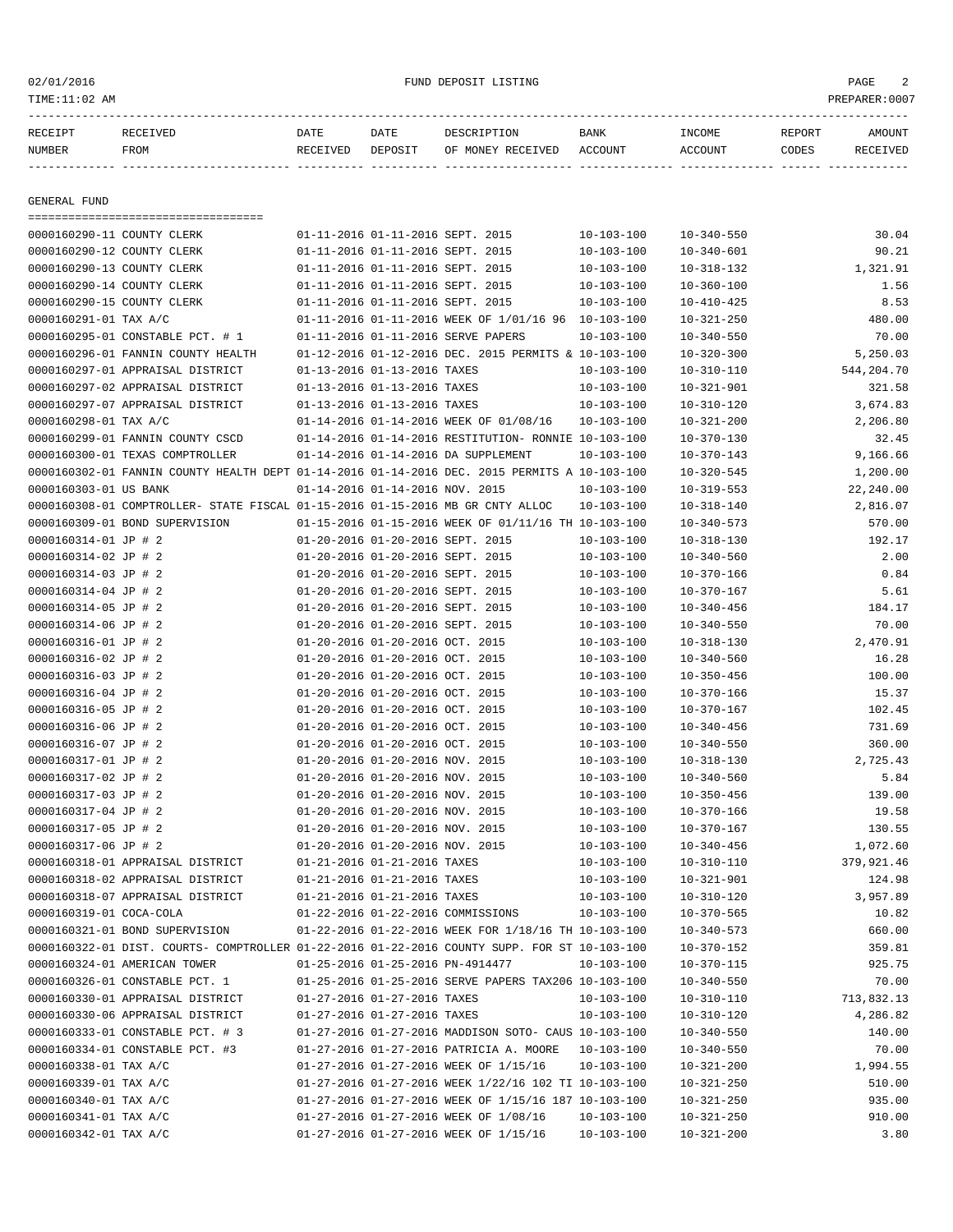02/01/2016 FUND DEPOSIT LISTING PAGE 3

| RECEIPT | <b>RECEIVED</b> | DATE     | DATE    | DESCRIPTION       | <b>BANK</b> | INCOME  | REPORT | AMOUNT          |
|---------|-----------------|----------|---------|-------------------|-------------|---------|--------|-----------------|
| NUMBER  | FROM            | RECEIVED | DEPOSIT | OF MONEY RECEIVED | ACCOUNT     | ACCOUNT | CODES  | <b>RECEIVED</b> |
|         |                 |          |         |                   |             |         |        |                 |

#### GENERAL FUND

| ---------------------------------  |                                                      |                  |                  |           |  |  |  |  |
|------------------------------------|------------------------------------------------------|------------------|------------------|-----------|--|--|--|--|
| 0000160343-01 TAX A/C              | 01-28-2016 01-28-2016 2015 VIT OVERAGE               | $10 - 103 - 100$ | 10-310-110       | 2,055.65  |  |  |  |  |
| 0000160344-01 BOBBY HOWERY         | 01-29-2016 01-29-2016 CANDY COMMISSIONS              | $10 - 103 - 100$ | $10 - 370 - 509$ | 59.02     |  |  |  |  |
| 0000160346-01 BOND SUPERVISION     | 01-29-2016 01-29-2016 WEEK OF 1/25/16 THR 10-103-100 |                  | $10 - 340 - 573$ | 1,535.00  |  |  |  |  |
| 0000160347-01 SECURUS              | 01-29-2016 01-29-2016 DEC. 2015 COMMISSIO 10-103-100 |                  | $10 - 319 - 420$ | 11,581.16 |  |  |  |  |
| 0000160348-01 TEXAS ASSOCIATION OF | 01-29-2016 01-29-2016 EQUIPMENT FOR 2015 10-103-100  |                  | $10 - 560 - 454$ | 3,300.00  |  |  |  |  |
| 0000160349-01 TEXAS ASSOCIATION OF | 01-29-2016 01-29-2016 GRAPHICS ON 2015 FO 10-103-100 |                  | $10 - 560 - 454$ | 460.00    |  |  |  |  |
|                                    |                                                      |                  |                  |           |  |  |  |  |

FUND TOTAL 2,661,374.84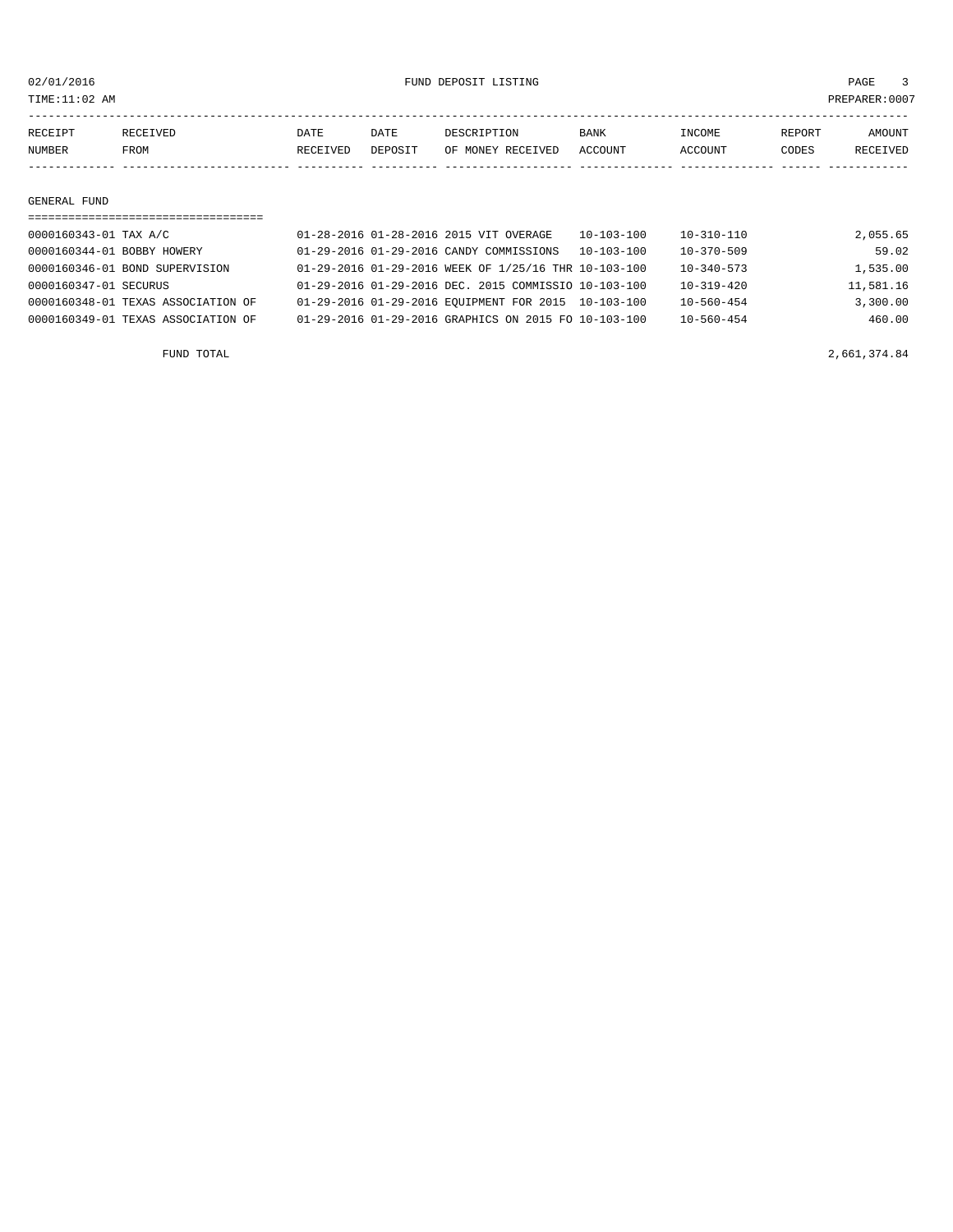PAGE 1<br>PREPARER:0007

| 02/01/2016           |          |          | FUND DEPOSIT LISTING            |                   |                  |                  |        | PAGE            |  |  |
|----------------------|----------|----------|---------------------------------|-------------------|------------------|------------------|--------|-----------------|--|--|
| TIME:11:02 AM        |          |          |                                 |                   |                  |                  |        | PREPARER:000    |  |  |
|                      |          |          |                                 |                   |                  |                  |        |                 |  |  |
| RECEIPT              | RECEIVED | DATE     | DATE                            | DESCRIPTION       | <b>BANK</b>      | INCOME           | REPORT | AMOUNT          |  |  |
| NUMBER               | FROM     | RECEIVED | DEPOSIT                         | OF MONEY RECEIVED | ACCOUNT          | ACCOUNT          | CODES  | <b>RECEIVED</b> |  |  |
|                      |          |          |                                 |                   |                  |                  |        |                 |  |  |
|                      |          |          |                                 |                   |                  |                  |        |                 |  |  |
| COURTHOUSE SECURITY  |          |          |                                 |                   |                  |                  |        |                 |  |  |
|                      |          |          |                                 |                   |                  |                  |        |                 |  |  |
| 0000160278-10 JP # 3 |          |          | 01-08-2016 01-08-2016 OCT. 2015 |                   | $11 - 103 - 100$ | $11 - 340 - 651$ |        | 59.73           |  |  |
| 0000160279-10 JP # 3 |          |          | 01-08-2016 01-08-2016 NOV. 2015 |                   | $11 - 103 - 100$ | $11 - 340 - 651$ |        | 85.37           |  |  |

| C # JU UL-KIOUZ OD LUDUU   | UI-U8-ZUIG UI-U8-ZUIG NUV. ZUIS                     | TT-TOR-TOO       | 11-340-001       | 89.37  |
|----------------------------|-----------------------------------------------------|------------------|------------------|--------|
| 0000160280-09 JP # 3       | 01-08-2016 01-08-2016 DEC. 2015                     | 11-103-100       | $11 - 340 - 651$ | 49.47  |
| 0000160289-02 LEGEND BANK  | 01-08-2016 01-08-2016 DEC. 2015 INTEREST 11-103-100 |                  | $11 - 360 - 100$ | 5.61   |
| 0000160290-16 COUNTY CLERK | 01-11-2016 01-11-2016 SEPT. 2015                    | $11 - 103 - 100$ | $11 - 340 - 600$ | 711.96 |
| 0000160314-07 JP # 2       | 01-20-2016 01-20-2016 SEPT. 2015                    | $11 - 103 - 100$ | $11 - 340 - 651$ | 4.20   |
| 0000160316-08 JP # 2       | 01-20-2016 01-20-2016 OCT. 2015                     | $11 - 103 - 100$ | $11 - 340 - 651$ | 76.83  |
| 0000160317-07 JP # 2       | 01-20-2016 01-20-2016 NOV. 2015                     | $11 - 103 - 100$ | $11 - 340 - 651$ | 97.91  |
|                            |                                                     |                  |                  |        |

FUND TOTAL  $1,091.08$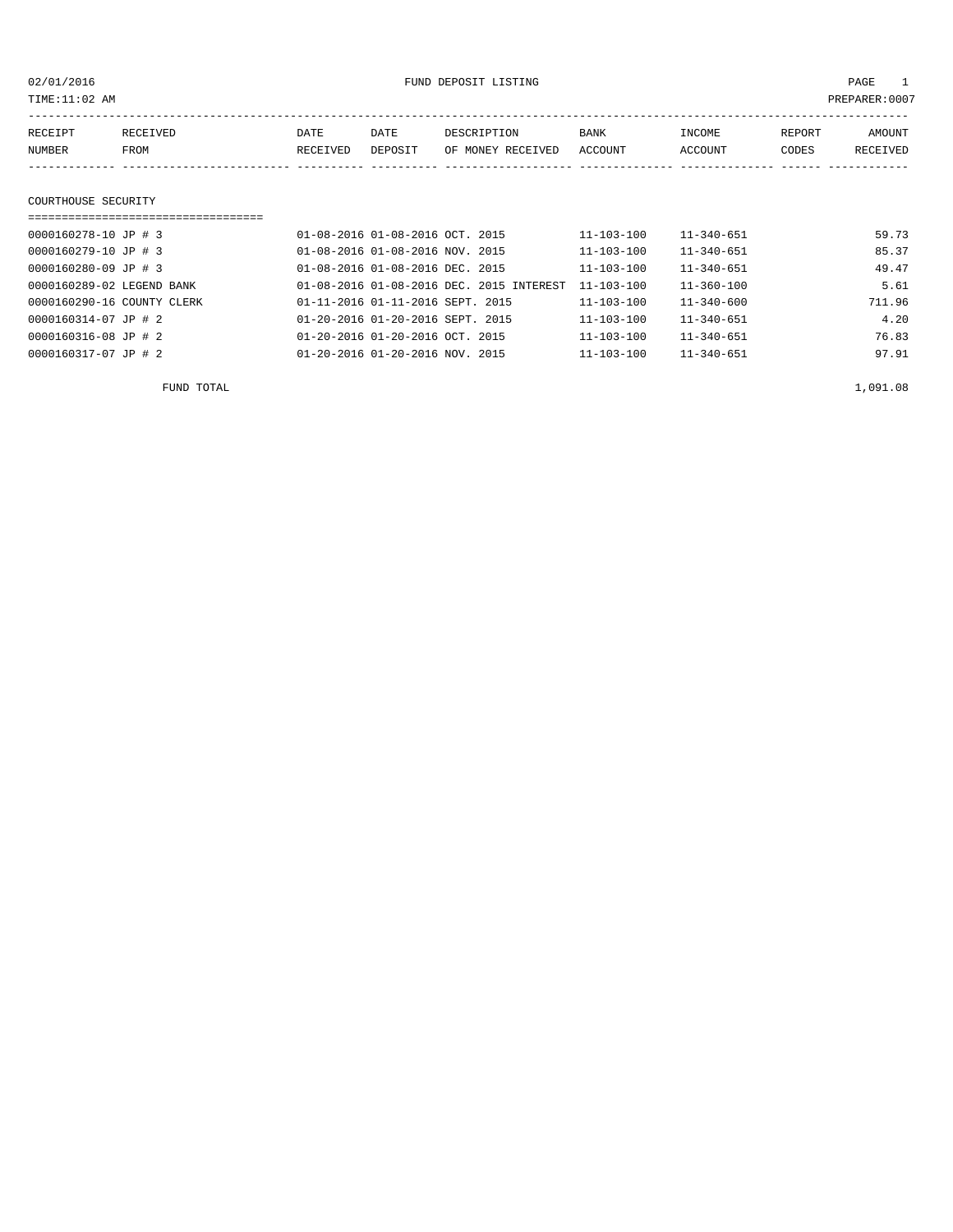TIME:11:02 AM PREPARER:0007

| RECEIPT               | RECEIVED | DATE     | DATE    | DESCRIPTION       | <b>BANK</b> | INCOME  | REPORT | AMOUNT   |  |  |
|-----------------------|----------|----------|---------|-------------------|-------------|---------|--------|----------|--|--|
| <b>NUMBER</b>         | FROM     | RECEIVED | DEPOSIT | OF MONEY RECEIVED | ACCOUNT     | ACCOUNT | CODES  | RECEIVED |  |  |
|                       |          |          |         |                   |             |         |        |          |  |  |
|                       |          |          |         |                   |             |         |        |          |  |  |
| CO.CLK.VITAL STAT.FEE |          |          |         |                   |             |         |        |          |  |  |
|                       |          |          |         |                   |             |         |        |          |  |  |

| 0000160289-03 LEGEND BANK  | 01-08-2016 01-08-2016 DEC. 2015 INTEREST 12-103-100 |                  | $12 - 360 - 100$ | 0.46  |
|----------------------------|-----------------------------------------------------|------------------|------------------|-------|
| 0000160290-17 COUNTY CLERK | 01-11-2016 01-11-2016 SEPT. 2015                    | $12 - 103 - 100$ | $12 - 370 - 134$ | 94.00 |

FUND TOTAL 94.46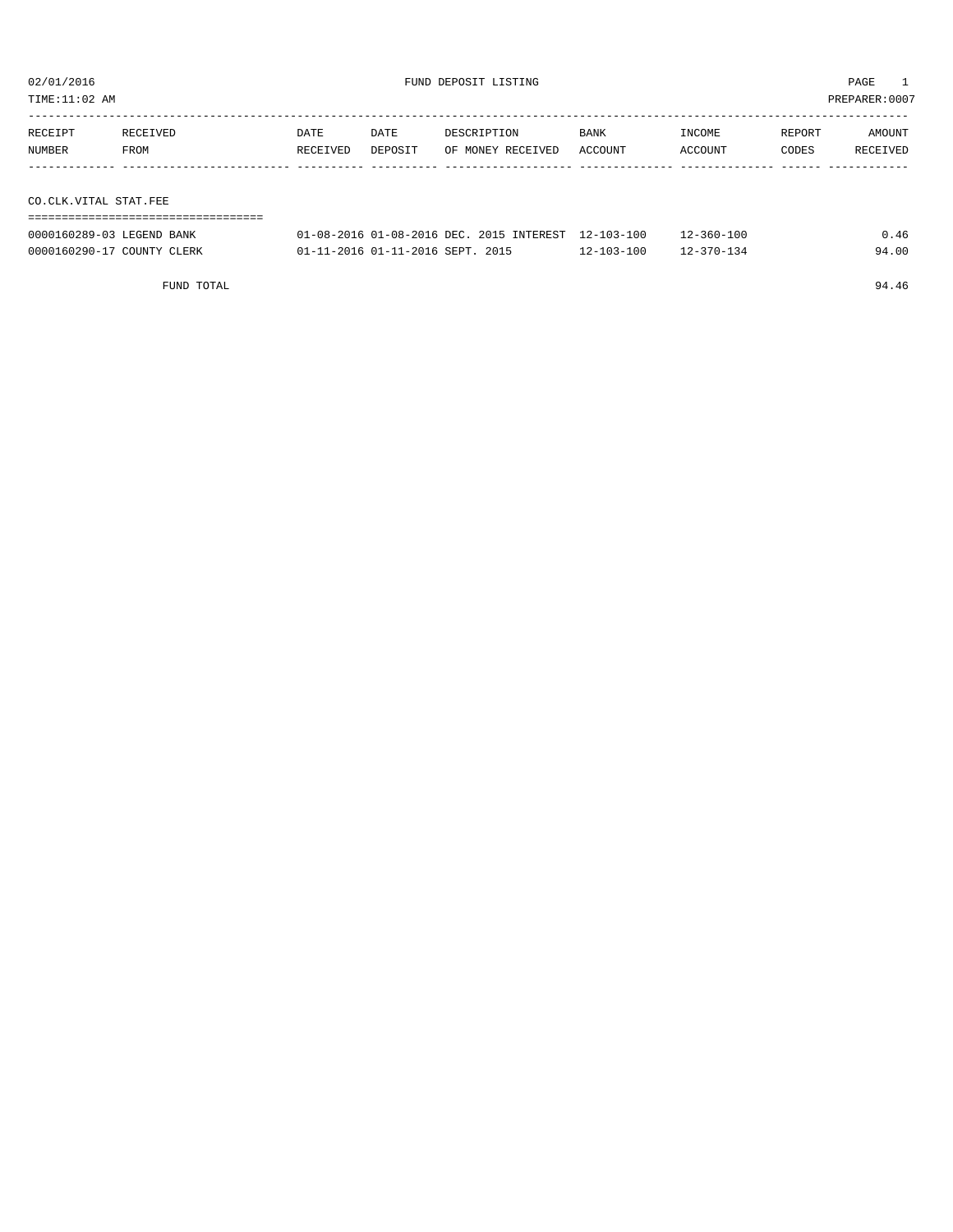| 02/01/2016<br>TIME:11:02 AM |                                                                                | FUND DEPOSIT LISTING |                                                                    |                                  |                                      | PAGE<br>PREPARER: 0007               |                 |                    |  |
|-----------------------------|--------------------------------------------------------------------------------|----------------------|--------------------------------------------------------------------|----------------------------------|--------------------------------------|--------------------------------------|-----------------|--------------------|--|
| RECEIPT<br>NUMBER           | RECEIVED<br>FROM                                                               | DATE<br>RECEIVED     | DATE<br>DEPOSIT                                                    | DESCRIPTION<br>OF MONEY RECEIVED | BANK<br>ACCOUNT                      | INCOME<br>ACCOUNT                    | REPORT<br>CODES | AMOUNT<br>RECEIVED |  |
|                             |                                                                                |                      |                                                                    |                                  |                                      |                                      |                 |                    |  |
| BAIL BONDS TRUST FUND       |                                                                                |                      |                                                                    |                                  |                                      |                                      |                 |                    |  |
|                             | 0000160271-01 FANNIN COUNTY BAIL BONDS<br>0000160272-01 CARPENTER'S BAIL BONDS |                      | 01-05-2016 01-05-2016 BOND FEES<br>01-05-2016 01-05-2016 BOND FEES |                                  | $13 - 103 - 113$<br>$13 - 103 - 113$ | $13 - 345 - 113$<br>$13 - 345 - 113$ |                 | 165.00<br>150.00   |  |

| 0000160273-01 DOC'S BAIL BONDS                                            | 01-05-2016 01-05-2016 BOND FEES | 13-103-113 | $13 - 345 - 113$ | 105.00 |
|---------------------------------------------------------------------------|---------------------------------|------------|------------------|--------|
| 0000160310-01 DOC'S BAIL BONDS                                            | 01-19-2016 01-19-2016 BOND FEES | 13-103-113 | 13-345-113       | 75.00  |
| 0000160311-01 FANNIN COUNTY BAIL BONDS  01-19-2016  01-19-2016  BOND FEES |                                 | 13-103-113 | $13 - 345 - 113$ | 75.00  |
| 0000160312-01 CARPENTER'S BAIL BONDS                                      | 01-19-2016 01-19-2016 BOND FEES | 13-103-113 | $13 - 345 - 113$ | 180.00 |
|                                                                           |                                 |            |                  |        |

FUND TOTAL 750.00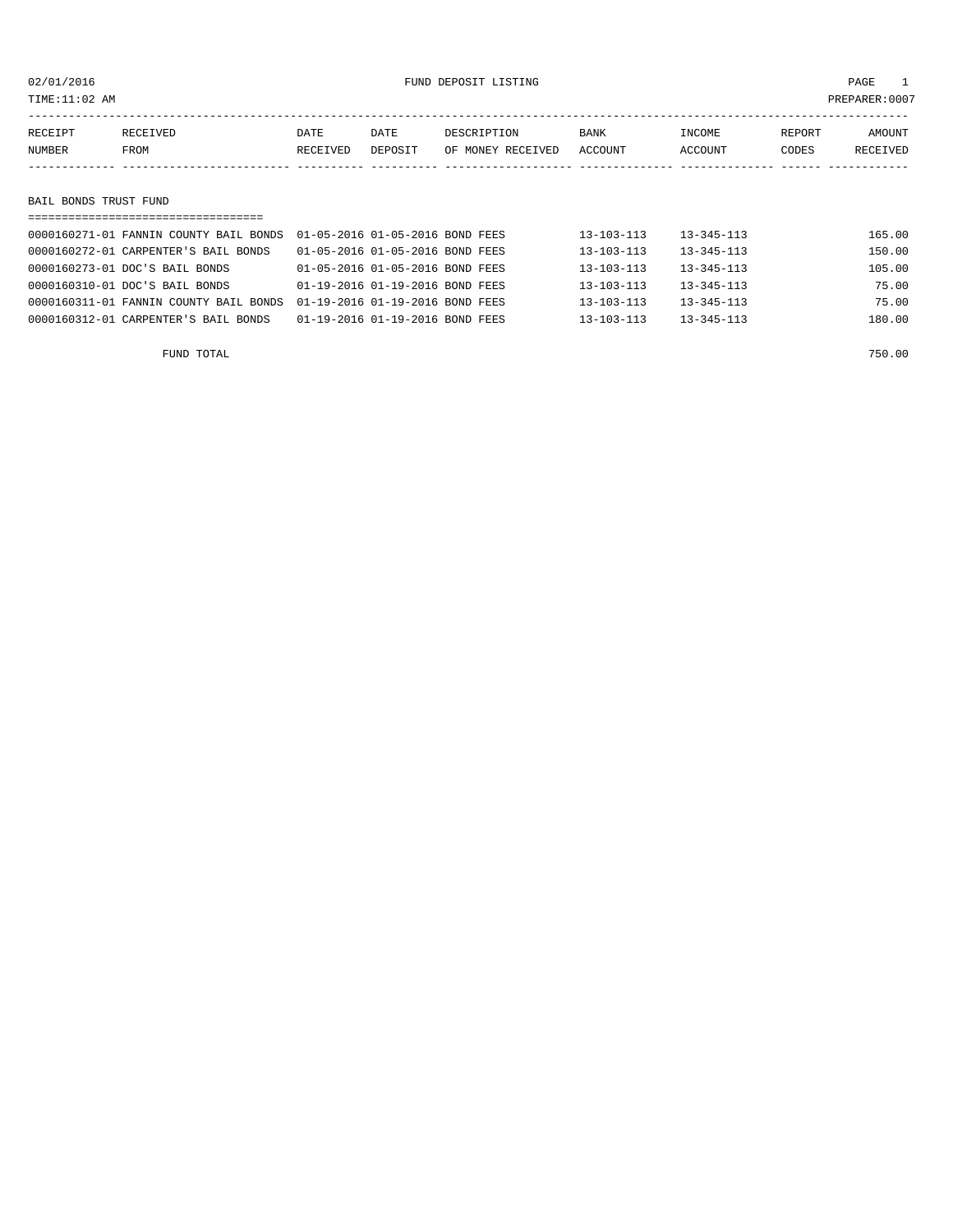| TIME:11:02 AM |                          |                                    |                                 |                                             |                                  |                  |                  | PREPARER:0007 |          |
|---------------|--------------------------|------------------------------------|---------------------------------|---------------------------------------------|----------------------------------|------------------|------------------|---------------|----------|
| RECEIPT       |                          | RECEIVED                           | DATE                            | DATE                                        | DESCRIPTION                      | BANK             | INCOME           | REPORT        | AMOUNT   |
| NUMBER        |                          | FROM                               | RECEIVED                        | DEPOSIT                                     | OF MONEY RECEIVED                | ACCOUNT          | ACCOUNT          | CODES         | RECEIVED |
|               |                          |                                    |                                 |                                             |                                  |                  |                  |               |          |
|               |                          | JUSTICE CT.BLDG.SECURITY           |                                 |                                             |                                  |                  |                  |               |          |
|               |                          | ================================== |                                 |                                             |                                  |                  |                  |               |          |
|               | 0000160278-11 JP # 3     |                                    | 01-08-2016 01-08-2016 OCT. 2015 |                                             |                                  | $14 - 103 - 100$ | $14 - 370 - 168$ |               | 19.92    |
|               | 0000160279-11 JP # 3     |                                    | 01-08-2016 01-08-2016 NOV. 2015 |                                             |                                  | $14 - 103 - 100$ | $14 - 370 - 168$ |               | 28.46    |
|               | 0000160280-10 JP # 3     |                                    |                                 | $01 - 08 - 2016$ $01 - 08 - 2016$ DEC. 2015 |                                  | 14-103-100       | 14-370-168       |               | 16.49    |
|               | $0000160314 - 08$ JP # 2 |                                    |                                 |                                             | 01-20-2016 01-20-2016 SEPT. 2015 | $14 - 103 - 100$ | $14 - 370 - 168$ |               | 1.40     |
|               | 0000160316-09 JP # 2     |                                    |                                 | 01-20-2016 01-20-2016 OCT. 2015             |                                  | 14-103-100       | 14-370-168       |               | 25.62    |
|               | 0000160317-08 JP # 2     |                                    |                                 | $01 - 20 - 2016$ $01 - 20 - 2016$ NOV, 2015 |                                  | 14-103-100       | $14 - 370 - 168$ |               | 32.64    |
|               |                          |                                    |                                 |                                             |                                  |                  |                  |               |          |

FUND TOTAL 124.53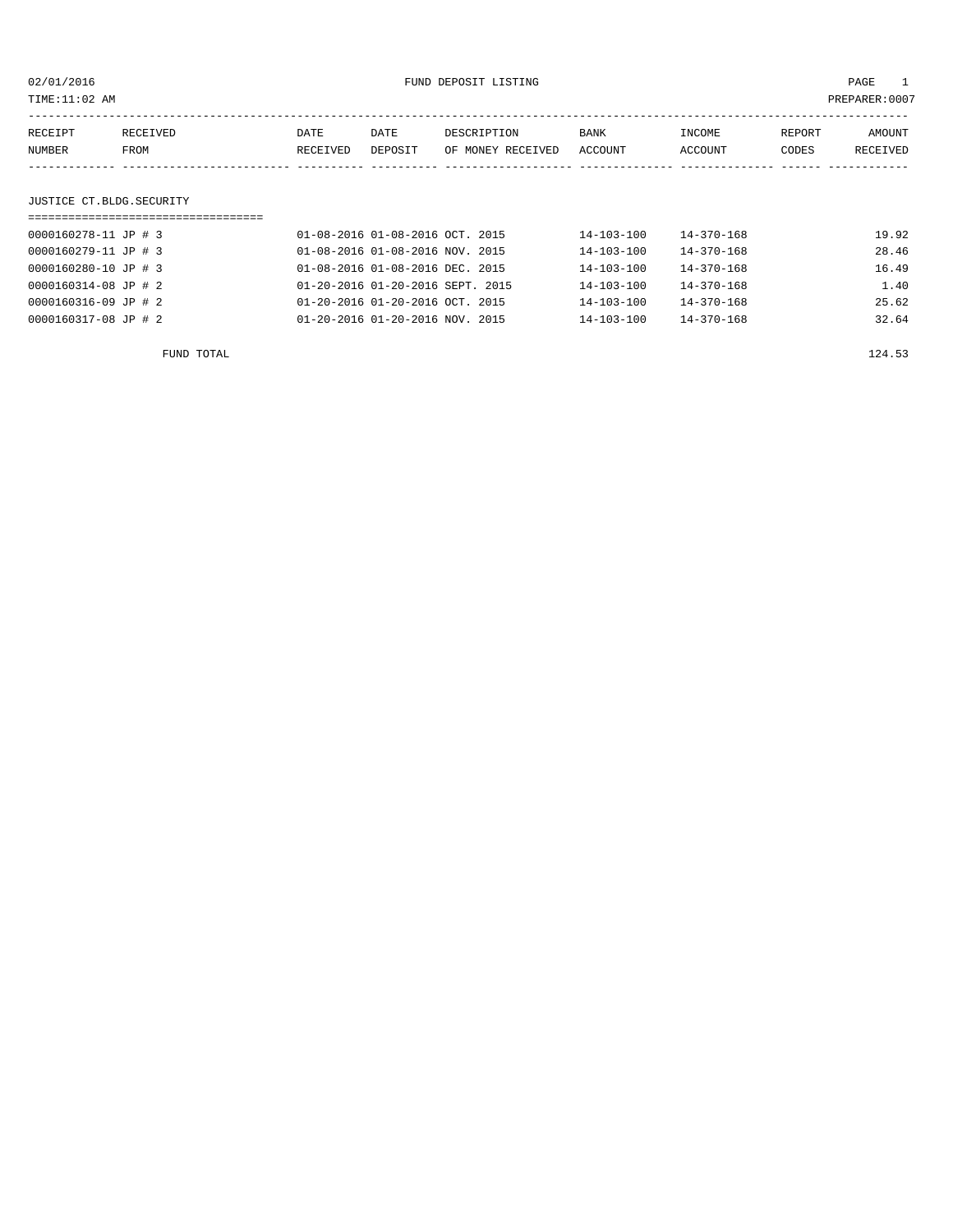| 02/01/2016    |                          |          |         | FUND DEPOSIT LISTING |         | PAGE    |        |                |  |  |
|---------------|--------------------------|----------|---------|----------------------|---------|---------|--------|----------------|--|--|
| TIME:11:02 AM |                          |          |         |                      |         |         |        | PREPARER: 0007 |  |  |
|               |                          |          |         |                      |         |         |        |                |  |  |
| RECEIPT       | RECEIVED                 | DATE     | DATE    | DESCRIPTION          | BANK    | INCOME  | REPORT | AMOUNT         |  |  |
| NUMBER        | FROM                     | RECEIVED | DEPOSIT | OF MONEY RECEIVED    | ACCOUNT | ACCOUNT | CODES  | RECEIVED       |  |  |
|               |                          |          |         |                      |         |         |        |                |  |  |
|               |                          |          |         |                      |         |         |        |                |  |  |
|               | PROBATE JUDGES EDUCATION |          |         |                      |         |         |        |                |  |  |
|               |                          |          |         |                      |         |         |        |                |  |  |

| 0000160290-18 COUNTY CLERK | 01-11-2016 01-11-2016 SEPT. 2015 | $17 - 103 - 100$ | $17 - 340 - 131$ | 85.00 |
|----------------------------|----------------------------------|------------------|------------------|-------|
|                            |                                  |                  |                  |       |

FUND TOTAL 85.00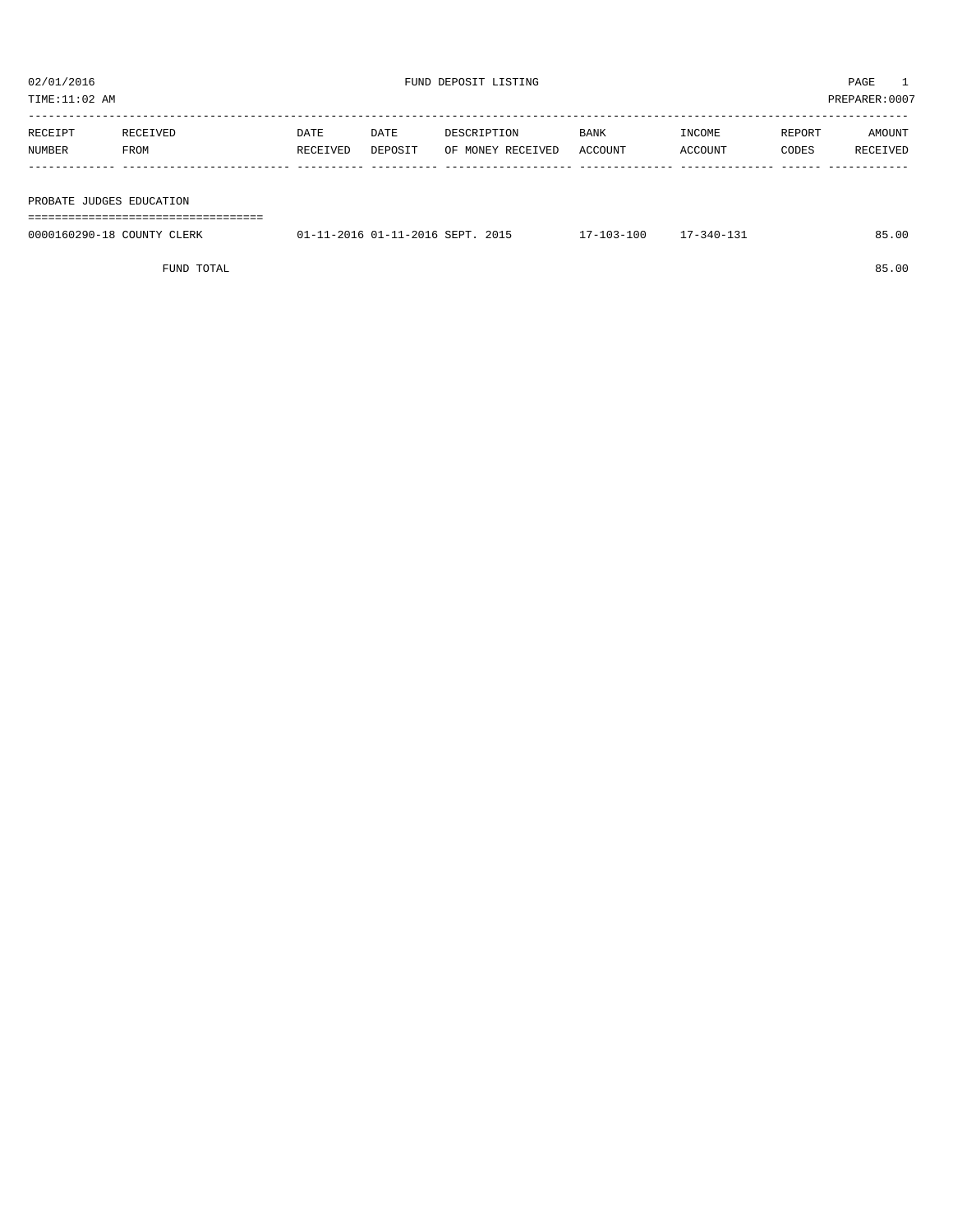| TIME:11:02 AM                                           |                                     |          |                                  |                                          |                                      |                                      |        | PREPARER: 0007   |
|---------------------------------------------------------|-------------------------------------|----------|----------------------------------|------------------------------------------|--------------------------------------|--------------------------------------|--------|------------------|
| RECEIPT                                                 | RECEIVED                            | DATE     | DATE                             | DESCRIPTION                              | <b>BANK</b>                          | INCOME                               | REPORT | AMOUNT           |
| <b>NUMBER</b>                                           | FROM                                | RECEIVED | DEPOSIT                          | OF MONEY RECEIVED                        | ACCOUNT                              | ACCOUNT                              | CODES  | RECEIVED         |
|                                                         |                                     |          |                                  |                                          |                                      |                                      |        |                  |
| CO.CLERK RECORD MNGMT.                                  | ; ================================= |          |                                  |                                          |                                      |                                      |        |                  |
| 0000160289-04 LEGEND BANK<br>0000160290-19 COUNTY CLERK |                                     |          | 01-11-2016 01-11-2016 SEPT. 2015 | 01-08-2016 01-08-2016 DEC. 2015 INTEREST | $18 - 103 - 100$<br>$18 - 103 - 100$ | $18 - 360 - 100$<br>$18 - 370 - 133$ |        | 1.12<br>5,341.80 |
|                                                         |                                     |          |                                  |                                          |                                      |                                      |        |                  |

FUND TOTAL 5,342.92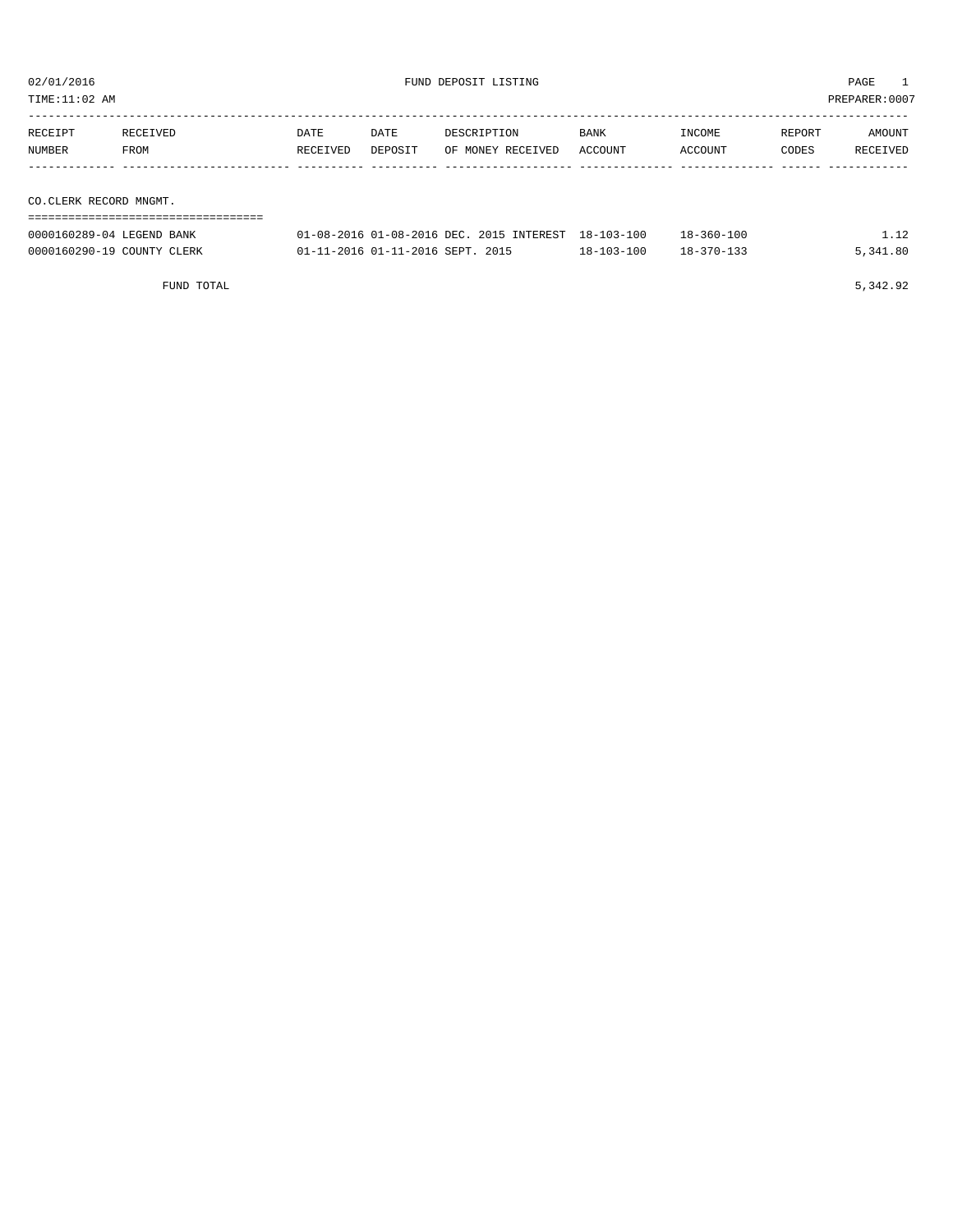TIME:11:02 AM PREPARER:0007

| RECEIPT | RECEIVED    | DATE     | DATE    | DESCRIPTION       | BANK    | INCOME         | REPORT | AMOUNT          |
|---------|-------------|----------|---------|-------------------|---------|----------------|--------|-----------------|
| NUMBER  | <b>FROM</b> | RECEIVED | DEPOSIT | OF MONEY RECEIVED | ACCOUNT | <b>ACCOUNT</b> | CODES  | <b>RECEIVED</b> |
|         |             |          |         |                   |         |                |        |                 |
|         |             |          |         |                   |         |                |        |                 |

DIST.CLK.RECORDS MNGMT.

===================================

| 0000160289-05 LEGEND BANK | 01-08-2016 01-08-2016 DEC. 2015 INTEREST 19-103-100 |  | $19 - 360 - 100$ | 0.25 |
|---------------------------|-----------------------------------------------------|--|------------------|------|
|                           |                                                     |  |                  |      |

FUND TOTAL 0.25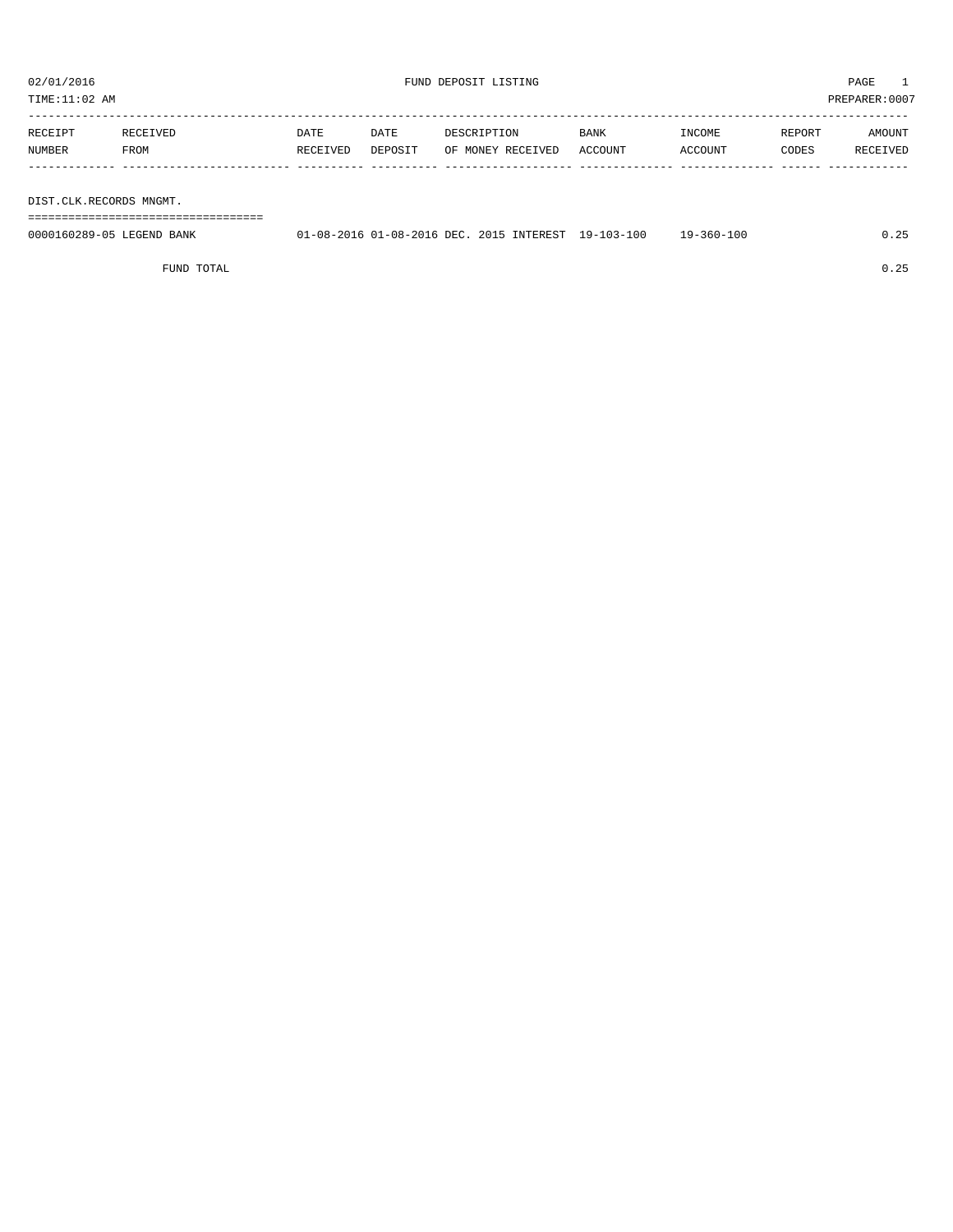| TIME:11:02 AM             |                           |          |         |                                          |            |                  |        | PREPARER: 0007 |
|---------------------------|---------------------------|----------|---------|------------------------------------------|------------|------------------|--------|----------------|
|                           |                           |          |         |                                          |            |                  |        |                |
| RECEIPT                   | RECEIVED                  | DATE     | DATE    | DESCRIPTION                              | BANK       | INCOME           | REPORT | AMOUNT         |
| NUMBER                    | FROM                      | RECEIVED | DEPOSIT | OF MONEY RECEIVED                        | ACCOUNT    | ACCOUNT          | CODES  | RECEIVED       |
|                           |                           |          |         |                                          |            |                  |        |                |
|                           |                           |          |         |                                          |            |                  |        |                |
| COUNTY OFFICES REC.MNGMT. |                           |          |         |                                          |            |                  |        |                |
|                           |                           |          |         |                                          |            |                  |        |                |
|                           | 0000160289-06 LEGEND BANK |          |         | 01-08-2016 01-08-2016 DEC. 2015 INTEREST | 20-103-100 | $20 - 360 - 100$ |        | 3.14           |

0000160290-20 COUNTY CLERK 01-11-2016 01-11-2016 SEPT. 2015 20-103-100 20-370-135 695.92

FUND TOTAL 699.06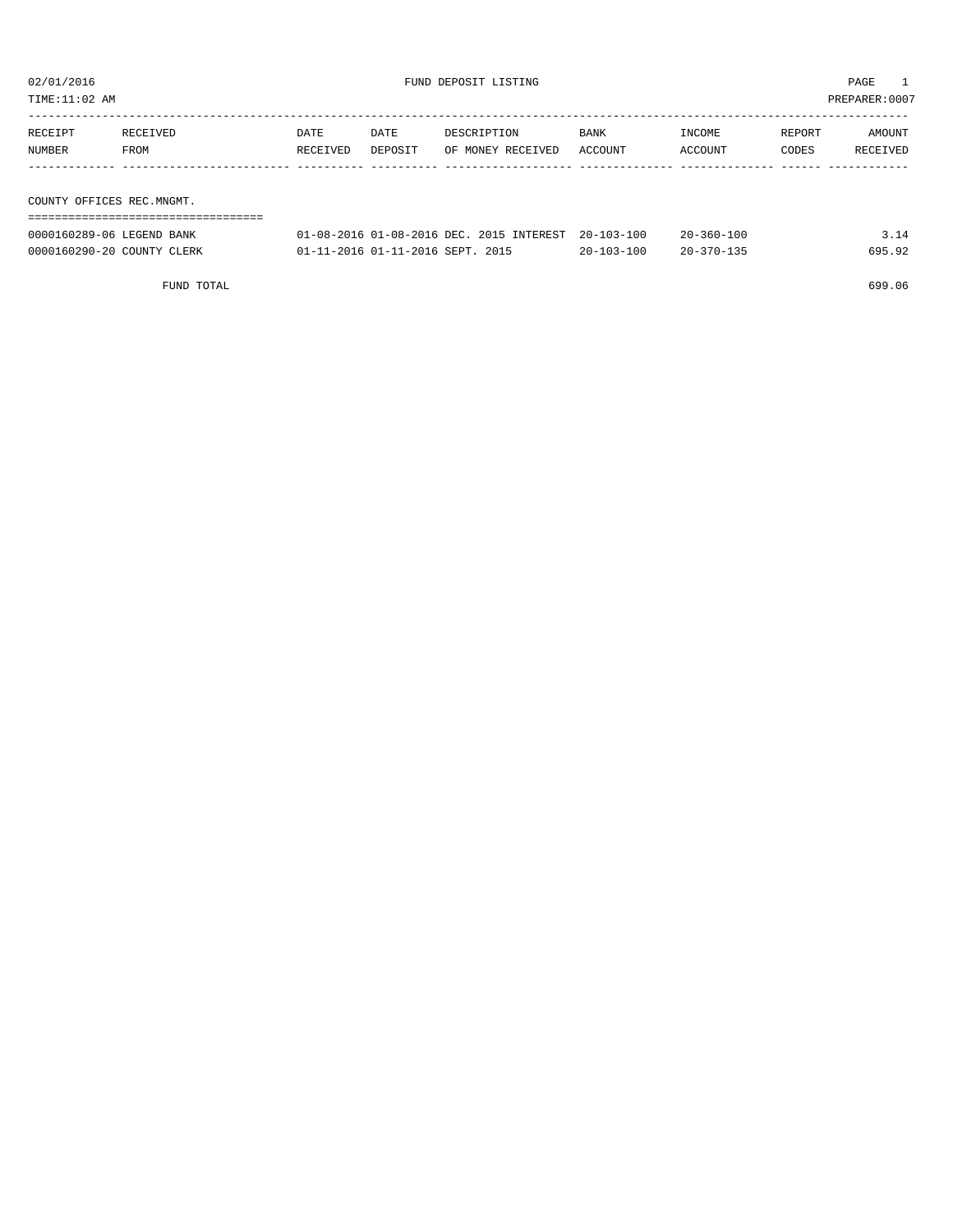| 02/01/2016<br>TIME:11:02 AM |                                                                                              |          |                                  | FUND DEPOSIT LISTING                                |                  |                  |        | PAGE<br>$\mathbf{1}$<br>PREPARER:0007 |
|-----------------------------|----------------------------------------------------------------------------------------------|----------|----------------------------------|-----------------------------------------------------|------------------|------------------|--------|---------------------------------------|
| RECEIPT                     | RECEIVED                                                                                     | DATE     | DATE                             | DESCRIPTION                                         | BANK             | INCOME           | REPORT | AMOUNT                                |
| NUMBER                      | FROM                                                                                         | RECEIVED | DEPOSIT                          | OF MONEY RECEIVED                                   | ACCOUNT          | <b>ACCOUNT</b>   | CODES  | RECEIVED                              |
| FANNIN CO. R & B #1 FUND    | =====================================                                                        |          |                                  |                                                     |                  |                  |        |                                       |
| 0000160266-02 TEXPOOL       |                                                                                              |          |                                  | 01-02-2016 01-02-2016 DEC. 2015 INTEREST 21-103-175 |                  | $21 - 360 - 100$ |        | 2.72                                  |
|                             | 0000160274-02 APPRAISAL DISTRICT                                                             |          | 01-08-2016 01-08-2016 TAXES      |                                                     | $21 - 103 - 100$ | $21 - 310 - 110$ |        | 47,026.84                             |
|                             | 0000160274-07 APPRAISAL DISTRICT                                                             |          | 01-08-2016 01-08-2016 TAXES      |                                                     | $21 - 103 - 100$ | $21 - 310 - 120$ |        | 842.58                                |
| 0000160278-13 JP # 3        |                                                                                              |          | 01-08-2016 01-08-2016 OCT. 2015  |                                                     | $21 - 103 - 100$ | $21 - 350 - 457$ |        | 117.39                                |
| 0000160279-13 JP # 3        |                                                                                              |          | 01-08-2016 01-08-2016 NOV. 2015  |                                                     | $21 - 103 - 100$ | $21 - 350 - 457$ |        | 92.42                                 |
| 0000160280-12 JP # 3        |                                                                                              |          | 01-08-2016 01-08-2016 DEC. 2015  |                                                     | $21 - 103 - 100$ | $21 - 350 - 457$ |        | 141.74                                |
|                             | 0000160282-02 COMPTROLLER - STATE FISCA 01-08-2016 01-08-2016 NOV. 2015 LOCAL SAL 21-103-100 |          |                                  |                                                     |                  | $21 - 318 - 160$ |        | 3,120.10                              |
| 0000160283-02 TAX A/C       |                                                                                              |          |                                  | 01-08-2016 01-08-2016 WEEK OF 12/18/15              | $21 - 103 - 100$ | $21 - 321 - 300$ |        | 2.04                                  |
| 0000160284-02 TAX A/C       |                                                                                              |          |                                  | 01-08-2016 01-08-2016 WEEK OF 12/25/15              | $21 - 103 - 100$ | $21 - 321 - 300$ |        | 574.72                                |
| 0000160287-02 TAX A/C       |                                                                                              |          |                                  | 01-08-2016 01-08-2016 WEEK OF 1/1/16                | $21 - 103 - 100$ | $21 - 321 - 300$ |        | 929.33                                |
| 0000160289-07 LEGEND BANK   |                                                                                              |          |                                  | 01-08-2016 01-08-2016 DEC. 2015 INTEREST 21-103-100 |                  | $21 - 360 - 100$ |        | 10.85                                 |
| 0000160290-22 COUNTY CLERK  |                                                                                              |          | 01-11-2016 01-11-2016 SEPT. 2015 |                                                     | $21 - 103 - 100$ | $21 - 350 - 403$ |        | 1,083.39                              |
|                             | 0000160297-03 APPRAISAL DISTRICT                                                             |          | 01-13-2016 01-13-2016 TAXES      |                                                     | $21 - 103 - 100$ | $21 - 310 - 110$ |        | 31,255.86                             |
|                             | 0000160297-08 APPRAISAL DISTRICT                                                             |          | 01-13-2016 01-13-2016 TAXES      |                                                     | $21 - 103 - 100$ | $21 - 310 - 120$ |        | 210.25                                |
| 0000160298-02 TAX A/C       |                                                                                              |          |                                  | 01-14-2016 01-14-2016 WEEK OF 01/08/16              | $21 - 103 - 100$ | $21 - 321 - 300$ |        | 1,756.76                              |
| 0000160298-06 TAX A/C       |                                                                                              |          |                                  | 01-14-2016 01-14-2016 WEEK OF 01/08/16              | $21 - 103 - 100$ | $21 - 321 - 200$ |        | 9,423.42                              |
| 0000160314-10 JP # 2        |                                                                                              |          | 01-20-2016 01-20-2016 SEPT. 2015 |                                                     | $21 - 103 - 100$ | $21 - 350 - 456$ |        | 16.93                                 |
| 0000160316-11 JP # 2        |                                                                                              |          | 01-20-2016 01-20-2016 OCT. 2015  |                                                     | $21 - 103 - 100$ | $21 - 350 - 456$ |        | 179.67                                |
| 0000160317-10 JP # 2        |                                                                                              |          | 01-20-2016 01-20-2016 NOV. 2015  |                                                     | $21 - 103 - 100$ | $21 - 350 - 456$ |        | 299.18                                |
|                             | 0000160318-03 APPRAISAL DISTRICT                                                             |          | 01-21-2016 01-21-2016 TAXES      |                                                     | $21 - 103 - 100$ | $21 - 310 - 110$ |        | 21,820.92                             |
|                             | 0000160318-08 APPRAISAL DISTRICT                                                             |          | 01-21-2016 01-21-2016 TAXES      |                                                     | $21 - 103 - 100$ | $21 - 310 - 120$ |        | 226.61                                |
|                             | 0000160323-01 SOUTHERN SEAL CONSTRUTION 01-25-2016 01-25-2016 ROCK & TIN HORN                |          |                                  |                                                     | $21 - 103 - 100$ | $21 - 370 - 145$ |        | 287.50                                |
|                             | 0000160327-01 COMPTROLLER OF PUBLIC ACC 01-25-2016 01-25-2016 REFUND-INTERNATIONA 21-103-100 |          |                                  |                                                     |                  | $21 - 621 - 457$ |        | 26.47                                 |
|                             | 0000160328-01 STEPHEN GRISSAM                                                                |          | 01-27-2016 01-27-2016 TIN HORN   |                                                     | $21 - 103 - 100$ | $21 - 370 - 145$ |        | 377.00                                |
|                             | 0000160330-02 APPRAISAL DISTRICT                                                             |          | 01-27-2016 01-27-2016 TAXES      |                                                     | $21 - 103 - 100$ | $21 - 310 - 110$ |        | 41,023.38                             |
|                             | 0000160330-07 APPRAISAL DISTRICT                                                             |          | 01-27-2016 01-27-2016 TAXES      |                                                     | $21 - 103 - 100$ | $21 - 310 - 120$ |        | 244.76                                |
| 0000160338-02 TAX A/C       |                                                                                              |          |                                  | 01-27-2016 01-27-2016 WEEK OF 1/15/16               | $21 - 103 - 100$ | $21 - 321 - 300$ |        | 1,218.72                              |
| 0000160338-06 TAX A/C       |                                                                                              |          |                                  | 01-27-2016 01-27-2016 WEEK OF 1/15/16               | $21 - 103 - 100$ | $21 - 321 - 200$ |        | 6,413.73                              |
| 0000160342-02 TAX A/C       |                                                                                              |          |                                  | 01-27-2016 01-27-2016 WEEK OF 1/15/16               | $21 - 103 - 100$ | $21 - 321 - 300$ |        | 4.08                                  |
| 0000160342-06 TAX A/C       |                                                                                              |          |                                  | 01-27-2016 01-27-2016 WEEK OF 1/15/16               | $21 - 103 - 100$ | $21 - 321 - 200$ |        | 150.57                                |
| 0000160343-02 TAX A/C       |                                                                                              |          |                                  | 01-28-2016 01-28-2016 2015 VIT OVERAGE              | $21 - 103 - 100$ | $21 - 310 - 110$ |        | 96.94                                 |

FUND TOTAL 168,976.87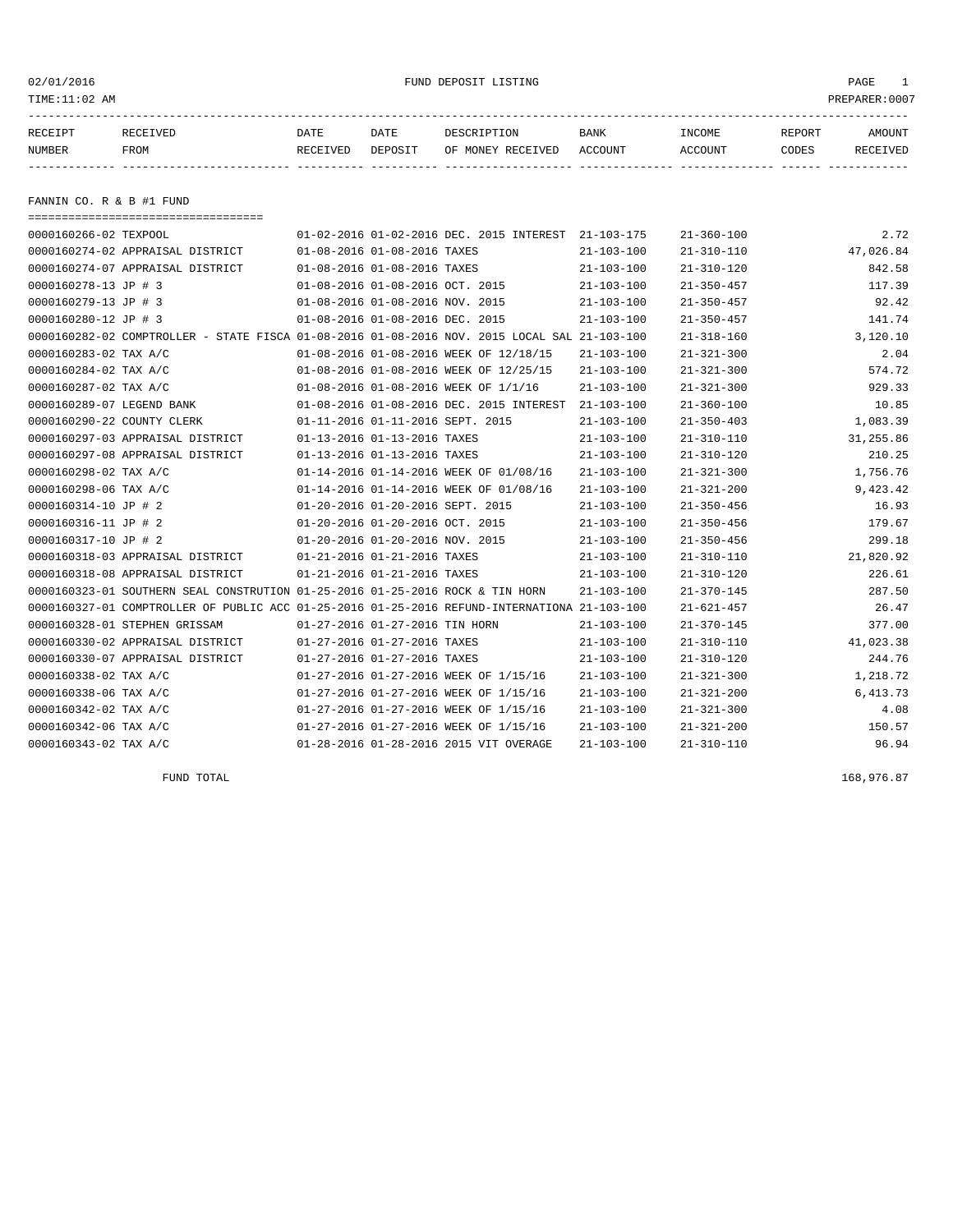| TIME:11:02 AM              |                                                                                              |          |                                  |                                                      |                  |                  |        | PREPARER: 0007 |
|----------------------------|----------------------------------------------------------------------------------------------|----------|----------------------------------|------------------------------------------------------|------------------|------------------|--------|----------------|
| RECEIPT                    | RECEIVED                                                                                     | DATE     | DATE                             | DESCRIPTION                                          | <b>BANK</b>      | INCOME           | REPORT | AMOUNT         |
| NUMBER                     | FROM                                                                                         | RECEIVED | DEPOSIT                          | OF MONEY RECEIVED                                    | ACCOUNT          | ACCOUNT          | CODES  | RECEIVED       |
|                            |                                                                                              |          |                                  |                                                      |                  |                  |        |                |
| FANNIN CO. R & B #2 FUND   |                                                                                              |          |                                  |                                                      |                  |                  |        |                |
|                            | -----------------------------------                                                          |          |                                  |                                                      |                  |                  |        |                |
| 0000160266-03 TEXPOOL      |                                                                                              |          |                                  | 01-02-2016 01-02-2016 DEC. 2015 INTEREST             | 22-103-175       | $22 - 360 - 100$ |        | 24.11          |
|                            | 0000160274-03 APPRAISAL DISTRICT                                                             |          | 01-08-2016 01-08-2016 TAXES      |                                                      | $22 - 103 - 100$ | 22-310-110       |        | 54,780.04      |
|                            | 0000160274-08 APPRAISAL DISTRICT                                                             |          | 01-08-2016 01-08-2016 TAXES      |                                                      | $22 - 103 - 100$ | 22-310-120       |        | 981.49         |
| 0000160278-14 JP # 3       |                                                                                              |          | 01-08-2016 01-08-2016 OCT. 2015  |                                                      | $22 - 103 - 100$ | $22 - 350 - 457$ |        | 136.74         |
| 0000160279-14 JP # 3       |                                                                                              |          | 01-08-2016 01-08-2016 NOV. 2015  |                                                      | $22 - 103 - 100$ | $22 - 350 - 457$ |        | 107.66         |
| 0000160280-13 JP # 3       |                                                                                              |          | 01-08-2016 01-08-2016 DEC. 2015  |                                                      | $22 - 103 - 100$ | $22 - 350 - 457$ |        | 165.11         |
|                            | 0000160282-03 COMPTROLLER - STATE FISCA 01-08-2016 01-08-2016 NOV. 2015 LOCAL SAL 22-103-100 |          |                                  |                                                      |                  | $22 - 318 - 160$ |        | 3,634.50       |
| 0000160283-03 TAX A/C      |                                                                                              |          |                                  | 01-08-2016 01-08-2016 WEEK OF 12/18/15               | $22 - 103 - 100$ | $22 - 321 - 300$ |        | 2.37           |
| 0000160284-03 TAX A/C      |                                                                                              |          |                                  | 01-08-2016 01-08-2016 WEEK OF 12/25/15               | $22 - 103 - 100$ | $22 - 321 - 300$ |        | 669.47         |
| 0000160287-03 TAX A/C      |                                                                                              |          |                                  | 01-08-2016 01-08-2016 WEEK OF 1/1/16                 | $22 - 103 - 100$ | $22 - 321 - 300$ |        | 1,082.54       |
| 0000160289-08 LEGEND BANK  |                                                                                              |          |                                  | 01-08-2016 01-08-2016 DEC. 2015 INTEREST             | $22 - 103 - 100$ | $22 - 360 - 100$ |        | 5.65           |
| 0000160290-23 COUNTY CLERK |                                                                                              |          | 01-11-2016 01-11-2016 SEPT. 2015 |                                                      | $22 - 103 - 100$ | $22 - 350 - 403$ |        | 1,160.74       |
|                            | 0000160297-04 APPRAISAL DISTRICT                                                             |          | 01-13-2016 01-13-2016 TAXES      |                                                      | $22 - 103 - 100$ | $22 - 310 - 110$ |        | 36,408.93      |
|                            | 0000160297-09 APPRAISAL DISTRICT                                                             |          | 01-13-2016 01-13-2016 TAXES      |                                                      | $22 - 103 - 100$ | 22-310-120       |        | 244.91         |
| 0000160298-03 TAX A/C      |                                                                                              |          |                                  | 01-14-2016 01-14-2016 WEEK OF 01/08/16               | $22 - 103 - 100$ | $22 - 321 - 300$ |        | 2,046.39       |
| 0000160298-07 TAX A/C      |                                                                                              |          |                                  | 01-14-2016 01-14-2016 WEEK OF 01/08/16               | $22 - 103 - 100$ | $22 - 321 - 200$ |        | 10,977.04      |
|                            | 0000160306-01 TEXAS DEPT. OF PUBLIC SAF 01-15-2016 01-15-2016 PW- 00446                      |          |                                  |                                                      | $22 - 103 - 100$ | $22 - 330 - 200$ |        | 65,351.66      |
|                            | 0000160307-01 TEXAS DEPT. OF PUBLIC SAF 01-15-2016 01-15-2016 PW- 00482                      |          |                                  |                                                      | $22 - 103 - 100$ | $22 - 330 - 200$ |        | 65,301.26      |
| 0000160314-11 JP # 2       |                                                                                              |          | 01-20-2016 01-20-2016 SEPT. 2015 |                                                      | $22 - 103 - 100$ | $22 - 350 - 456$ |        | 18.14          |
| 0000160316-12 JP # 2       |                                                                                              |          | 01-20-2016 01-20-2016 OCT. 2015  |                                                      | $22 - 103 - 100$ | $22 - 350 - 456$ |        | 209.29         |
| 0000160317-11 JP # 2       |                                                                                              |          | 01-20-2016 01-20-2016 NOV. 2015  |                                                      | $22 - 103 - 100$ | $22 - 350 - 456$ |        | 348.50         |
|                            | 0000160318-04 APPRAISAL DISTRICT                                                             |          | 01-21-2016 01-21-2016 TAXES      |                                                      | $22 - 103 - 100$ | 22-310-110       |        | 25, 418.48     |
|                            | 0000160318-09 APPRAISAL DISTRICT                                                             |          | 01-21-2016 01-21-2016 TAXES      |                                                      | $22 - 103 - 100$ | $22 - 310 - 120$ |        | 263.97         |
| 0000160320-01 JAMES WARE   |                                                                                              |          |                                  | 01-22-2016 01-22-2016 107938- TRENTON HIG 22-103-100 |                  | $22 - 370 - 150$ |        | 1,400.00       |
|                            | 0000160327-02 COMPTROLLER OF PUBLIC ACC 01-25-2016 01-25-2016 REFUND-INTERNATIONA 22-103-100 |          |                                  |                                                      |                  | 22-622-457       |        | 45.58          |
|                            | 0000160330-03 APPRAISAL DISTRICT                                                             |          | 01-27-2016 01-27-2016 TAXES      |                                                      | $22 - 103 - 100$ | $22 - 310 - 110$ |        | 47,786.80      |
|                            | 0000160330-08 APPRAISAL DISTRICT                                                             |          | 01-27-2016 01-27-2016 TAXES      |                                                      | $22 - 103 - 100$ | $22 - 310 - 120$ |        | 285.12         |
| 0000160338-03 TAX A/C      |                                                                                              |          |                                  | 01-27-2016 01-27-2016 WEEK OF 1/15/16                | $22 - 103 - 100$ | $22 - 321 - 300$ |        | 1,419.65       |
| 0000160338-07 TAX A/C      |                                                                                              |          |                                  | 01-27-2016 01-27-2016 WEEK OF 1/15/16                | $22 - 103 - 100$ | 22-321-200       |        | 7,471.15       |
| 0000160342-03 TAX A/C      |                                                                                              |          |                                  | 01-27-2016 01-27-2016 WEEK OF 1/15/16                | $22 - 103 - 100$ | $22 - 321 - 300$ |        | 4.75           |
| 0000160342-07 TAX A/C      |                                                                                              |          |                                  | 01-27-2016 01-27-2016 WEEK OF 1/15/16                | $22 - 103 - 100$ | $22 - 321 - 200$ |        | 175.40         |
| 0000160343-03 TAX A/C      |                                                                                              |          |                                  | 01-28-2016 01-28-2016 2015 VIT OVERAGE               | $22 - 103 - 100$ | $22 - 310 - 110$ |        | 112.92         |

FUND TOTAL 328,040.36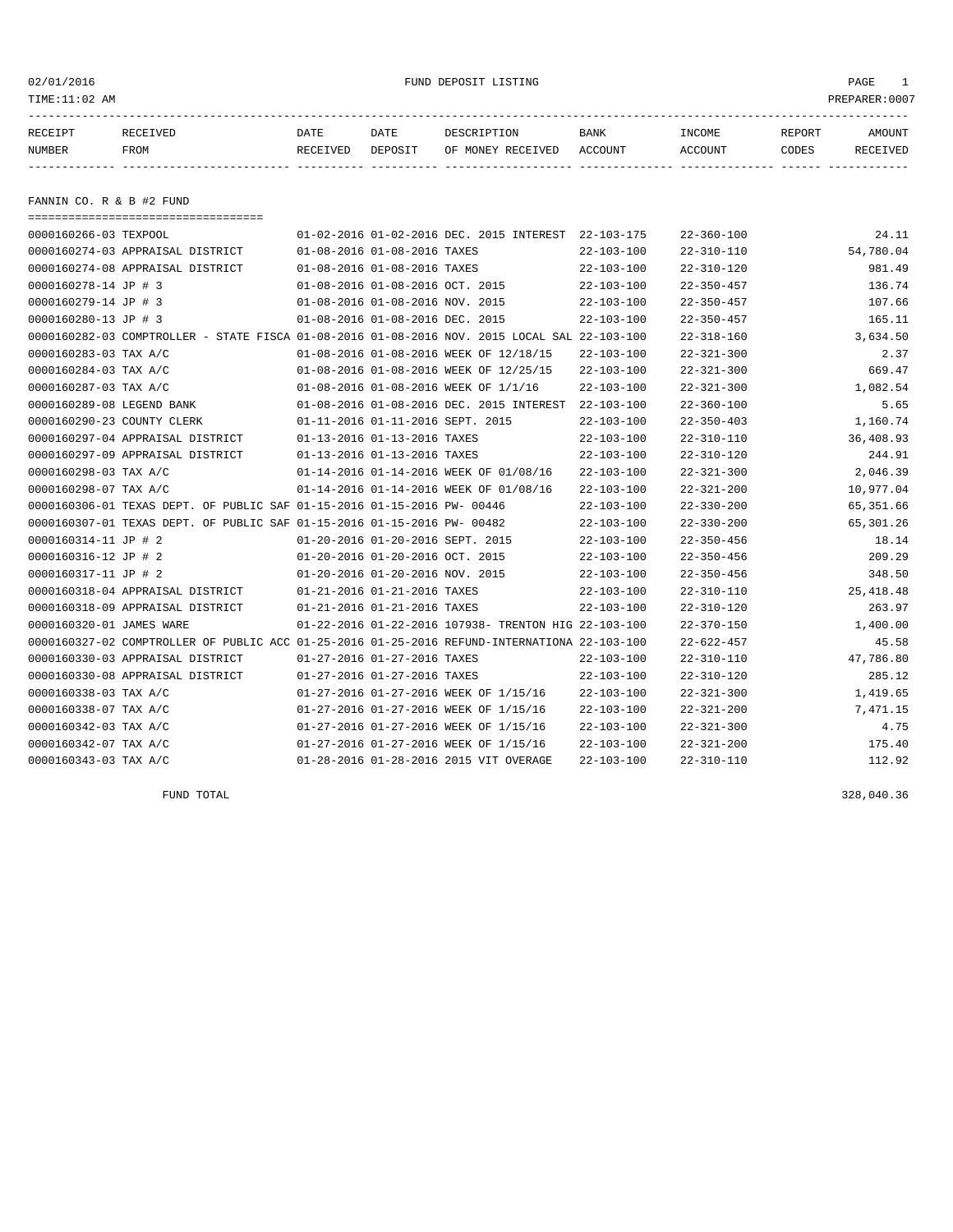| TIME:11:02 AM            |          |          |         |                                          |                  |                  |        | PREPARER:0007 |
|--------------------------|----------|----------|---------|------------------------------------------|------------------|------------------|--------|---------------|
| RECEIPT                  | RECEIVED | DATE     | DATE    | DESCRIPTION                              | BANK             | INCOME           | REPORT | AMOUNT        |
| NUMBER                   | FROM     | RECEIVED | DEPOSIT | OF MONEY RECEIVED                        | ACCOUNT          | ACCOUNT          | CODES  | RECEIVED      |
|                          |          |          |         |                                          |                  |                  |        |               |
| FANNIN CO. R & B #3 FUND |          |          |         |                                          |                  |                  |        |               |
| 0000160266-04 TEXPOOL    |          |          |         | 01-02-2016 01-02-2016 DEC. 2015 INTEREST | $23 - 103 - 175$ | $23 - 360 - 100$ |        | 35.90         |
|                          |          |          |         |                                          |                  |                  |        |               |

| 0000160266-04 TEXPOOL                                                                        |                                    | 01-02-2016 01-02-2016 DEC. 2015 INTEREST 23-103-175 |                  | $23 - 360 - 100$ | 35.90     |
|----------------------------------------------------------------------------------------------|------------------------------------|-----------------------------------------------------|------------------|------------------|-----------|
| 0000160269-01 FANNIN COUNTY ELECTRIC                                                         | 01-04-2016 01-04-2016 REFUND CHECK |                                                     | $23 - 103 - 100$ | $23 - 370 - 130$ | 41.82     |
| 0000160274-04 APPRAISAL DISTRICT                                                             | 01-08-2016 01-08-2016 TAXES        |                                                     | $23 - 103 - 100$ | $23 - 310 - 110$ | 82,170.06 |
| 0000160274-09 APPRAISAL DISTRICT                                                             | 01-08-2016 01-08-2016 TAXES        |                                                     | $23 - 103 - 100$ | $23 - 310 - 120$ | 1,472.24  |
| 0000160278-15 JP # 3                                                                         | 01-08-2016 01-08-2016 OCT. 2015    |                                                     | $23 - 103 - 100$ | $23 - 350 - 457$ | 205.11    |
| 0000160279-15 JP # 3                                                                         | 01-08-2016 01-08-2016 NOV. 2015    |                                                     | $23 - 103 - 100$ | $23 - 350 - 457$ | 161.49    |
| 0000160280-14 JP # 3                                                                         | 01-08-2016 01-08-2016 DEC. 2015    |                                                     | $23 - 103 - 100$ | $23 - 350 - 457$ | 247.67    |
| 0000160282-04 COMPTROLLER - STATE FISCA 01-08-2016 01-08-2016 NOV. 2015 LOCAL SAL 23-103-100 |                                    |                                                     |                  | $23 - 318 - 160$ | 5,451.74  |
| 0000160283-04 TAX A/C                                                                        |                                    | 01-08-2016 01-08-2016 WEEK OF 12/18/15              | $23 - 103 - 100$ | $23 - 321 - 300$ | 3.56      |
| 0000160284-04 TAX A/C                                                                        |                                    | 01-08-2016 01-08-2016 WEEK OF 12/25/15              | $23 - 103 - 100$ | $23 - 321 - 300$ | 1,004.20  |
| 0000160287-04 TAX A/C                                                                        |                                    | 01-08-2016 01-08-2016 WEEK OF 1/1/16                | $23 - 103 - 100$ | $23 - 321 - 300$ | 1,623.82  |
| 0000160289-09 LEGEND BANK                                                                    |                                    | 01-08-2016 01-08-2016 DEC. 2015 INTEREST            | $23 - 103 - 100$ | $23 - 360 - 100$ | 11.57     |
| 0000160290-24 COUNTY CLERK                                                                   | 01-11-2016 01-11-2016 SEPT. 2015   |                                                     | $23 - 103 - 100$ | $23 - 350 - 403$ | 1,753.90  |
| 0000160297-05 APPRAISAL DISTRICT                                                             | 01-13-2016 01-13-2016 TAXES        |                                                     | $23 - 103 - 100$ | $23 - 310 - 110$ | 54,613.39 |
| 0000160297-10 APPRAISAL DISTRICT                                                             | 01-13-2016 01-13-2016 TAXES        |                                                     | $23 - 103 - 100$ | $23 - 310 - 120$ | 367.37    |
| 0000160298-04 TAX A/C                                                                        |                                    | 01-14-2016 01-14-2016 WEEK OF 01/08/16              | $23 - 103 - 100$ | $23 - 321 - 300$ | 3,069.58  |
| 0000160298-08 TAX A/C                                                                        |                                    | 01-14-2016 01-14-2016 WEEK OF 01/08/16              | $23 - 103 - 100$ | $23 - 321 - 200$ | 16,465.55 |
| 0000160304-01 CITY OF HONEY GROVE                                                            | 01-14-2016 01-14-2016 FUEL         |                                                     | $23 - 103 - 100$ | $23 - 370 - 145$ | 210.86    |
| 0000160314-12 JP # 2                                                                         | 01-20-2016 01-20-2016 SEPT. 2015   |                                                     | $23 - 103 - 100$ | $23 - 350 - 456$ | 27.41     |
| 0000160316-13 JP # 2                                                                         | 01-20-2016 01-20-2016 OCT. 2015    |                                                     | $23 - 103 - 100$ | $23 - 350 - 456$ | 313.94    |
| 0000160317-12 JP # 2                                                                         | 01-20-2016 01-20-2016 NOV. 2015    |                                                     | $23 - 103 - 100$ | $23 - 350 - 456$ | 522.75    |
| 0000160318-05 APPRAISAL DISTRICT                                                             | 01-21-2016 01-21-2016 TAXES        |                                                     | $23 - 103 - 100$ | $23 - 310 - 110$ | 38,127.72 |
| 0000160318-10 APPRAISAL DISTRICT                                                             | 01-21-2016 01-21-2016 TAXES        |                                                     | $23 - 103 - 100$ | $23 - 310 - 120$ | 395.96    |
| 0000160327-03 COMPTROLLER OF PUBLIC ACC 01-25-2016 01-25-2016 REFUND-INTERNATIONA 23-103-100 |                                    |                                                     |                  | $23 - 623 - 457$ | 48.51     |
| 0000160329-01 CPT. ALAN BURGESS PHILLIP 01-27-2016 01-27-2016 2 CULVERTS & 1 COLL 23-103-100 |                                    |                                                     |                  | $23 - 370 - 145$ | 872.00    |
| 0000160330-04 APPRAISAL DISTRICT                                                             | 01-27-2016 01-27-2016 TAXES        |                                                     | $23 - 103 - 100$ | $23 - 310 - 110$ | 71,680.21 |
| 0000160330-09 APPRAISAL DISTRICT                                                             | 01-27-2016 01-27-2016 TAXES        |                                                     | $23 - 103 - 100$ | $23 - 310 - 120$ | 427.67    |
| 0000160335-01 TEXAS DEPT. OF PUBLIC SAF 01-27-2016 01-27-2016 PW- 00532                      |                                    |                                                     | $23 - 103 - 100$ | $23 - 330 - 200$ | 60,728.15 |
| 0000160336-01 TEXAS DEPT. OF PUBLIC SAF 01-27-2016 01-27-2016 PW-00530                       |                                    |                                                     | $23 - 103 - 100$ | $23 - 330 - 200$ | 35,853.05 |
| 0000160338-04 TAX A/C                                                                        |                                    | 01-27-2016 01-27-2016 WEEK OF 1/15/16               | $23 - 103 - 100$ | $23 - 321 - 300$ | 2,129.48  |
| 0000160338-08 TAX A/C                                                                        |                                    | 01-27-2016 01-27-2016 WEEK OF 1/15/16               | $23 - 103 - 100$ | $23 - 321 - 200$ | 11,206.73 |
| 0000160342-04 TAX A/C                                                                        |                                    | 01-27-2016 01-27-2016 WEEK OF 1/15/16               | $23 - 103 - 100$ | $23 - 321 - 300$ | 7.12      |
| 0000160342-08 TAX A/C                                                                        |                                    | 01-27-2016 01-27-2016 WEEK OF 1/15/16               | $23 - 103 - 100$ | $23 - 321 - 200$ | 263.10    |
| 0000160343-04 TAX A/C                                                                        |                                    | 01-28-2016 01-28-2016 2015 VIT OVERAGE              | $23 - 103 - 100$ | $23 - 310 - 110$ | 169.38    |
|                                                                                              |                                    |                                                     |                  |                  |           |

FUND TOTAL 391,683.01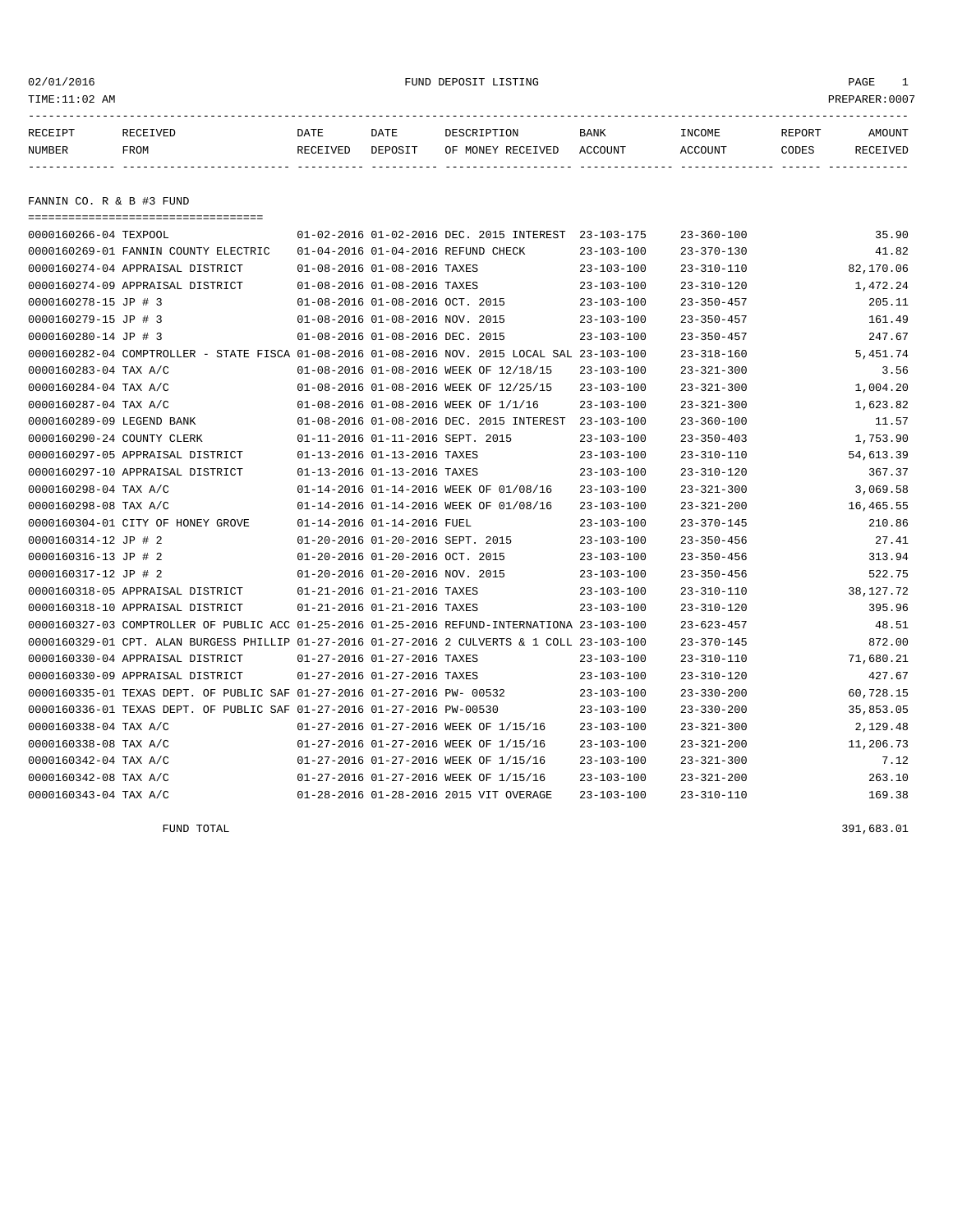| 02/01/2016<br>TIME:11:02 AM |                                                                                              |                             |                                 | FUND DEPOSIT LISTING                                |                  |                          |                 | PAGE<br>1<br>PREPARER:0007 |
|-----------------------------|----------------------------------------------------------------------------------------------|-----------------------------|---------------------------------|-----------------------------------------------------|------------------|--------------------------|-----------------|----------------------------|
| RECEIPT<br>NUMBER           | RECEIVED<br>FROM                                                                             | DATE<br>RECEIVED DEPOSIT    | DATE                            | DESCRIPTION<br>OF MONEY RECEIVED ACCOUNT            | BANK             | INCOME<br><b>ACCOUNT</b> | REPORT<br>CODES | AMOUNT<br>RECEIVED         |
| FANNIN CO. R & B #4 FUND    |                                                                                              |                             |                                 |                                                     |                  |                          |                 |                            |
| 0000160266-05 TEXPOOL       | =====================================                                                        |                             |                                 | 01-02-2016 01-02-2016 DEC. 2015 INTEREST 24-103-175 |                  | $24 - 360 - 100$         |                 | 20.15                      |
|                             | 0000160274-05 APPRAISAL DISTRICT                                                             | 01-08-2016 01-08-2016 TAXES |                                 |                                                     | $24 - 103 - 100$ | $24 - 310 - 110$         |                 | 46,773.01                  |
|                             | 0000160274-10 APPRAISAL DISTRICT                                                             |                             | 01-08-2016 01-08-2016 TAXES     |                                                     | $24 - 103 - 100$ | $24 - 310 - 120$         |                 | 838.03                     |
| 0000160278-16 JP # 3        |                                                                                              |                             | 01-08-2016 01-08-2016 OCT. 2015 |                                                     | $24 - 103 - 100$ | $24 - 350 - 457$         |                 | 116.76                     |
| 0000160279-16 JP # 3        |                                                                                              |                             | 01-08-2016 01-08-2016 NOV. 2015 |                                                     | $24 - 103 - 100$ | $24 - 350 - 457$         |                 | 91.93                      |
| 0000160280-15 JP # 3        |                                                                                              |                             | 01-08-2016 01-08-2016 DEC. 2015 |                                                     | $24 - 103 - 100$ | $24 - 350 - 457$         |                 | 140.98                     |
|                             | 0000160282-05 COMPTROLLER - STATE FISCA 01-08-2016 01-08-2016 NOV. 2015 LOCAL SAL 24-103-100 |                             |                                 |                                                     |                  | 24-318-160               |                 | 3,103.26                   |
| 0000160283-05 TAX A/C       |                                                                                              |                             |                                 | 01-08-2016 01-08-2016 WEEK OF 12/18/15              | 24-103-100       | $24 - 321 - 300$         |                 | 2.03                       |
| 0000160284-05 TAX A/C       |                                                                                              |                             |                                 | 01-08-2016 01-08-2016 WEEK OF 12/25/15              | $24 - 103 - 100$ | $24 - 321 - 300$         |                 | 571.61                     |
| 0000160287-05 TAX A/C       |                                                                                              |                             |                                 | 01-08-2016 01-08-2016 WEEK OF 1/1/16                | $24 - 103 - 100$ | $24 - 321 - 300$         |                 | 924.31                     |
| 0000160289-10 LEGEND BANK   |                                                                                              |                             |                                 | 01-08-2016 01-08-2016 DEC. 2015 INTEREST 24-103-100 |                  | $24 - 360 - 100$         |                 | 5.76                       |
|                             | 0000160290-25 COUNTY CLERK                                                                   |                             |                                 | 01-11-2016 01-11-2016 SEPT. 2015                    | $24 - 103 - 100$ | $24 - 350 - 403$         |                 | 928.69                     |
|                             | 0000160297-06 APPRAISAL DISTRICT                                                             |                             | 01-13-2016 01-13-2016 TAXES     |                                                     | $24 - 103 - 100$ | $24 - 310 - 110$         |                 | 31,087.15                  |
|                             | 0000160297-11 APPRAISAL DISTRICT                                                             |                             | 01-13-2016 01-13-2016 TAXES     |                                                     | $24 - 103 - 100$ | $24 - 310 - 120$         |                 | 209.11                     |
| 0000160298-05 TAX A/C       |                                                                                              |                             |                                 | 01-14-2016 01-14-2016 WEEK OF 01/08/16              | $24 - 103 - 100$ | $24 - 321 - 300$         |                 | 1,747.27                   |
| 0000160298-09 TAX A/C       |                                                                                              |                             |                                 | 01-14-2016 01-14-2016 WEEK OF 01/08/16              | $24 - 103 - 100$ | $24 - 321 - 200$         |                 | 9,372.56                   |
| 0000160314-13 JP # 2        |                                                                                              |                             |                                 | 01-20-2016 01-20-2016 SEPT. 2015                    | $24 - 103 - 100$ | $24 - 350 - 456$         |                 | 14.52                      |
| 0000160316-14 JP # 2        |                                                                                              |                             | 01-20-2016 01-20-2016 OCT. 2015 |                                                     | $24 - 103 - 100$ | $24 - 350 - 456$         |                 | 178.70                     |
| 0000160317-13 JP # 2        |                                                                                              |                             | 01-20-2016 01-20-2016 NOV. 2015 |                                                     | 24-103-100       | $24 - 350 - 456$         |                 | 297.57                     |
|                             | 0000160318-06 APPRAISAL DISTRICT                                                             | 01-21-2016 01-21-2016 TAXES |                                 |                                                     | 24-103-100       | $24 - 310 - 110$         |                 | 21,703.14                  |
|                             | 0000160318-11 APPRAISAL DISTRICT                                                             |                             | 01-21-2016 01-21-2016 TAXES     |                                                     | $24 - 103 - 100$ | $24 - 310 - 120$         |                 | 225.39                     |
|                             | 0000160327-04 COMPTROLLER OF PUBLIC ACC 01-25-2016 01-25-2016 REFUND-INTERNATIONA 24-103-100 |                             |                                 |                                                     |                  | $24 - 624 - 457$         |                 | 26.47                      |
|                             | 0000160330-05 APPRAISAL DISTRICT                                                             |                             | 01-27-2016 01-27-2016 TAXES     |                                                     | $24 - 103 - 100$ | $24 - 310 - 110$         |                 | 40,801.96                  |
|                             | 0000160330-10 APPRAISAL DISTRICT                                                             |                             | 01-27-2016 01-27-2016 TAXES     |                                                     | $24 - 103 - 100$ | $24 - 310 - 120$         |                 | 243.44                     |
|                             | 0000160337-01 TEXAS DEPT. OF PUBLIC SAF 01-27-2016 01-27-2016 PW-00587                       |                             |                                 |                                                     | $24 - 103 - 100$ | $24 - 330 - 200$         |                 | 64,770.80                  |
| 0000160338-05 TAX A/C       |                                                                                              |                             |                                 | 01-27-2016 01-27-2016 WEEK OF 1/15/16               | $24 - 103 - 100$ | $24 - 321 - 300$         |                 | 1,212.15                   |
| 0000160338-09 TAX A/C       |                                                                                              |                             |                                 | 01-27-2016 01-27-2016 WEEK OF 1/15/16               | $24 - 103 - 100$ | $24 - 321 - 200$         |                 | 6,379.12                   |
| 0000160342-05 TAX A/C       |                                                                                              |                             |                                 | 01-27-2016 01-27-2016 WEEK OF 1/15/16               | $24 - 103 - 100$ | $24 - 321 - 300$         |                 | 4.05                       |

0000160342-09 TAX A/C 01-27-2016 01-27-2016 WEEK OF 1/15/16 24-103-100 24-321-200 149.76 0000160343-05 TAX A/C 01-28-2016 01-28-2016 2015 VIT OVERAGE 24-103-100 24-310-110 96.41

FUND TOTAL 232,036.09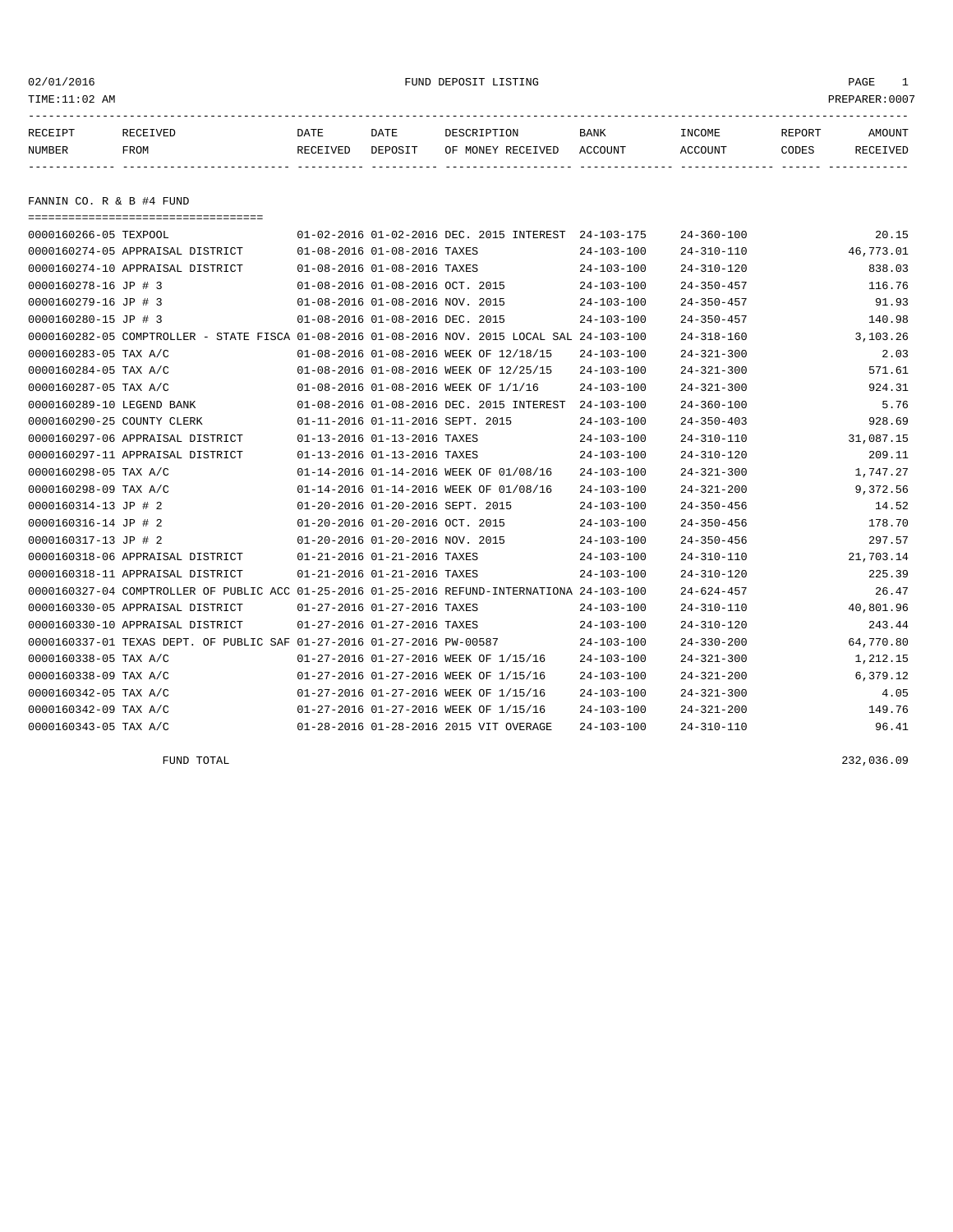TIME:11:02 AM PREPARER:0007

| RECEIPT | RECEIVED | DATE     | DATE    | DESCRIPTION       | <b>BANK</b> | INCOME  | REPORT | AMOUNT   |
|---------|----------|----------|---------|-------------------|-------------|---------|--------|----------|
| NUMBER  | FROM     | RECEIVED | DEPOSIT | OF MONEY RECEIVED | ACCOUNT     | ACCOUNT | CODES  | RECEIVED |
|         |          |          |         |                   |             |         |        |          |
|         |          |          |         |                   |             |         |        |          |

J.P.#1 JUST.CT.TECHNOLOGY

===================================

| 0000160289-11 LEGEND BANK |  | 01-08-2016 01-08-2016 DEC. 2015 INTEREST 26-103-100 | 26-360-100 | 2.29 |
|---------------------------|--|-----------------------------------------------------|------------|------|
|                           |  |                                                     |            |      |

FUND TOTAL 2.29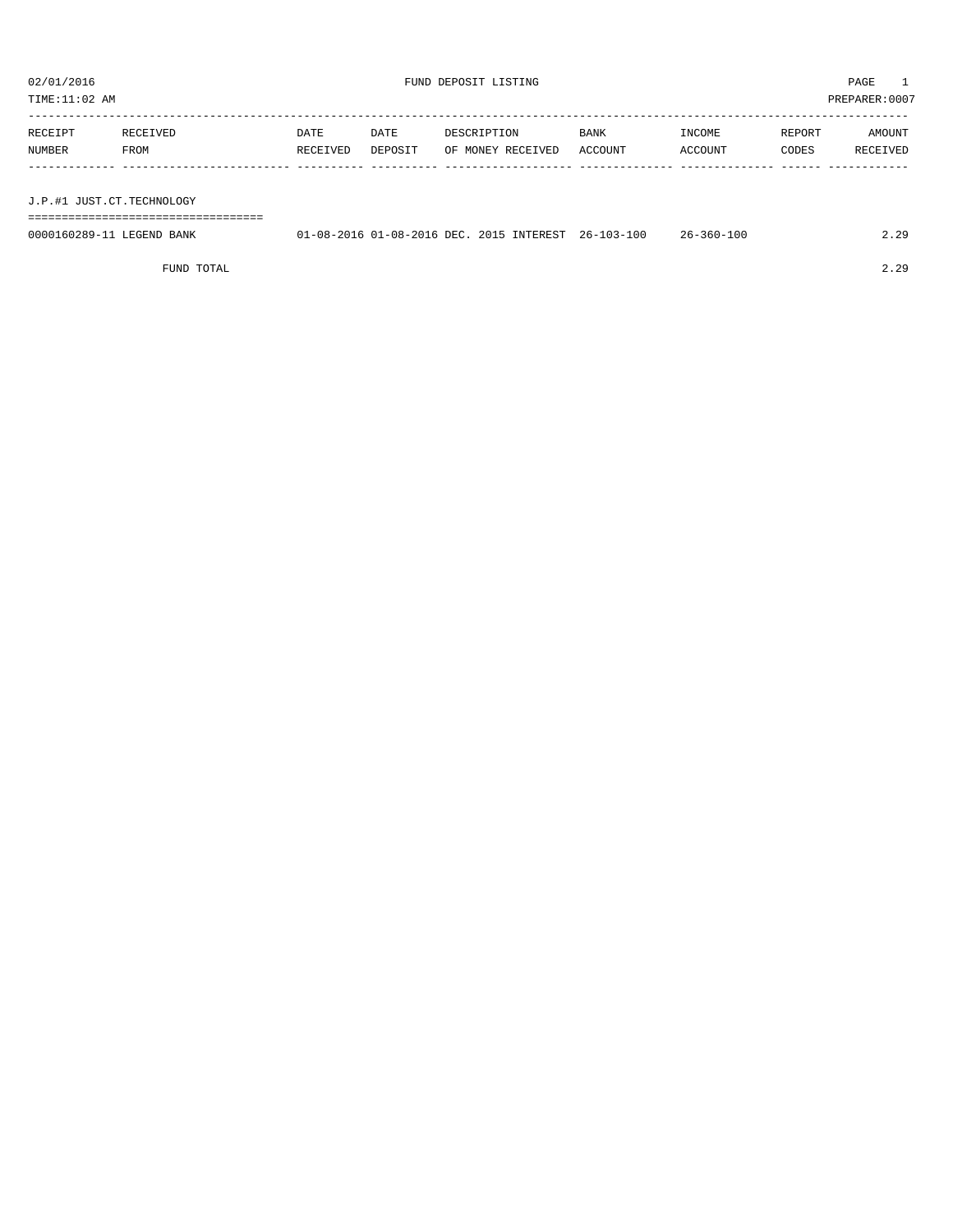TIME:11:02 AM PREPARER:0007

| RECEIPT | RECEIVED    | DATE     | DATE    | DESCRIPTION       | <b>BANK</b> | INCOME  | REPORT | AMOUNT   |
|---------|-------------|----------|---------|-------------------|-------------|---------|--------|----------|
| NUMBER  | <b>FROM</b> | RECEIVED | DEPOSIT | OF MONEY RECEIVED | ACCOUNT     | ACCOUNT | CODES  | RECEIVED |
|         |             |          |         |                   |             |         |        |          |
|         |             |          |         |                   |             |         |        |          |

## J.P.#2 JUST.CT.TECHNOLOGY

| 0000160289-12 LEGEND BANK | 01-08-2016 01-08-2016 DEC. 2015 INTEREST 27-103-100 |                  | 27-360-100       | 0.46   |
|---------------------------|-----------------------------------------------------|------------------|------------------|--------|
| 0000160314-09 JP # 2      | 01-20-2016 01-20-2016 SEPT. 2015                    | 27-103-100       | 27-370-456       | 5.61   |
| 0000160316-10 JP # 2      | 01-20-2016 01-20-2016 OCT, 2015                     | $27 - 103 - 100$ | $27 - 370 - 456$ | 102.45 |
| 0000160317-09 JP # 2      | 01-20-2016 01-20-2016 NOV. 2015                     | $27 - 103 - 100$ | $27 - 370 - 456$ | 130.55 |

FUND TOTAL 239.07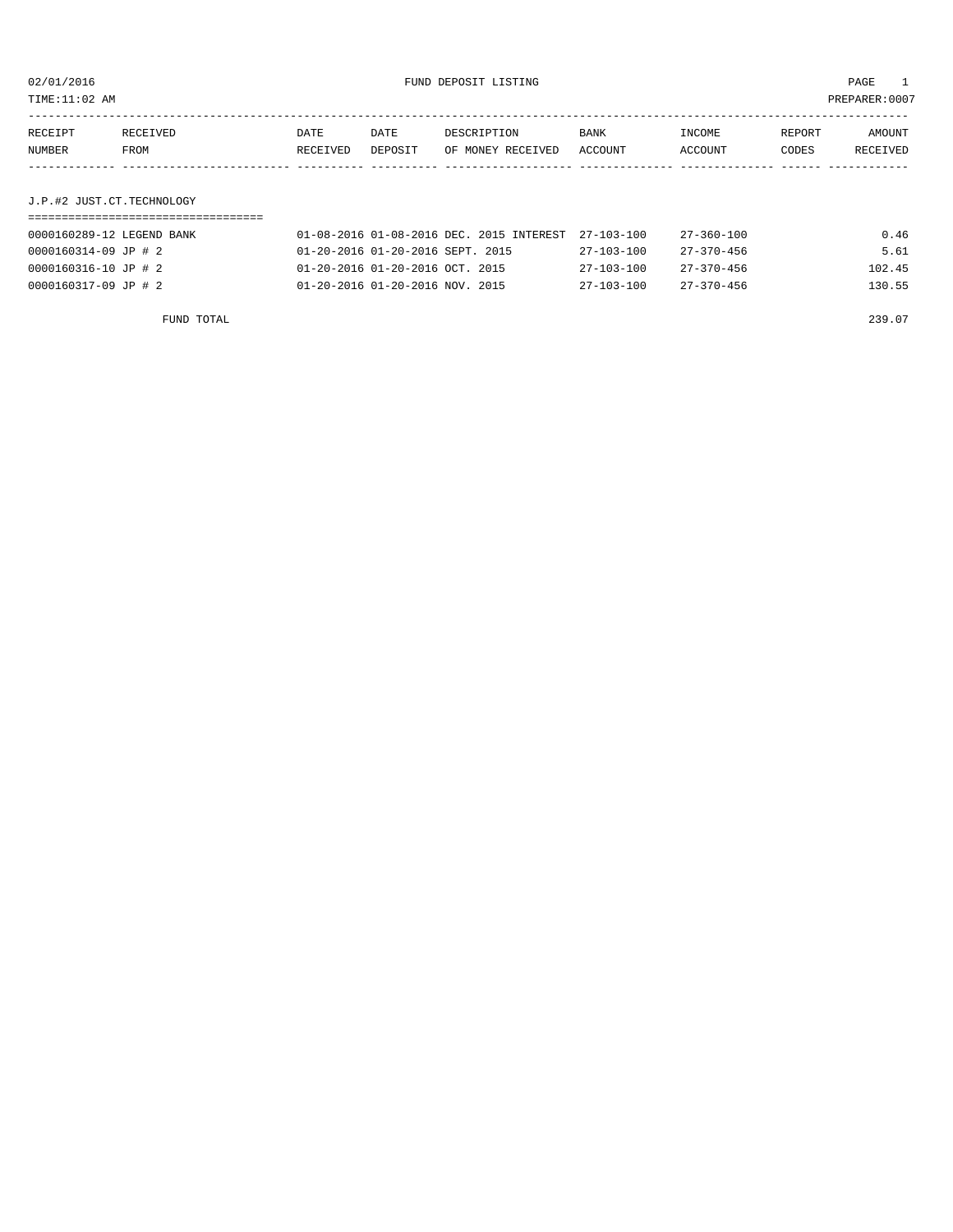TIME:11:02 AM PREPARER:0007

| RECEIPT | RECEIVED | DATE     | DATE    | DESCRIPTION       | <b>BANK</b> | INCOME  | REPORT | AMOUNT   |
|---------|----------|----------|---------|-------------------|-------------|---------|--------|----------|
| NUMBER  | FROM     | RECEIVED | DEPOSIT | OF MONEY RECEIVED | ACCOUNT     | ACCOUNT | CODES  | RECEIVED |
|         |          |          |         |                   |             |         |        |          |
|         |          |          |         |                   |             |         |        |          |

### J.P.#3 JUST.CT.TECHNOLOGY

| 0000160278-12 JP # 3      | 01-08-2016 01-08-2016 OCT. 2015                     | 28-103-100       | 28-370-456       | 79.65  |
|---------------------------|-----------------------------------------------------|------------------|------------------|--------|
| 0000160279-12 JP # 3      | 01-08-2016 01-08-2016 NOV. 2015                     | $28 - 103 - 100$ | 28-370-456       | 113.78 |
| 0000160280-11 JP # 3      | 01-08-2016 01-08-2016 DEC. 2015                     | $28 - 103 - 100$ | $28 - 370 - 456$ | 65.95  |
| 0000160289-13 LEGEND BANK | 01-08-2016 01-08-2016 DEC. 2015 INTEREST 28-103-100 |                  | $28 - 360 - 100$ | 0.23   |

FUND TOTAL 259.61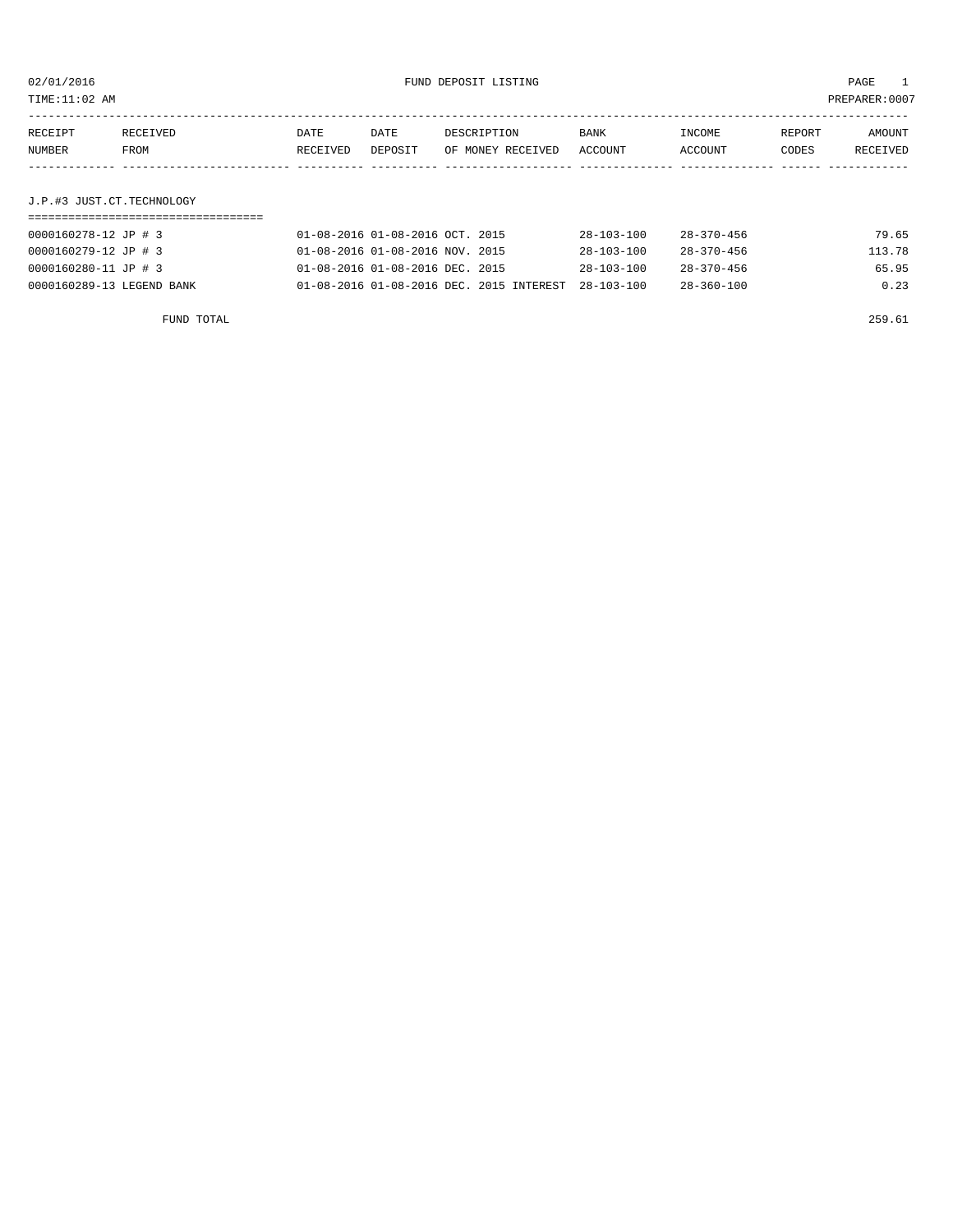TIME:11:02 AM PREPARER:0007

| RECEIPT | <b>RECEIVED</b> | DATE     | DATE    | DESCRIPTION       | <b>BANK</b> | INCOME  | REPORT | AMOUNT   |
|---------|-----------------|----------|---------|-------------------|-------------|---------|--------|----------|
| NUMBER  | FROM            | RECEIVED | DEPOSIT | OF MONEY RECEIVED | ACCOUNT     | ACCOUNT | CODES  | RECEIVED |
|         |                 |          |         |                   |             |         |        |          |

#### DISTRICT CT.RECORDS ARCHIVE

===================================

| 0000160289-14 LEGEND BANK | 01-08-2016 01-08-2016 DEC, 2015 INTEREST 34-103-100 |  | $34 - 360 - 100$ |  |
|---------------------------|-----------------------------------------------------|--|------------------|--|
|                           |                                                     |  |                  |  |

FUND TOTAL  $0.83$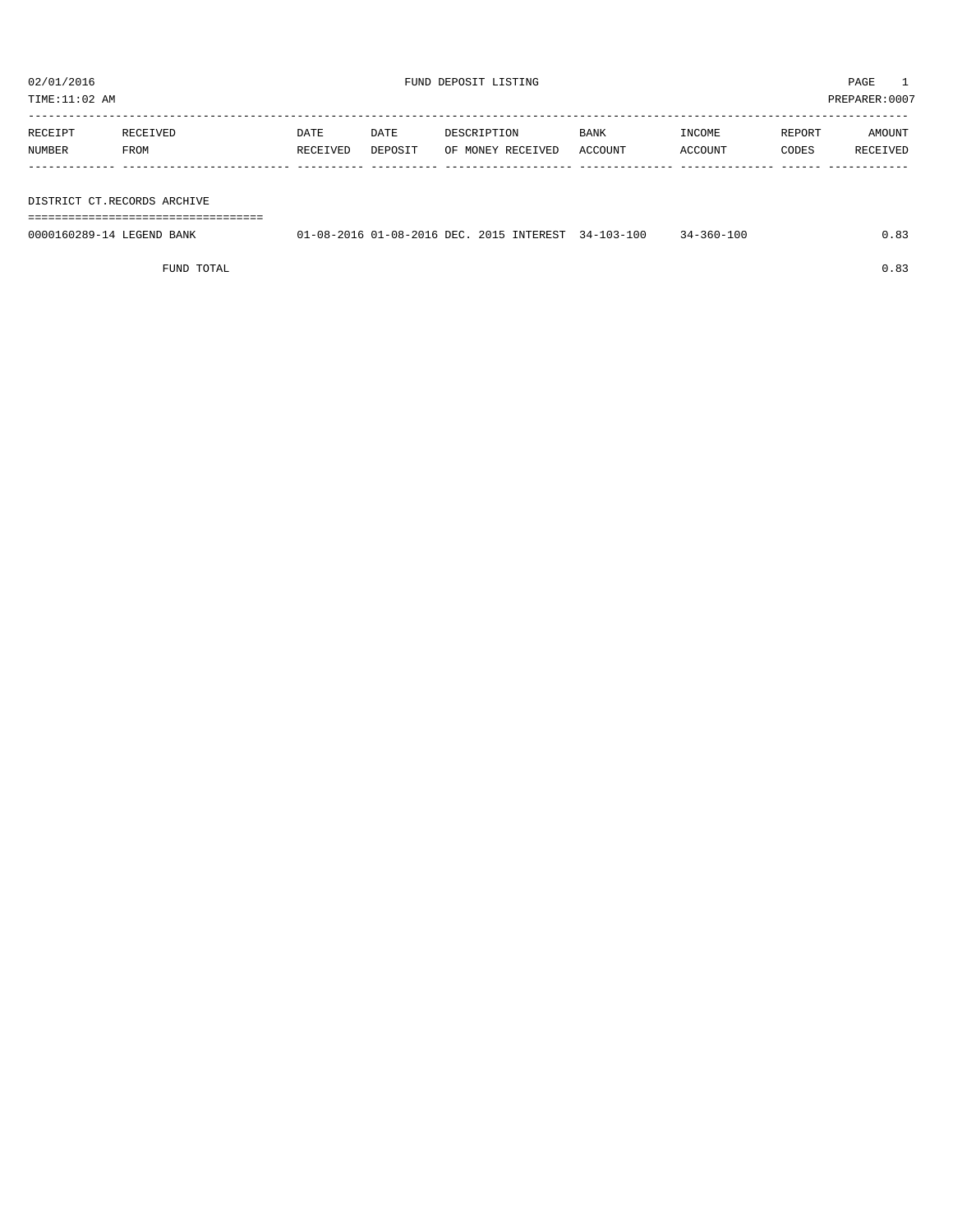| TIME:11:02 AM    |          |          |         |                   |             |         |        | PREPARER: 0007 |
|------------------|----------|----------|---------|-------------------|-------------|---------|--------|----------------|
| RECEIPT          | RECEIVED | DATE     | DATE    | DESCRIPTION       | <b>BANK</b> | INCOME  | REPORT | AMOUNT         |
| NUMBER           | FROM     | RECEIVED | DEPOSIT | OF MONEY RECEIVED | ACCOUNT     | ACCOUNT | CODES  | RECEIVED       |
|                  |          |          |         |                   |             |         |        |                |
| LAW LIBRARY FUND |          |          |         |                   |             |         |        |                |
|                  |          |          |         |                   |             |         |        |                |

| 0000160289-15 LEGEND BANK  | 01-08-2016 01-08-2016 DEC, 2015 INTEREST 35-103-100 |                  | $35 - 360 - 100$ |  |
|----------------------------|-----------------------------------------------------|------------------|------------------|--|
| 0000160290-21 COUNTY CLERK | 01-11-2016 01-11-2016 SEPT, 2015                    | $35 - 103 - 100$ | $35 - 340 - 403$ |  |

FUND TOTAL 637.20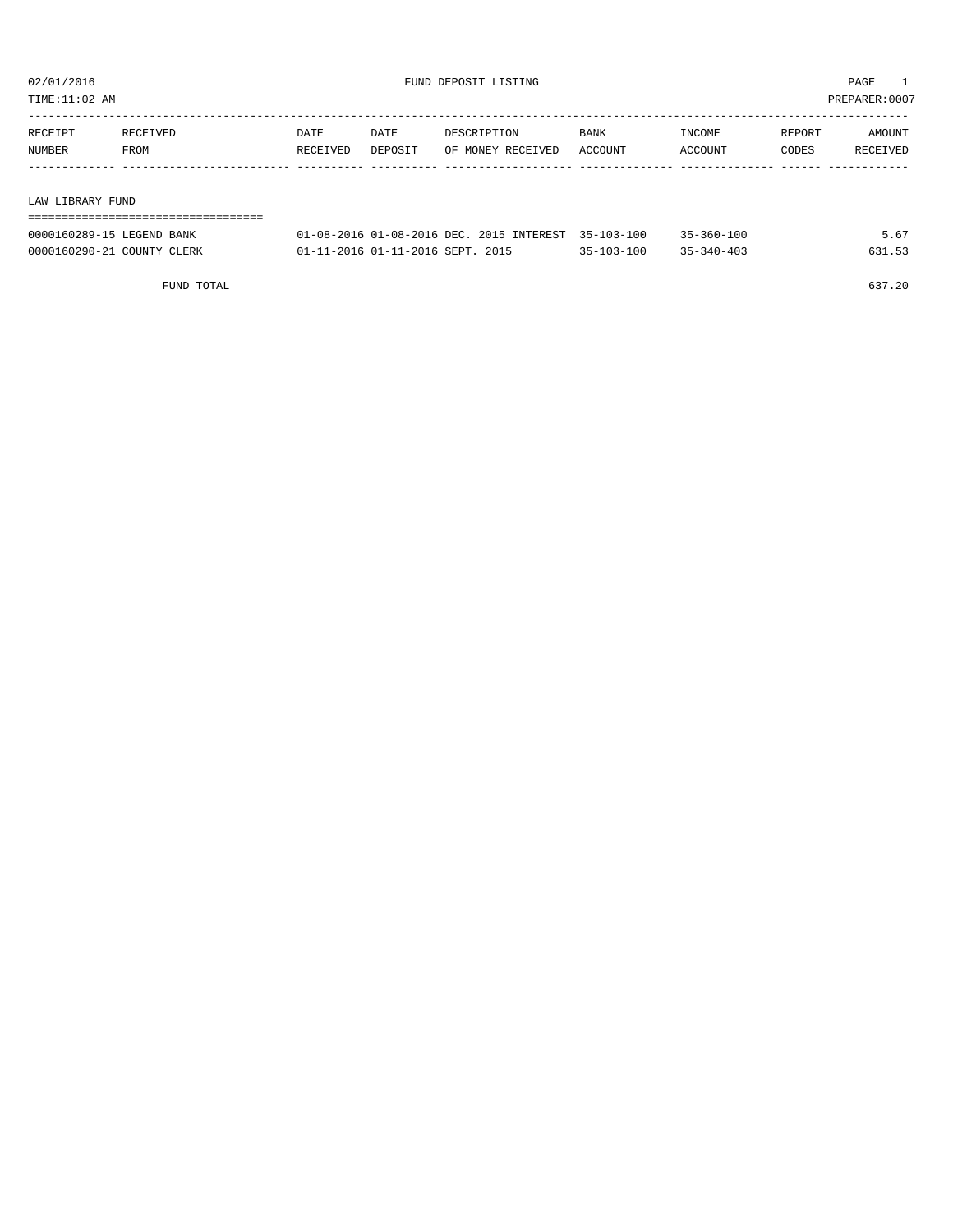TIME:11:02 AM PREPARER:0007

| RECEIPT | RECEIVED | DATE     | DATE    | DESCRIPTION       | <b>BANK</b> | INCOME         | REPORT | AMOUNT   |
|---------|----------|----------|---------|-------------------|-------------|----------------|--------|----------|
| NUMBER  | FROM     | RECEIVED | DEPOSIT | OF MONEY RECEIVED | ACCOUNT     | <b>ACCOUNT</b> | CODES  | RECEIVED |
|         |          |          |         |                   |             |                |        |          |
|         |          |          |         |                   |             |                |        |          |

#### D.A. FEE ACCOUNT FUND

| 0000160267-01 CRIMINAL DA TRUST FUND | 01-04-2016 01-04-2016 CHECK FEES                    | $36 - 103 - 136$ | 36-340-475       | 85.51  |
|--------------------------------------|-----------------------------------------------------|------------------|------------------|--------|
| 0000160289-22 LEGEND BANK            | 01-08-2016 01-08-2016 DEC. 2015 INTEREST 36-103-136 |                  | 36-360-100       | 0.04   |
| 0000160289-23 LEGEND BANK            | 01-08-2016 01-08-2016 DEC. 2015 INTEREST 36-103-236 |                  | $36 - 360 - 236$ | 0.05   |
| 0000160301-01 FANNIN CO. CSCD        | 01-14-2016 01-14-2016 DISBURSEMENT OF               | $36 - 103 - 136$ | $36 - 370 - 130$ | 131.62 |

FUND TOTAL 22 POINT 2020 2017 . 22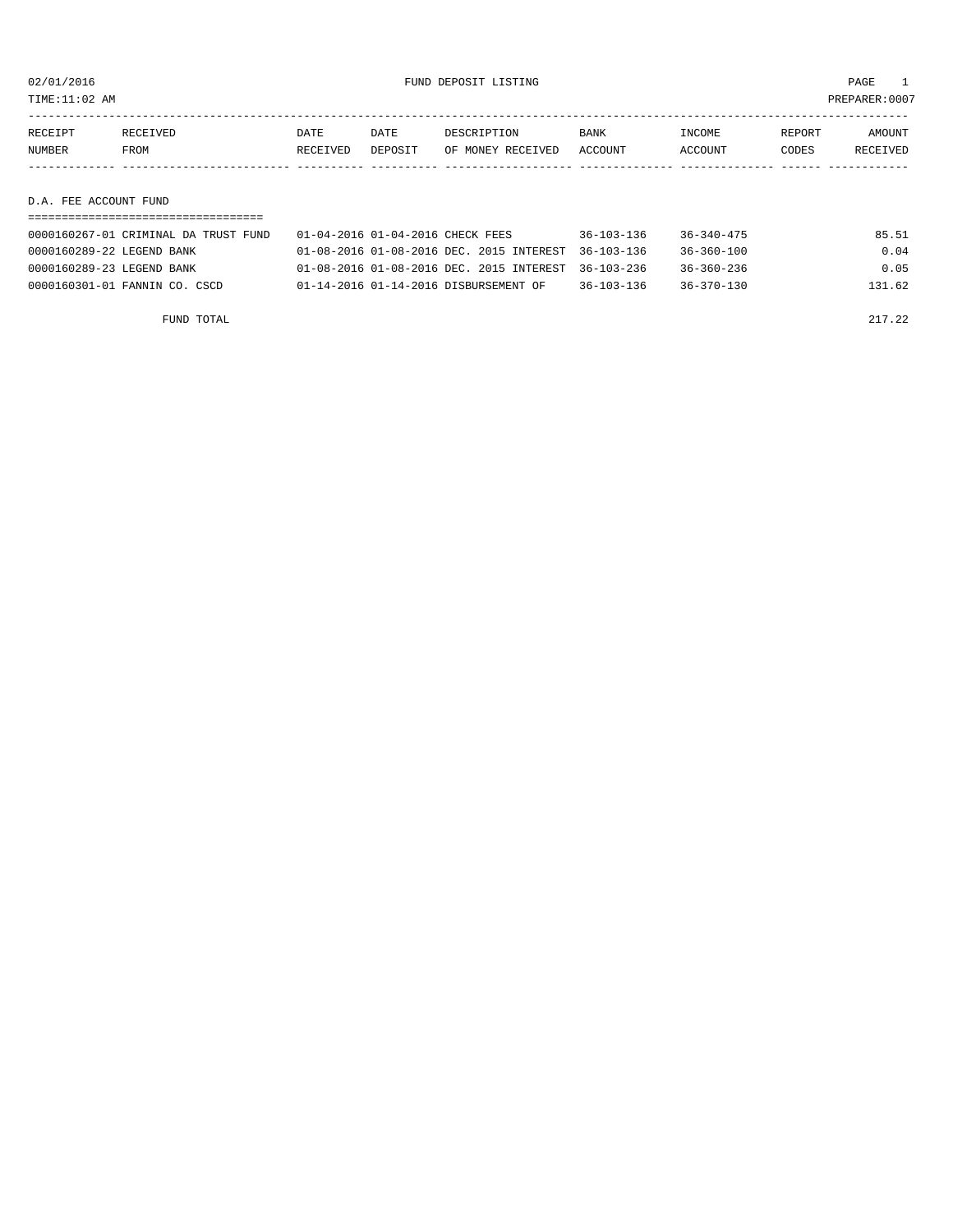| 02/01/2016<br>FUND DEPOSIT LISTING<br>TIME:11:02 AM |          |          |         |                   |             | PAGE<br>PREPARER: 0007 |        |          |
|-----------------------------------------------------|----------|----------|---------|-------------------|-------------|------------------------|--------|----------|
|                                                     |          |          |         |                   |             |                        |        |          |
| RECEIPT                                             | RECEIVED | DATE     | DATE    | DESCRIPTION       | <b>BANK</b> | INCOME                 | REPORT | AMOUNT   |
| NUMBER                                              | FROM     | RECEIVED | DEPOSIT | OF MONEY RECEIVED | ACCOUNT     | ACCOUNT                | CODES  | RECEIVED |
|                                                     |          |          |         |                   |             |                        |        |          |
|                                                     |          |          |         |                   |             |                        |        |          |
| CONTRABAND SEIZURE                                  |          |          |         |                   |             |                        |        |          |

===================================

| 0000160289-24 LEGEND<br>BANK | ິດຂ່າວດ1 6 | 1-08-2016 DEC.<br>- ^ 1 | 5 INTEREST<br>2015 | 10 <sup>2</sup><br>$10.5 -$ | $-360 - 100$ |  |
|------------------------------|------------|-------------------------|--------------------|-----------------------------|--------------|--|
|                              |            |                         |                    |                             |              |  |

FUND TOTAL 0.05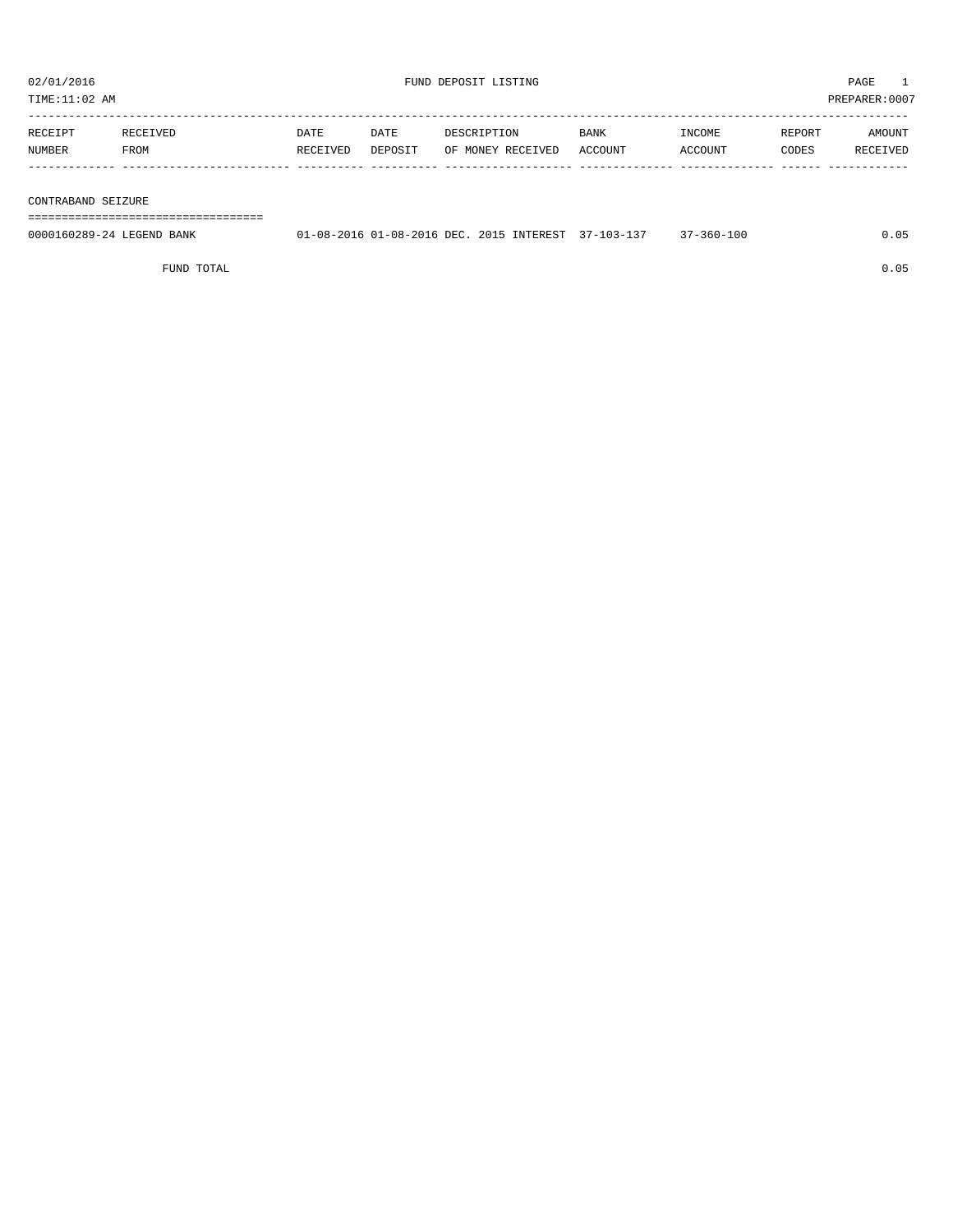TIME:11:02 AM PREPARER:0007

| RECEIPT       | RECEIVED | <b>DATE</b> | DATE    | DESCRIPTION       | <b>BANK</b> | INCOME  | REPORT | AMOUNT   |
|---------------|----------|-------------|---------|-------------------|-------------|---------|--------|----------|
| NUMBER        | FROM     | RECEIVED    | DEPOSIT | OF MONEY RECEIVED | ACCOUNT     | ACCOUNT | CODES  | RECEIVED |
|               |          |             |         |                   |             |         |        |          |
|               |          |             |         |                   |             |         |        |          |
| IHC CO-OP GIN |          |             |         |                   |             |         |        |          |

===================================

| 0000160266-06 TEXPOOL     | 01-02-2016 01-02-2016 DEC. 2015 INTEREST 38-103-175 |  | $38 - 360 - 100$ | 2.92 |
|---------------------------|-----------------------------------------------------|--|------------------|------|
| 0000160289-16 LEGEND BANK | 01-08-2016 01-08-2016 DEC. 2015 INTEREST 38-103-100 |  | $38 - 360 - 100$ | 0.01 |

FUND TOTAL 2.93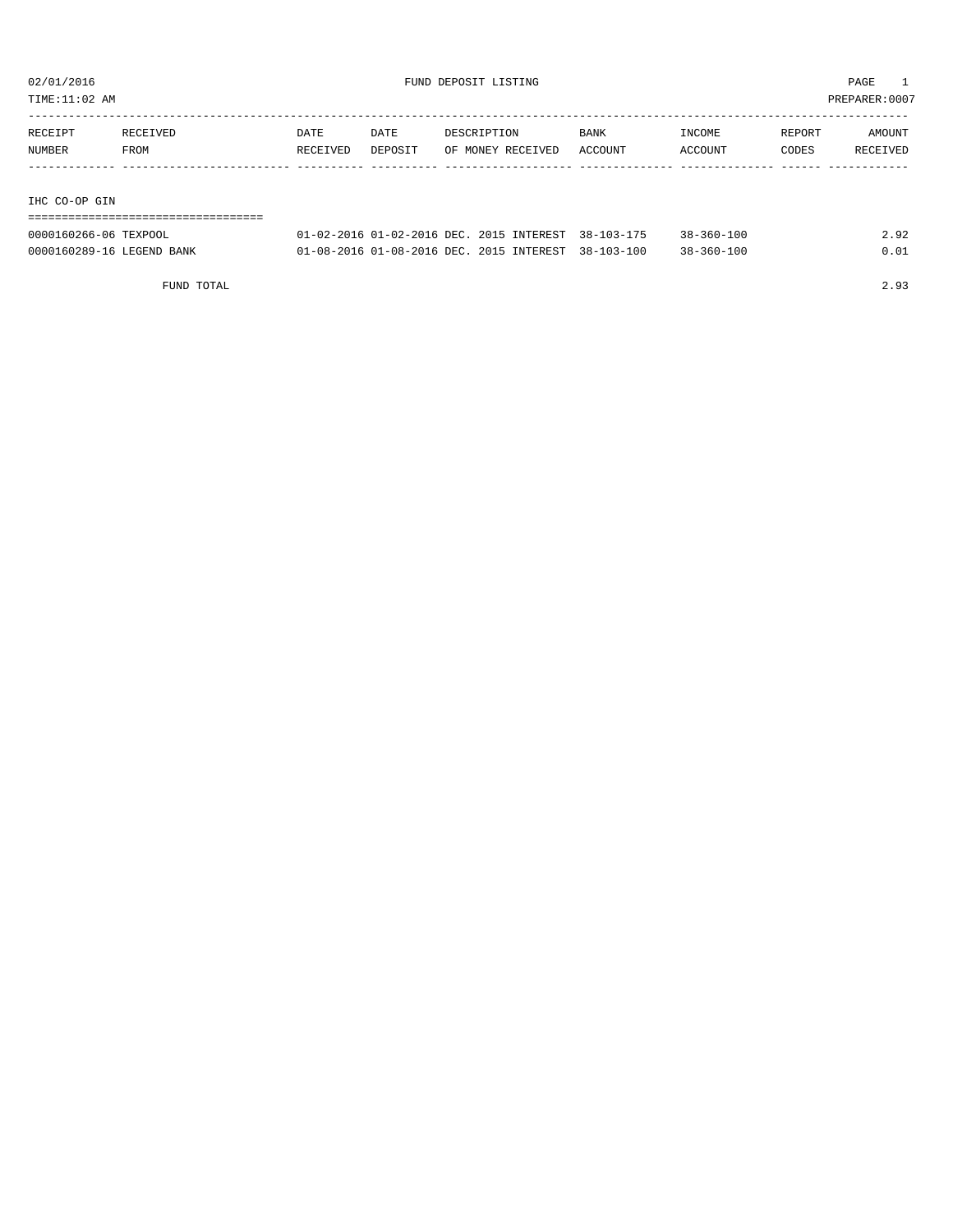TIME:11:02 AM PREPARER:0007

| RECEIPT | RECEIVED | DATE     | DATE    | DESCRIPTION       | <b>BANK</b> | INCOME  | REPORT | AMOUNT   |
|---------|----------|----------|---------|-------------------|-------------|---------|--------|----------|
| NUMBER  | FROM     | RECEIVED | DEPOSIT | OF MONEY RECEIVED | ACCOUNT     | ACCOUNT | CODES  | RECEIVED |
|         |          |          |         |                   |             |         |        |          |

#### IHC B.R. COOPER

| 0000160266-07 TEXPOOL     | 01-02-2016 01-02-2016 DEC. 2015 INTEREST 39-103-175  | 39-360-100       | 0.98   |
|---------------------------|------------------------------------------------------|------------------|--------|
| 0000160277-01 FCIMCT      | 01-08-2016 01-08-2016 PHYSICAL YEAR ENDIN 39-103-100 | $39 - 370 - 150$ | 165.00 |
| 0000160289-17 LEGEND BANK | 01-08-2016 01-08-2016 DEC. 2015 INTEREST 39-103-100  | $39 - 360 - 100$ | 0.52   |

FUND TOTAL 166.50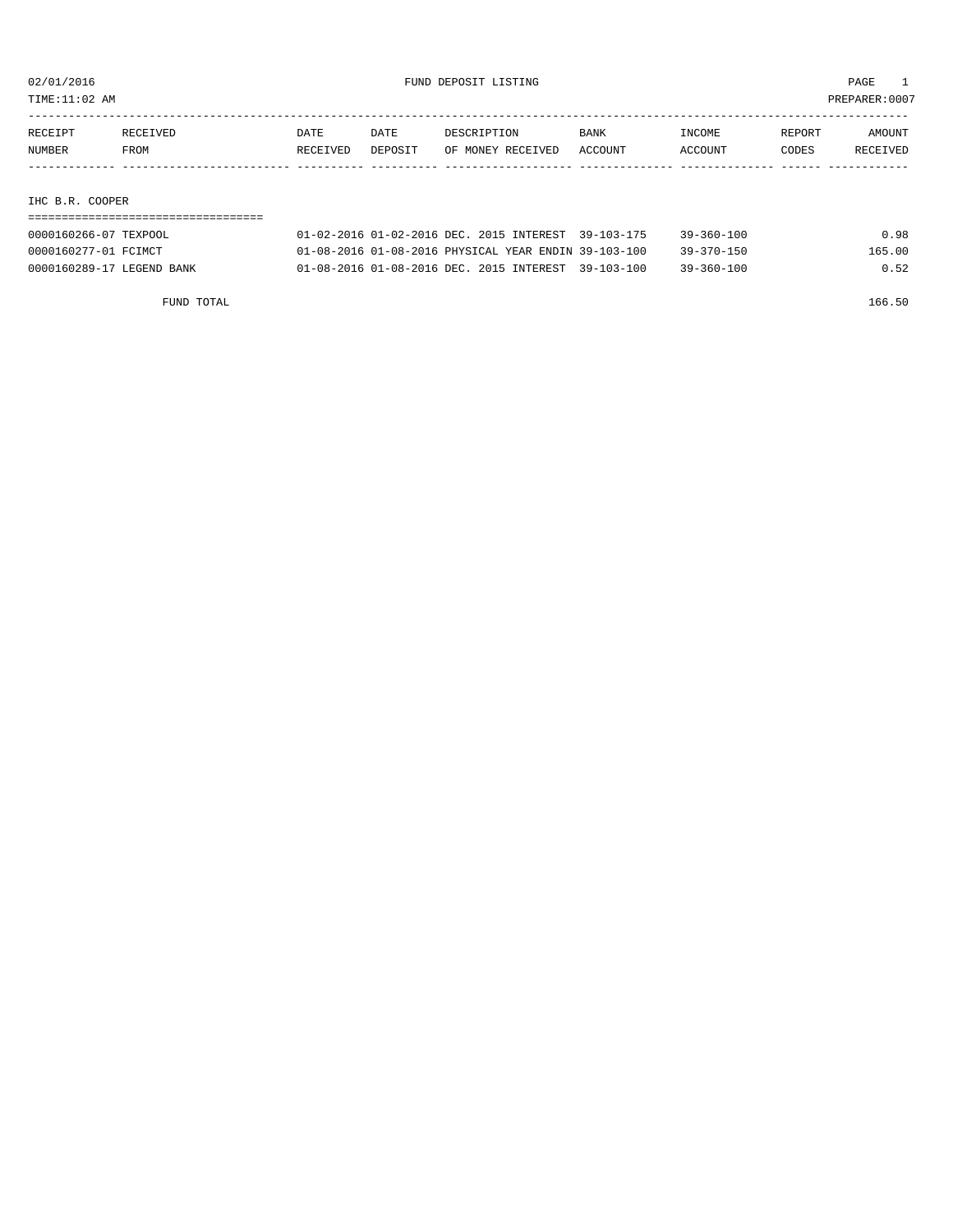| TIME:11:02 AM |                            |          |         |                   |         |         | PREPARER:0007 |          |  |  |
|---------------|----------------------------|----------|---------|-------------------|---------|---------|---------------|----------|--|--|
| RECEIPT       | RECEIVED                   | DATE     | DATE    | DESCRIPTION       | BANK    | INCOME  | REPORT        | AMOUNT   |  |  |
| NUMBER        | FROM                       | RECEIVED | DEPOSIT | OF MONEY RECEIVED | ACCOUNT | ACCOUNT | CODES         | RECEIVED |  |  |
|               |                            |          |         |                   |         |         |               |          |  |  |
|               | CO.& DIST.COURT TECHNOLOGY |          |         |                   |         |         |               |          |  |  |
|               |                            |          |         |                   |         |         |               |          |  |  |

| 0000160290-26<br>CLERK<br>COUNTY | U - 2016 CFDT<br>ົດ ດ.1 | 201K | ຳ ຕຳ<br>100 | $0 - 44C$<br>- 770 - | 88.ം. |
|----------------------------------|-------------------------|------|-------------|----------------------|-------|
|                                  |                         |      |             |                      |       |

FUND TOTAL 88.81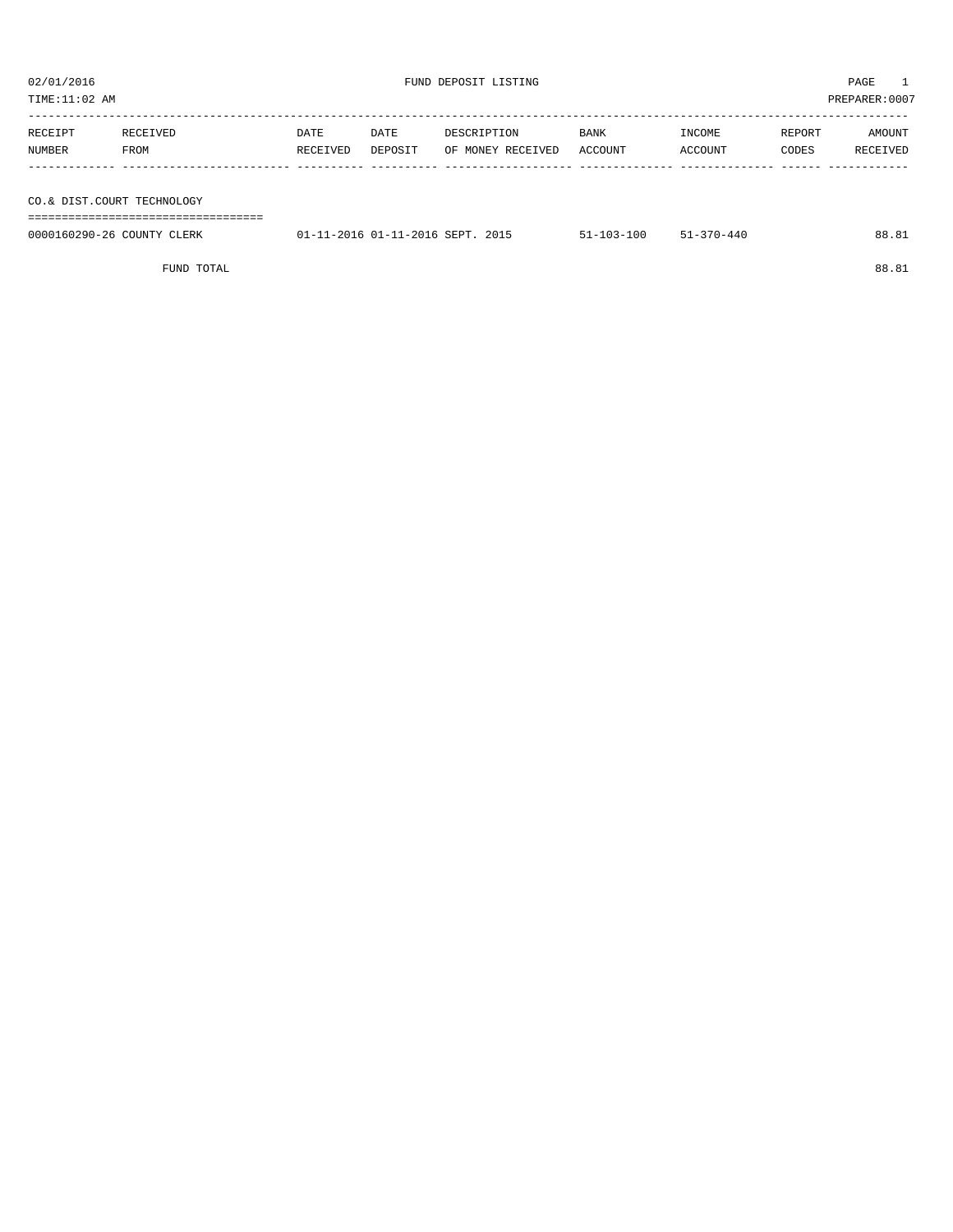TIME:11:02 AM PREPARER:0007

| RECEIPT | RECEIVED                   | DATE     | DATE    | DESCRIPTION       | <b>BANK</b> | INCOME  | REPORT | AMOUNT   |  |
|---------|----------------------------|----------|---------|-------------------|-------------|---------|--------|----------|--|
| NUMBER  | FROM                       | RECEIVED | DEPOSIT | OF MONEY RECEIVED | ACCOUNT     | ACCOUNT | CODES  | RECEIVED |  |
|         |                            |          |         |                   |             |         |        |          |  |
|         |                            |          |         |                   |             |         |        |          |  |
|         | COURT RECORDS PRESERVATION |          |         |                   |             |         |        |          |  |
|         |                            |          |         |                   |             |         |        |          |  |

| 0000160289-18 LEGEND BANK  | 01-08-2016 01-08-2016 DEC, 2015 INTEREST 52-103-100 |                  | $52 - 360 - 100$ | .47    |
|----------------------------|-----------------------------------------------------|------------------|------------------|--------|
| 0000160290-27 COUNTY CLERK | 01-11-2016 01-11-2016 SEPT. 2015                    | $52 - 103 - 100$ | $52 - 370 - 133$ | 180.44 |

FUND TOTAL 181.91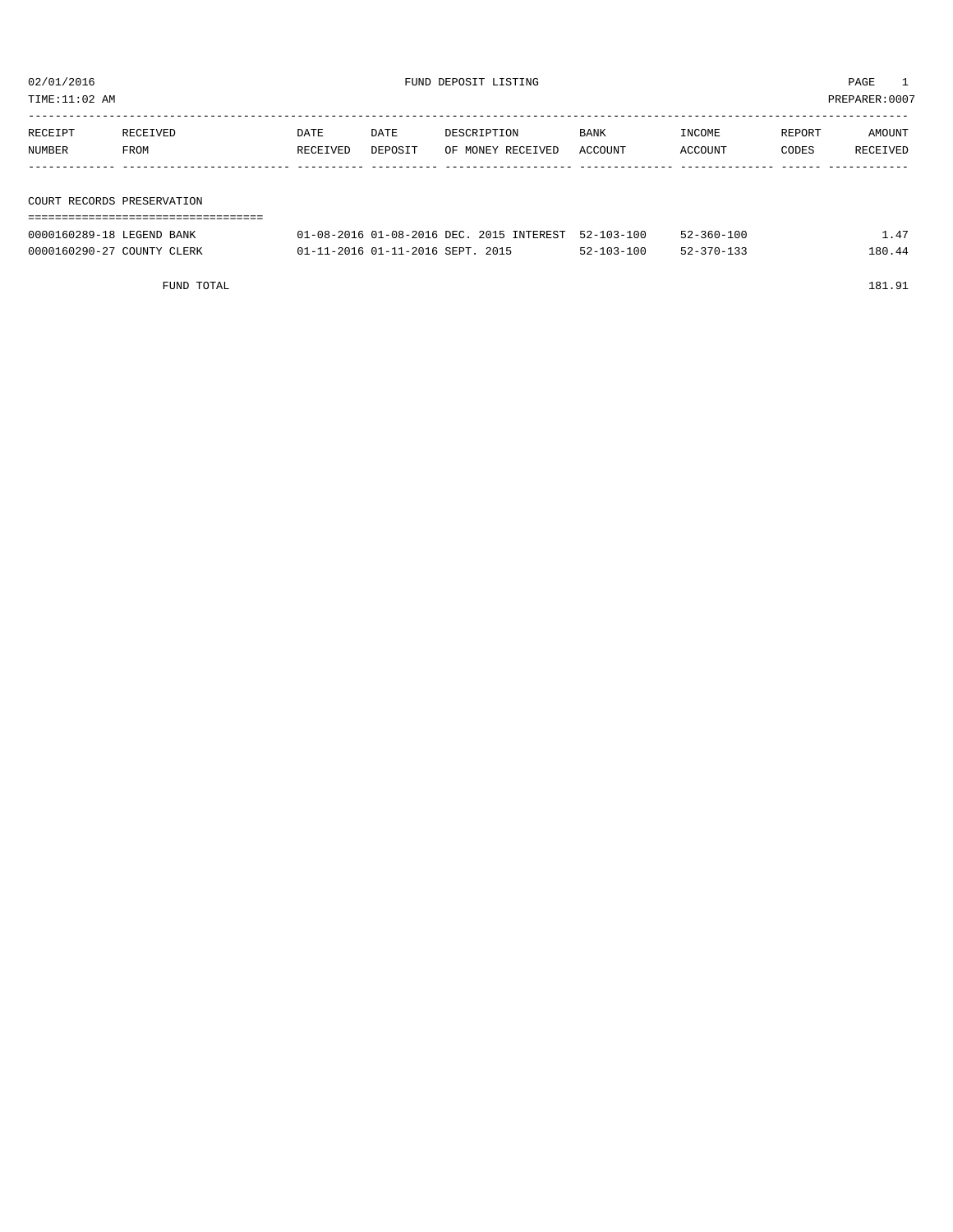| TIME:11:02 AM |                          |          |         |                   |             |         | PREPARER:0007 |          |  |
|---------------|--------------------------|----------|---------|-------------------|-------------|---------|---------------|----------|--|
| RECEIPT       | RECEIVED                 | DATE     | DATE    | DESCRIPTION       | <b>BANK</b> | INCOME  | REPORT        | AMOUNT   |  |
| NUMBER        | FROM                     | RECEIVED | DEPOSIT | OF MONEY RECEIVED | ACCOUNT     | ACCOUNT | CODES         | RECEIVED |  |
|               |                          |          |         |                   |             |         |               |          |  |
|               | CO.CLERK RECORDS ARCHIVE |          |         |                   |             |         |               |          |  |
|               |                          |          |         |                   |             |         |               |          |  |

| 0000160290-28 COUNTY CLERK | 01-11-2016 01-11-2016 SEPT, 2015 | $53 - 103 - 100$ | $53 - 370 - 133$ | - 460.00 |
|----------------------------|----------------------------------|------------------|------------------|----------|
|                            |                                  |                  |                  |          |

 $FUND$  TOTAL  $5,460.00$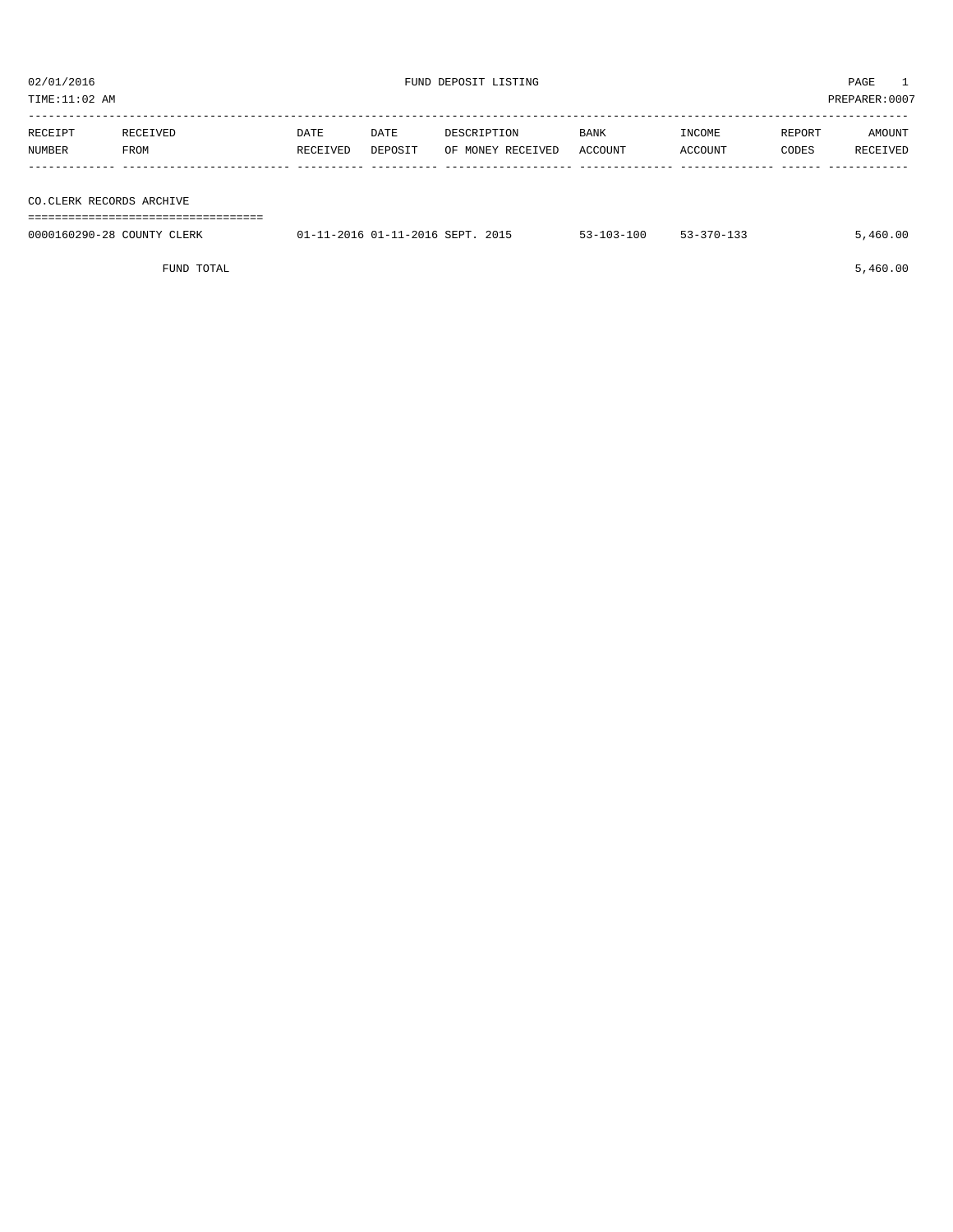TIME:11:02 AM PREPARER:0007

| RECEIPT | RECEIVED | <b>DATE</b> | DATE    | DESCRIPTION       | <b>BANK</b> | INCOME  | REPORT | AMOUNT   |
|---------|----------|-------------|---------|-------------------|-------------|---------|--------|----------|
| NUMBER  | FROM     | RECEIVED    | DEPOSIT | OF MONEY RECEIVED | ACCOUNT     | ACCOUNT | CODES  | RECEIVED |
|         |          |             |         |                   |             |         |        |          |
|         |          |             |         |                   |             |         |        |          |

#### F C SHERIFF FORFEITURE

===================================

| 0000160289-25 LEGEND BANK | 01-08-2016 01-08-2016 DEC. 2015 INTEREST 56-103-156 |  | $56 - 360 - 100$ | ົດດ<br>. 44 |
|---------------------------|-----------------------------------------------------|--|------------------|-------------|
|                           |                                                     |  |                  |             |

FUND TOTAL 0.22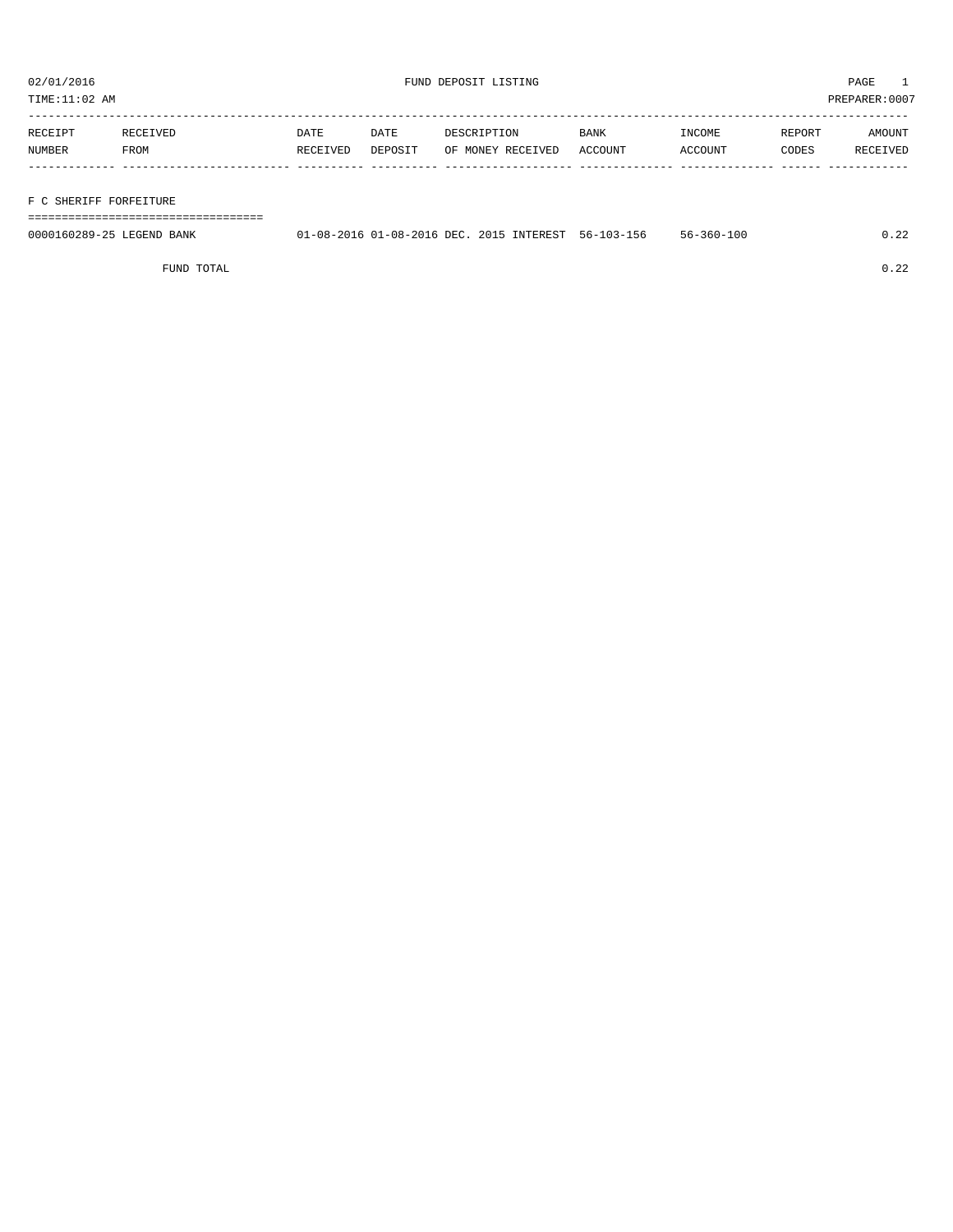| TIME:11:02 AM |                    |             |         |                   |         |         |        | PREPARER:0007 |
|---------------|--------------------|-------------|---------|-------------------|---------|---------|--------|---------------|
| RECEIPT       | RECEIVED           | <b>DATE</b> | DATE    | DESCRIPTION       | BANK    | INCOME  | REPORT | AMOUNT        |
| NUMBER        | FROM               | RECEIVED    | DEPOSIT | OF MONEY RECEIVED | ACCOUNT | ACCOUNT | CODES  | RECEIVED      |
|               |                    |             |         |                   |         |         |        |               |
|               | DRUG COURT PROGRAM |             |         |                   |         |         |        |               |
|               |                    |             |         |                   |         |         |        |               |

| 0000160289-19 LEGEND BANK  | 01-08-2016 01-08-2016 DEC. 2015 INTEREST 59-103-100 |                  | $59 - 360 - 100$ | . . 30 |
|----------------------------|-----------------------------------------------------|------------------|------------------|--------|
| 0000160290-29 COUNTY CLERK | 01-11-2016 01-11-2016 SEPT. 2015                    | $59 - 103 - 100$ | $59 - 370 - 425$ | 230.09 |

FUND TOTAL 231.39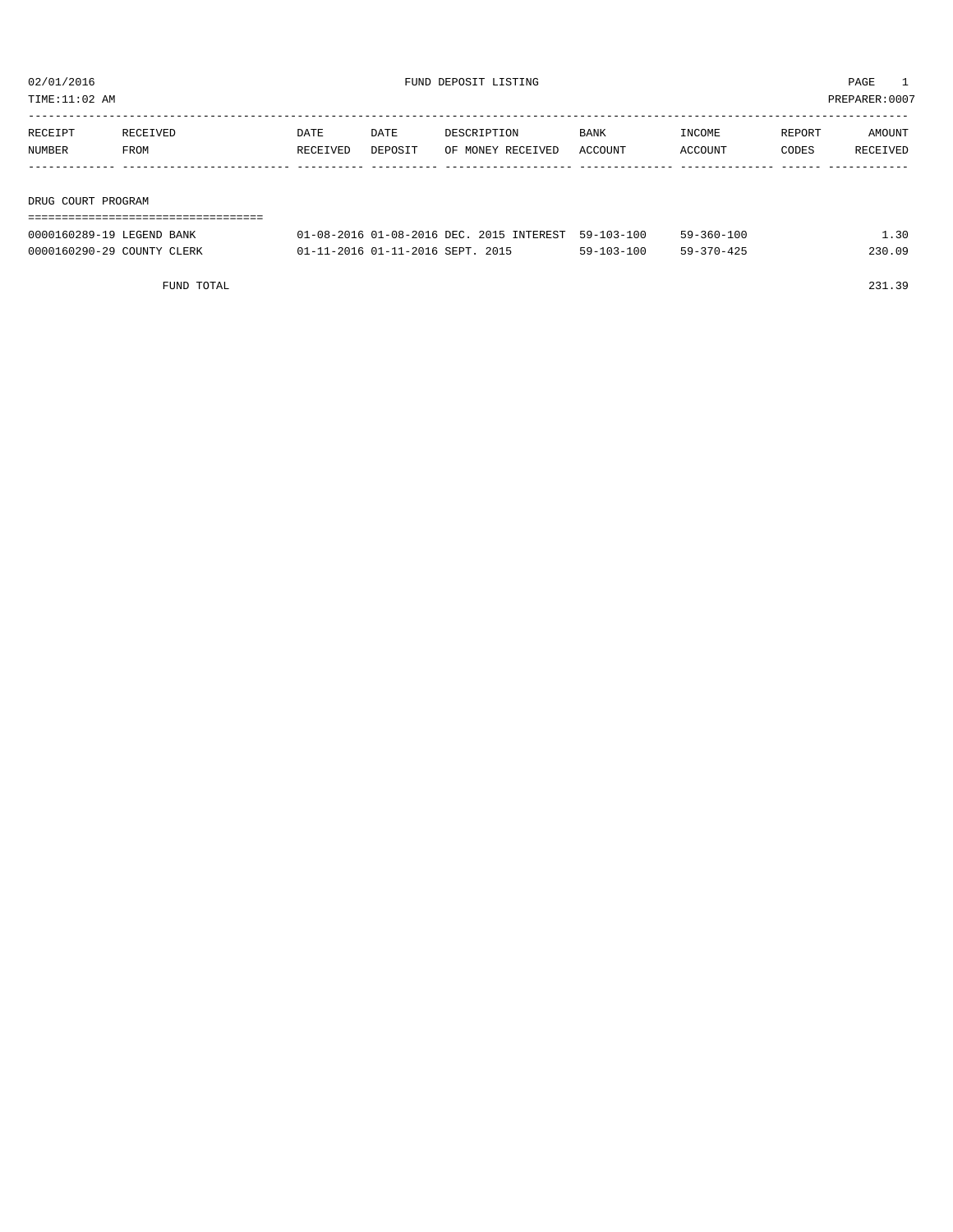TIME:11:02 AM PREPARER:0007

| RECEIPT           | RECEIVED | DATE     | DATE    | DESCRIPTION       | BANK    | INCOME  | REPORT | AMOUNT   |
|-------------------|----------|----------|---------|-------------------|---------|---------|--------|----------|
| NUMBER            | FROM     | RECEIVED | DEPOSIT | OF MONEY RECEIVED | ACCOUNT | ACCOUNT | CODES  | RECEIVED |
|                   |          |          |         |                   |         |         |        |          |
|                   |          |          |         |                   |         |         |        |          |
| RIGHT OF WAY FUND |          |          |         |                   |         |         |        |          |

| --------------------      |                                                             |  |                  |       |
|---------------------------|-------------------------------------------------------------|--|------------------|-------|
| 0000160266-08 TEXPOOL     | $01-02-2016$ $01-02-2016$ DEC, $2015$ INTEREST $70-103-175$ |  | 70-360-100       | 20.89 |
| 0000160289-20 LEGEND BANK | 01-08-2016 01-08-2016 DEC. 2015 INTEREST 70-103-100         |  | $70 - 360 - 100$ | 16    |

FUND TOTAL 22.05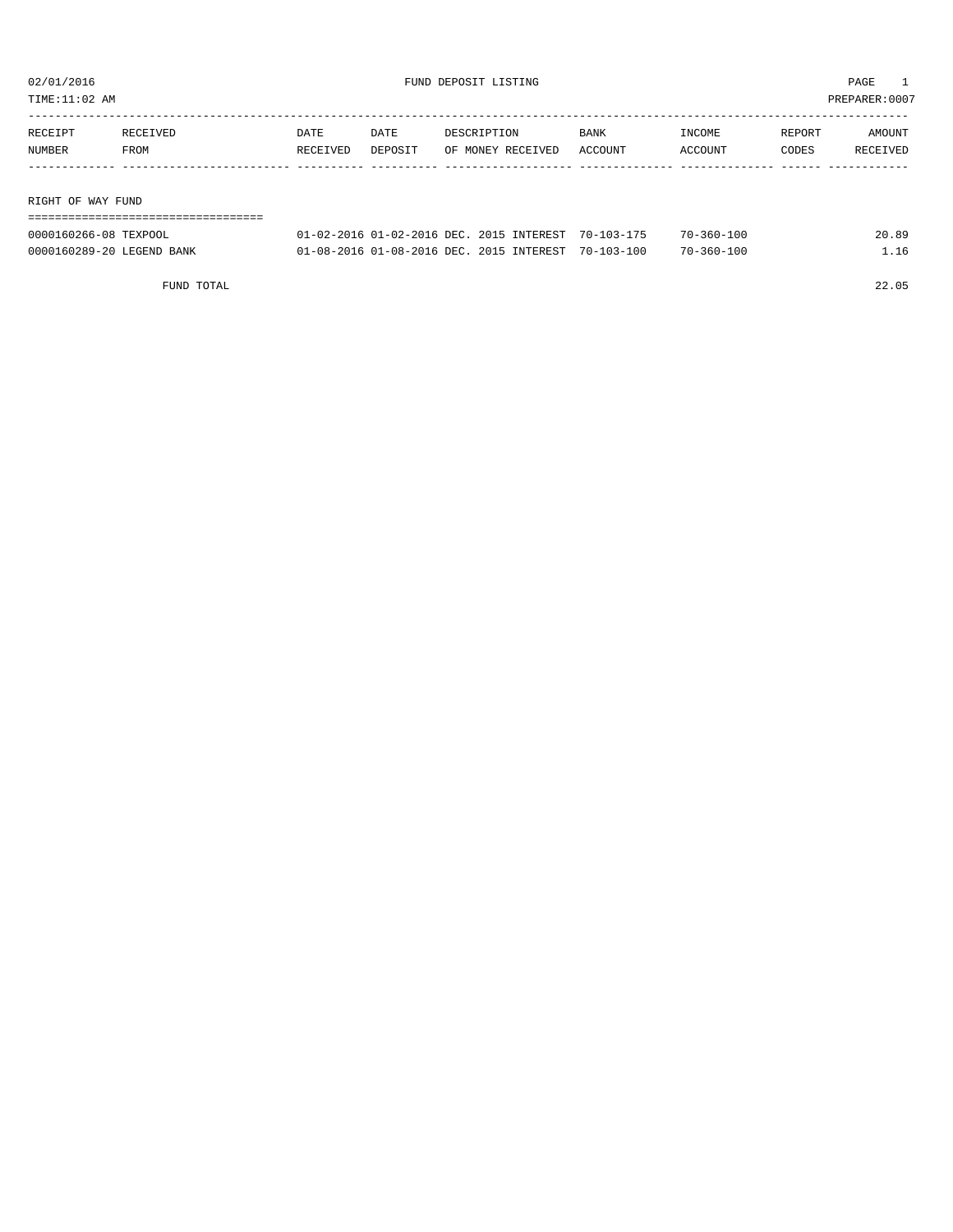TIME:11:02 AM PREPARER:0007

----------------------------------------------------------------------------------------------------------------------------------- RECEIPT RECEIVED DATE DATE DESCRIPTION BANK INCOME REPORT AMOUNT NUMBER FROM RECEIVED DEPOSIT OF MONEY RECEIVED ACCOUNT ACCOUNT CODES RECEIVED ------------- ------------------------- ---------- ---------- ------------------- -------------- -------------- ------ ------------

JUVENILE PROBATION

| =============================    |                                                          |                  |       |
|----------------------------------|----------------------------------------------------------|------------------|-------|
| 0000160292-01 JUVENILE PROBATION | $01-11-2016$ $01-11-2016$ PID-2146 - COURT CO 87-103-187 | $87 - 340 - 577$ | 20.00 |
| 0000160293-01 JUVENILE PROBATION | 01-11-2016 01-11-2016 PID-2138- DEFERRED 87-103-187      | $87 - 340 - 575$ | 10.00 |
| 0000160294-01 JUVENILE PROBATION | 01-11-2016 01-11-2016 PID-2118- COUNSELIN 87-103-187     | $87 - 340 - 575$ | 43.00 |
| 0000160331-01 JUVENILE PROBATION | 01-27-2016 01-27-2016 PID-2111 DEF. PROSE 87-103-187     | $87 - 340 - 575$ | 10.00 |
| 0000160332-01 JUVENILE PROBATION | 01-27-2016 01-27-2016 PID-2138 DEF. PROSE 87-103-187     | $87 - 340 - 575$ | 10.00 |
|                                  |                                                          |                  |       |

FUND TOTAL 93.00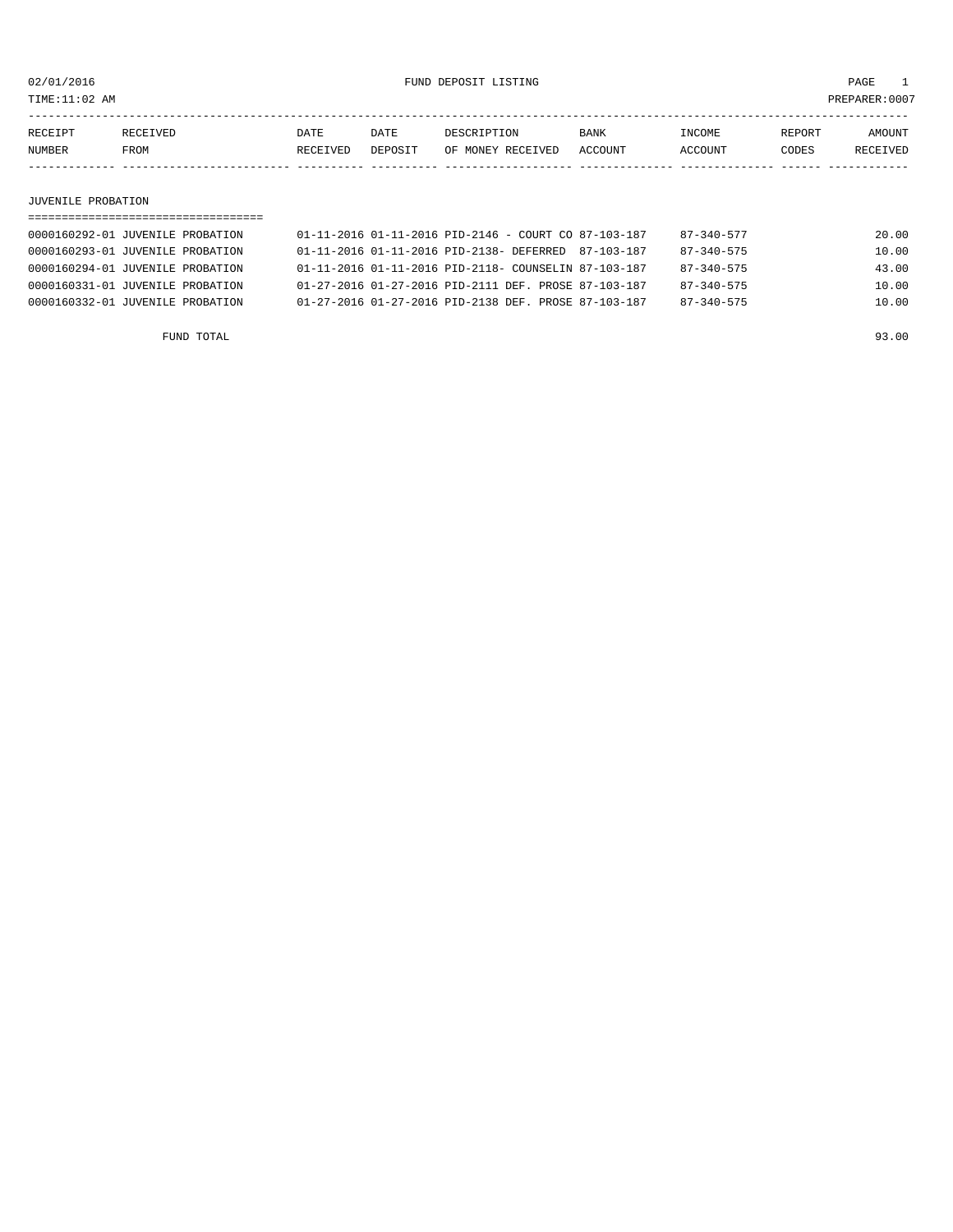02/01/2016 FUND DEPOSIT LISTING PAGE 1

| RECEIPT | RECEIVED | DATE     | DATE    | DESCRIPTION       | <b>BANK</b> | INCOME  | <b>REPORT</b> | AMOUNT          |
|---------|----------|----------|---------|-------------------|-------------|---------|---------------|-----------------|
| NUMBER  | FROM     | RECEIVED | DEPOSIT | OF MONEY RECEIVED | ACCOUNT     | ACCOUNT | CODES         | <b>RECEIVED</b> |
|         |          |          |         |                   |             |         |               |                 |

#### TEXAS JUVENILE JUSTICE DEPT.

| =================================                                           |                                                      |                  |                  |           |
|-----------------------------------------------------------------------------|------------------------------------------------------|------------------|------------------|-----------|
| 0000160289-26 LEGEND BANK                                                   | 01-08-2016 01-08-2016 DEC. 2015 INTEREST 89-103-992  |                  | $89 - 360 - 189$ | 1.48      |
| 0000160294-02 JUVENILE PROBATION                                            | 01-11-2016 01-11-2016 PID-2118- COUNSELIN 89-103-998 |                  | $89 - 594 - 414$ | 94.00     |
| 0000160313-01 TEXAS JUVENILE JUSTICE DE 01-19-2016 01-19-2016 MENTAL HEALTH |                                                      | $89 - 103 - 998$ | $89 - 330 - 919$ | 1,404.00  |
| 0000160313-02 TEXAS JUVENILE JUSTICE DE 01-19-2016 01-19-2016 COMM. DIR.    |                                                      | $89 - 103 - 997$ | $89 - 330 - 918$ | 1,260.00  |
| 0000160313-03 TEXAS JUVENILE JUSTICE DE 01-19-2016 01-19-2016 PRE./POST     |                                                      | $89 - 103 - 996$ | $89 - 330 - 917$ | 1,196.00  |
| 0000160313-04 TEXAS JUVENILE JUSTICE DE 01-19-2016 01-19-2016 COMM. PROG.   |                                                      | $89 - 103 - 994$ | 89-330-916       | 6.534.00  |
| 0000160313-05 TEXAS JUVENILE JUSTICE DE 01-19-2016 01-19-2016 BASIC         |                                                      | $89 - 103 - 993$ | $89 - 330 - 915$ | 10,263.00 |

FUND TOTAL 20,752.48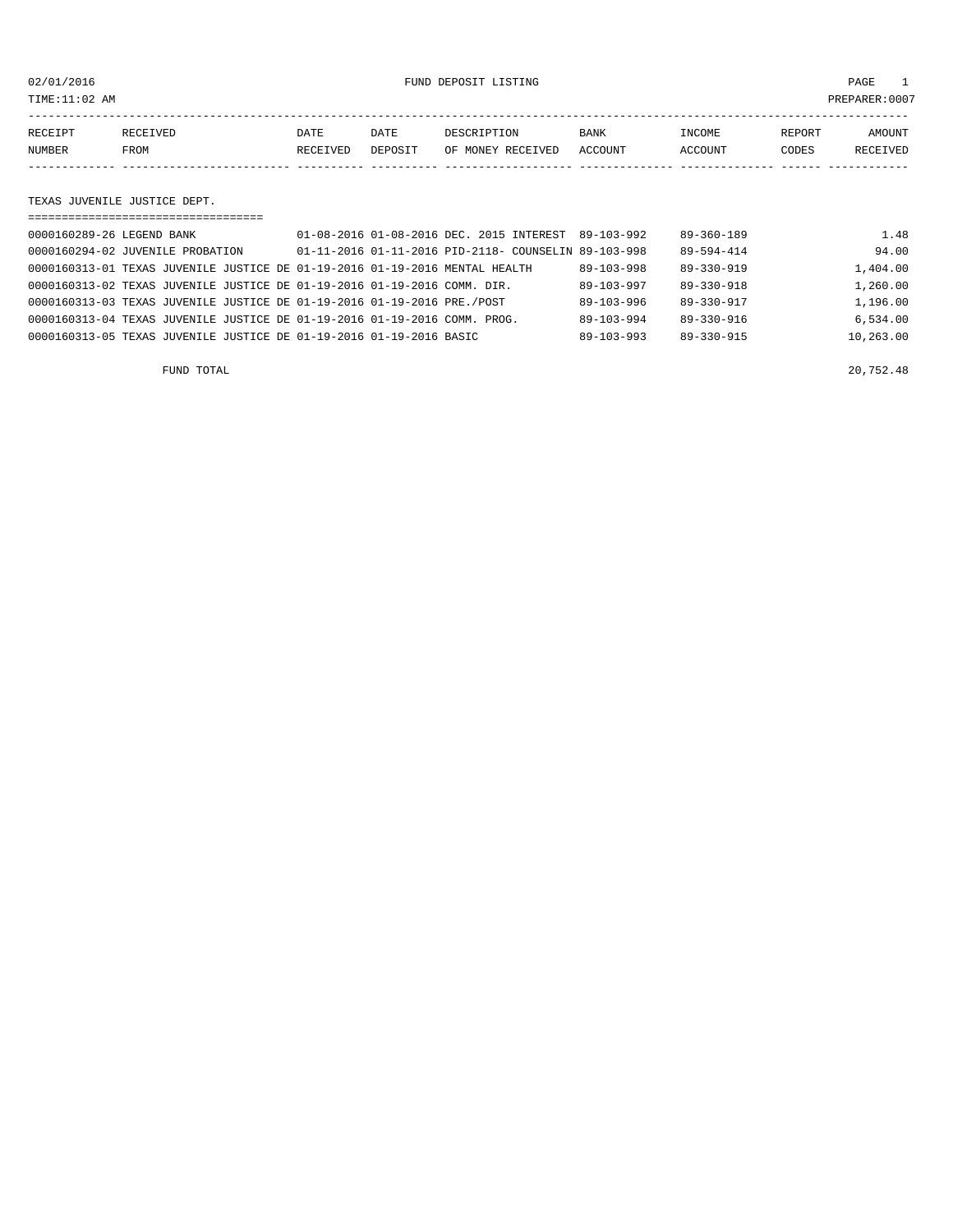TIME:11:02 AM PREPARER:0007

| RECEIPT | RECEIVED | DATE     | DATE    | DESCRIPTION       | <b>BANK</b> | INCOME  | REPORT | AMOUNT   |
|---------|----------|----------|---------|-------------------|-------------|---------|--------|----------|
| NUMBER  | FROM     | RECEIVED | DEPOSIT | OF MONEY RECEIVED | ACCOUNT     | ACCOUNT | CODES  | RECEIVED |
|         |          |          |         |                   |             |         |        |          |

#### STATZER FUND

| 0000160266-09 TEXPOOL     | 01-02-2016 01-02-2016 DEC. 2015 INTEREST 92-103-175 |  | 92-360-100       | 6.21 |
|---------------------------|-----------------------------------------------------|--|------------------|------|
| 0000160289-21 LEGEND BANK | 01-08-2016 01-08-2016 DEC. 2015 INTEREST 92-103-100 |  | $92 - 360 - 100$ | 0.13 |

FUND TOTAL  $6.34$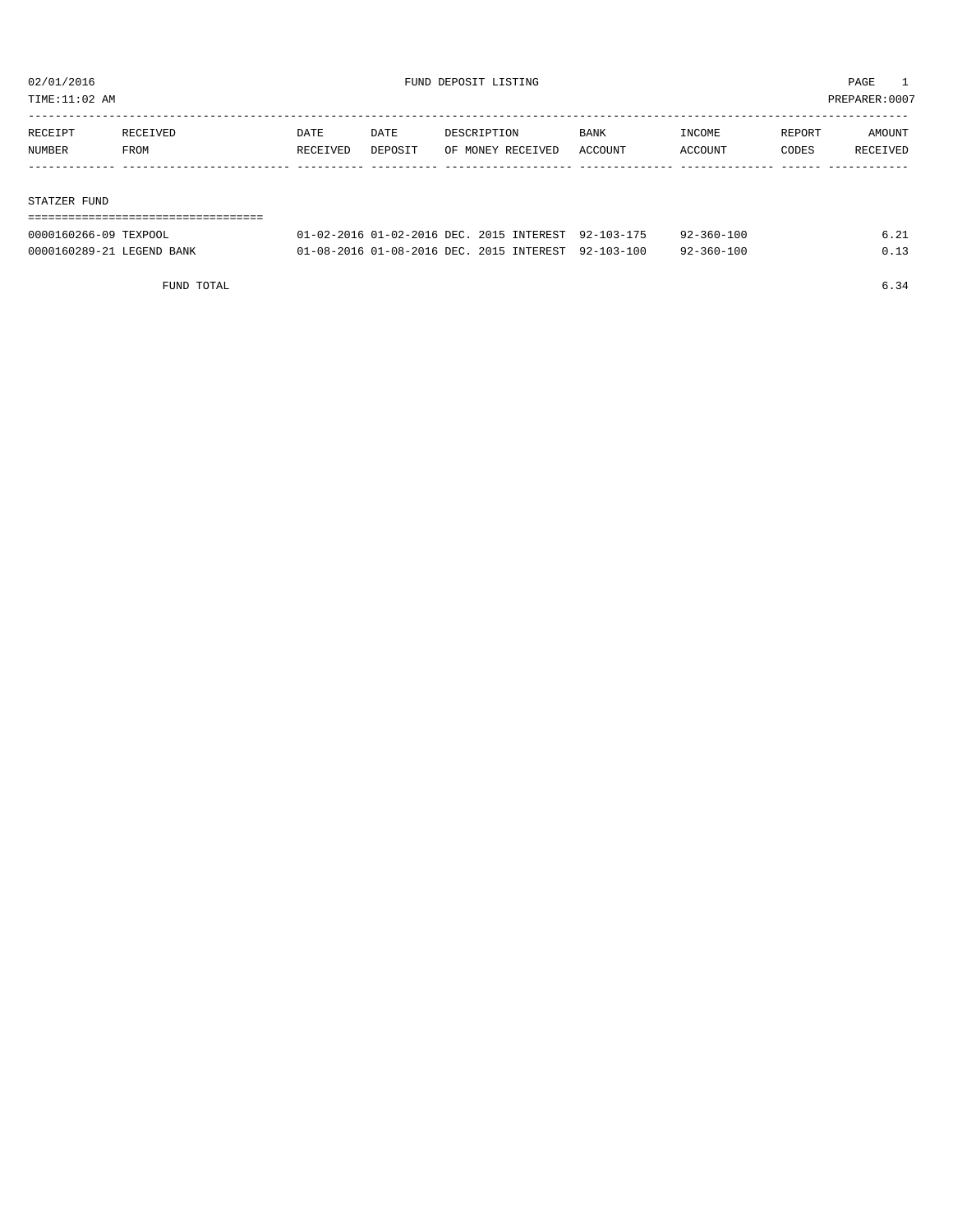TIME:11:02 AM PREPARER:0007

| RECEIPT       | RECEIVED    | DATE     | <b>DATE</b> | DESCRIPTION       | <b>BANK</b> | <b>TNCOME</b>  | REPORT | AMOUNT          |
|---------------|-------------|----------|-------------|-------------------|-------------|----------------|--------|-----------------|
| <b>NUMBER</b> | <b>FROM</b> | RECEIVED | DEPOSIT     | OF MONEY RECEIVED | ACCOUNT     | <b>ACCOUNT</b> | CODES  | <b>RECEIVED</b> |
|               |             |          |             |                   |             |                |        |                 |

#### PAYROLL

### ===================================

| 0000160270-01 APRIL HARRISON   | 01-05-2016 01-05-2016 JAN. 2016 COBRA DEN 95-100-100 | $95 - 370 - 130$ | 65.84 |
|--------------------------------|------------------------------------------------------|------------------|-------|
| 0000160305-01 MARY BLOODSWORTH | 01-14-2016 01-14-2016 PERSONAL USE OF COU 95-100-100 | $95 - 370 - 130$ | 84.15 |
| 0000160325-01 JANIE HERRINGTON | 01-25-2016 01-25-2016 FEB. 2016 COBRA DEN 95-100-100 | $95 - 370 - 130$ | 68.34 |
| 0000160345-01 GLENN F. EDWARDS | 01-29-2016 01-29-2016 FEB. 2016 COBRA DEN 95-100-100 | $95 - 370 - 130$ | 23.80 |

FUND TOTAL 242.13